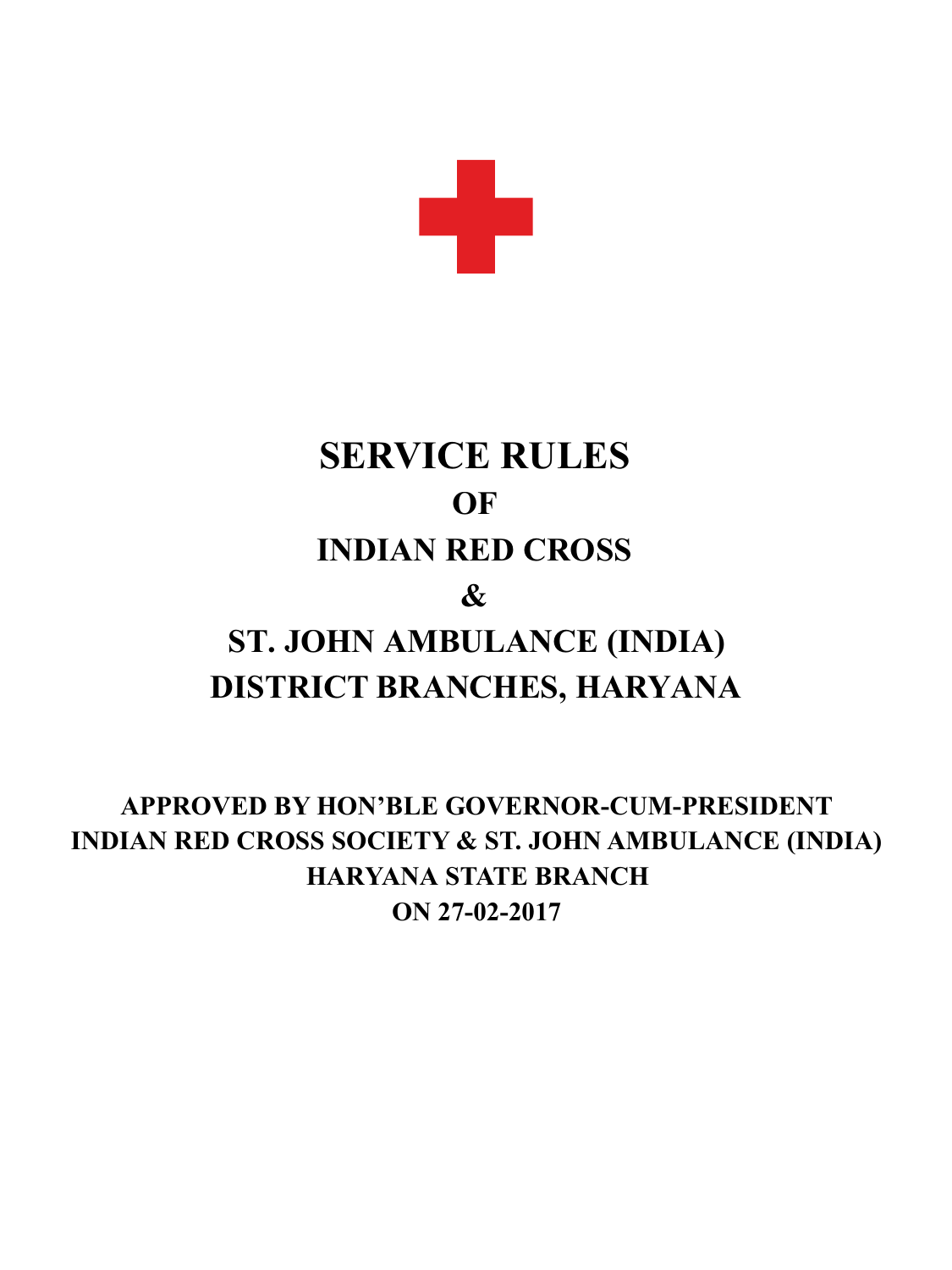**THROUGH HUMANITY TO PEACE** 

Indian Red Cross Society

**HARYANA STATE BRANCH** 

RED CROSS BHAWAN, SECTOR 16, CHANDIGARH 160016

President THE GOVERNOR, HARYANA Vice-President THE CHIEF MINISTER, HARYANA

a ije

General Secretary D. R. Sharma Phone: (0): 0172-2543889, 2546330 Fax: 0172-2546328 (R): 0172-2747031 www.haryanaredcross.org e-mail : ircs\_hr@rediffmail.com

No. ......................

Date ..........................

(No. Admn./G-14/2017/7937-7958 Dated: 2<sup>nd</sup> March, 2017)

#### **Notification**

#### The, 27<sup>th</sup> February, 2017

#### (Approved by Hon'ble Governor-cum-President, Indian Red Cross Society and St. John Ambulance (India), Haryana State Branch on 27-02-2017 vide dispatch No. HRB-GS-2017/1960 dated 28-02-2017)

To

All the Deputy Commissioners-cum-Presidents District Red Cross Branches In Haryana.

#### Subject: - Service Rules - District Red Cross & St. John Branches, Haryana.

It is intimated that the Service Rules for District Red Cross Branches. Haryana have been approved by the Hon'ble Governor-cum-President, Indian Red Cross Society and St. John Ambulance (India), Haryana State Branch, Chandigarh on 27-02-2017.

These Rules will be enforced w.e.f. 27-02-2017. The Service Rules is forwarded herewith for your kind information and compliance please.

**General Secretary** 

Endst. No. Admn./G-14/2017/...................... Dated: 2nd March, 2017

Copy forwarded to all the Secretaries, District Red Cross Branches, Harvana for information and immediate compliance. The Service Rules is forwarded herewith for your kind information and compliance please.

General Secretary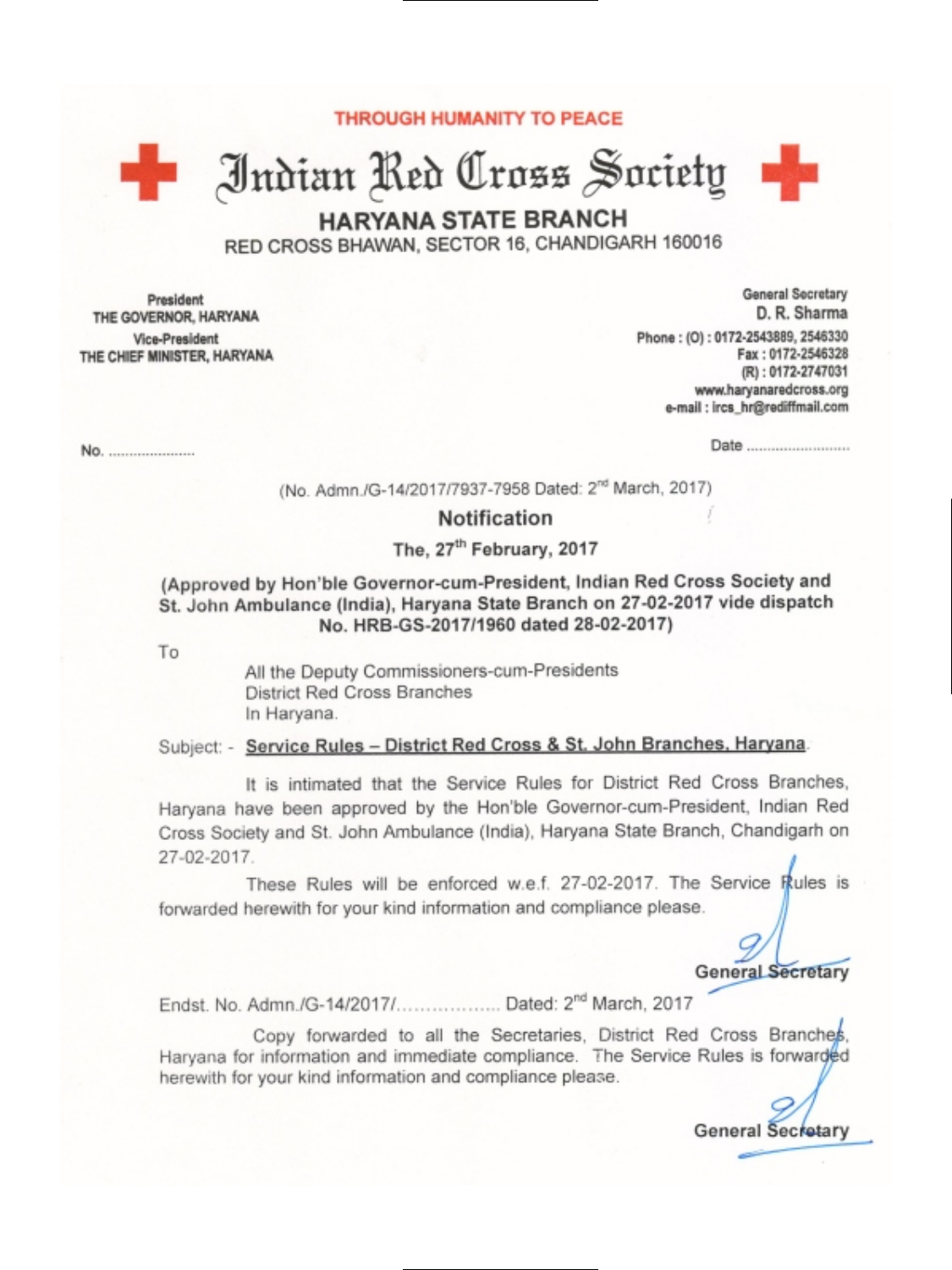# **INDIAN RED CROSS SOCIETY / ST. JOHN AMBULANCE DISTRICT BRANCH …………………………**

# **PREAMBLE**:

Whereas it is necessary to frame Rules of the employees of the Indian Red Cross Society/St. John Ambulance (India), District Red Cross Branch…………….., the Managing Committee/Executive Committee of the Indian Red Cross Society/St. John Ambulance (India), Haryana State Branch is pleased to make the following rules regarding the recruitment and conditions of services of persons appointed to the District Red Cross Branch/St. John Ambulance Branch, ………………….. .

# **PART - I GENERAL**

| <b>Short Title</b> | $\mathbf{1}$   | (i)  | These Rules may be called the Indian Red Cross Society         |  |  |  |
|--------------------|----------------|------|----------------------------------------------------------------|--|--|--|
| and                |                |      | St. John Ambulance (India), District Red Cross Branch          |  |  |  |
| Application        |                |      | Staff Rules, 2017.                                             |  |  |  |
|                    |                | (ii) | They shall apply to all the employees in service of the        |  |  |  |
|                    |                |      | Society except those governed by specific agreements:          |  |  |  |
|                    |                |      | (iii) They shall be deemed to have come into force with effect |  |  |  |
|                    |                |      | from the date they are approved by the Managing                |  |  |  |
|                    |                |      | Committee of the Indian Red Cross Society, Haryana State       |  |  |  |
|                    |                |      | Branch/Executive Committee, St. Ambulance (India),             |  |  |  |
|                    |                |      | Haryana State Branch.                                          |  |  |  |
| <b>Definitions</b> | $\overline{2}$ |      | In these Rules unless the context otherwise requires:          |  |  |  |
|                    |                |      | (a) "Act" means the Indian Red Cross Society Act XV of         |  |  |  |
|                    |                |      | 1920. (As amended by Act No. 22 of 1956 and the                |  |  |  |
|                    |                |      | adaptation of Laws (No. 4) Order 1957 and the Act 14 of        |  |  |  |
|                    |                |      | 1992).                                                         |  |  |  |
|                    |                |      | (b) "Society" means the Indian Red Cross Society, District     |  |  |  |
|                    |                |      | Branch                                                         |  |  |  |
|                    |                | (c)  | "St. John Ambulance" means St. John Ambulance                  |  |  |  |
|                    |                |      | (India), District Branch.                                      |  |  |  |
|                    |                |      | (d) <b>"Executive Committee"</b> means the Executive Committee |  |  |  |
|                    |                |      | of the Indian Red Cross Society/St. John Ambulance             |  |  |  |
|                    |                |      |                                                                |  |  |  |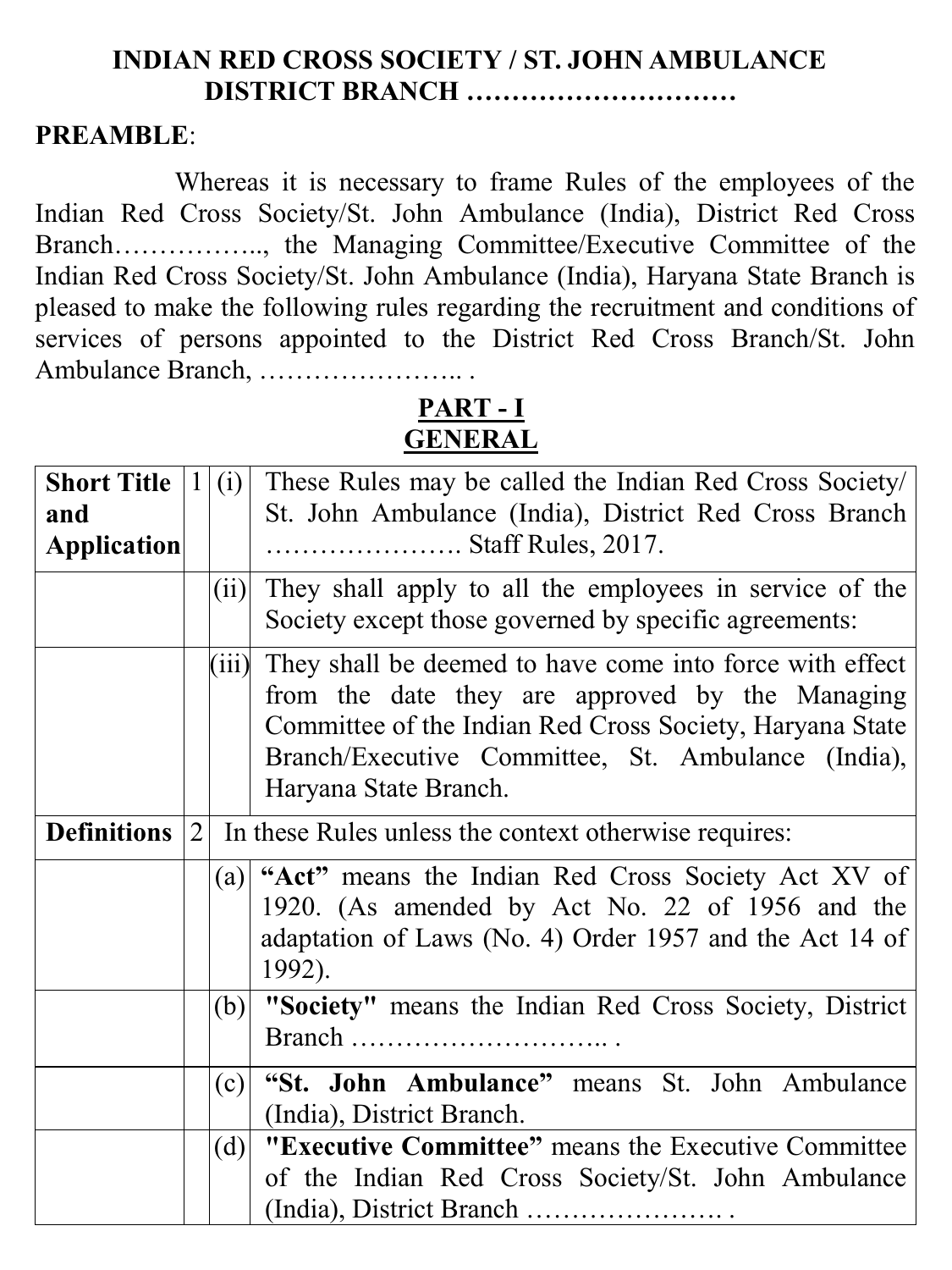| (d) <b>"President"</b> means the President of the Indian Red Cross |
|--------------------------------------------------------------------|
| Society/ St. John Ambulance (India), District Branch               |
|                                                                    |
| (e) <b>"Vice-President"</b> means the Vice-President of Indian Red |
| Cross Society/St. John Ambulance (India), District Branch          |
|                                                                    |
| (f) "Appointing Authority" means the appointing authority of       |
| the Indian Red Cross Society/ St. John Ambulance (India)           |
| District Branch as specified in the rule.                          |
| (g) "Direct Recruitment" means an appointment made                 |
| otherwise than promotion from within the service of the            |
| Society.                                                           |
| (h) <b>"Education Board"</b> means the Board of school education,  |
| Haryana or any other education board established by law in         |
| any of the State of India.                                         |
| "Service" means service in the Indian Red Cross<br>(i)             |
| Society/St. John Ambulance (India), District Branch.               |
| $(i)$ "Recognized University" means: -                             |
| (i) Any University incorporated by law in India, or                |
| (ii) Any other University which is declared by the                 |
| Government of Haryana to be a recognized University.               |
| $(k)$ "Institution" means, any institution recognized by the Govt. |
| of Haryana.                                                        |
| "Technical Post" means a post which requires technical<br>(1)      |
| qualifications.                                                    |
| (m) "Non Technical Post" means a post which does not require       |
| technical qualifications.                                          |
| (n) "Appendix" means an appendix of these rules.                   |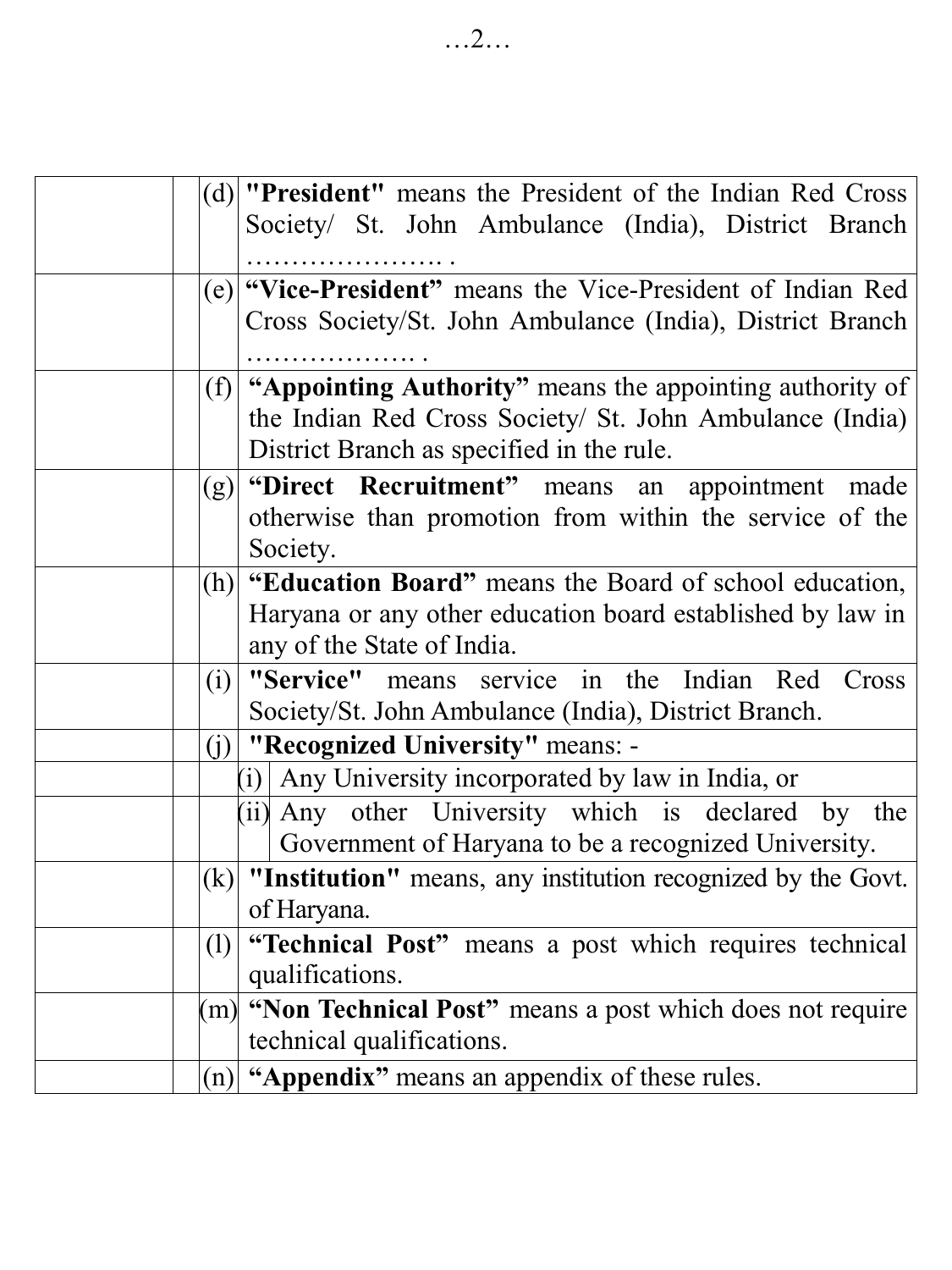# **PART-II**

# **RECRUITMENT IN SERVICE:**

| <b>Number</b>         | 3. The service shall comprise the posts shown in Appendix A of             |  |  |  |
|-----------------------|----------------------------------------------------------------------------|--|--|--|
| and                   | these rules.                                                               |  |  |  |
| <b>Character</b>      |                                                                            |  |  |  |
| s of posts            | Provided that nothing in these rules shall affect the inherent             |  |  |  |
|                       | right of the Society to add or to reduce the number of such posts          |  |  |  |
|                       | or to create new post(s) with different designation(s) either              |  |  |  |
|                       | permanently or temporarily.                                                |  |  |  |
|                       |                                                                            |  |  |  |
| Nationality $4. (1) $ | No person shall be appointed to any post in the service                    |  |  |  |
| , domicile            | unless he/she is -                                                         |  |  |  |
| and                   | (a) A citizen of India; or                                                 |  |  |  |
| character             | (b) A subject of Nepal; or                                                 |  |  |  |
| of                    | A subject of Bhutan; or<br>(c)                                             |  |  |  |
| candidates            | $1^{\rm st}$<br>A Tibetan refugee who came over to India before the<br>(d) |  |  |  |
| appointed             | of January, 1962 with the intention of permanent settling                  |  |  |  |
| to service.           | in India; or                                                               |  |  |  |
|                       | A person of Indian origin who has migrated from<br>(e)                     |  |  |  |
|                       | Pakistan, Burma, Sri Lanka, East African countries of                      |  |  |  |
|                       | Kenya, Uganda, the United Republic of Tanzania                             |  |  |  |
|                       | (formerly Tanganyika & Zanzibar), Zambia, Malawi,                          |  |  |  |
|                       | Zaire and Ethiopia with the intention of permanently                       |  |  |  |
|                       | settling in India.                                                         |  |  |  |
|                       | Provided that a person belonging to any of the                             |  |  |  |
|                       | categories $(b)$ , $(c)$ , $(d)$ and $(e)$ shall be a person in whose      |  |  |  |
|                       |                                                                            |  |  |  |
|                       | favour a certificate of eligibility has been issued by the                 |  |  |  |
|                       | government.                                                                |  |  |  |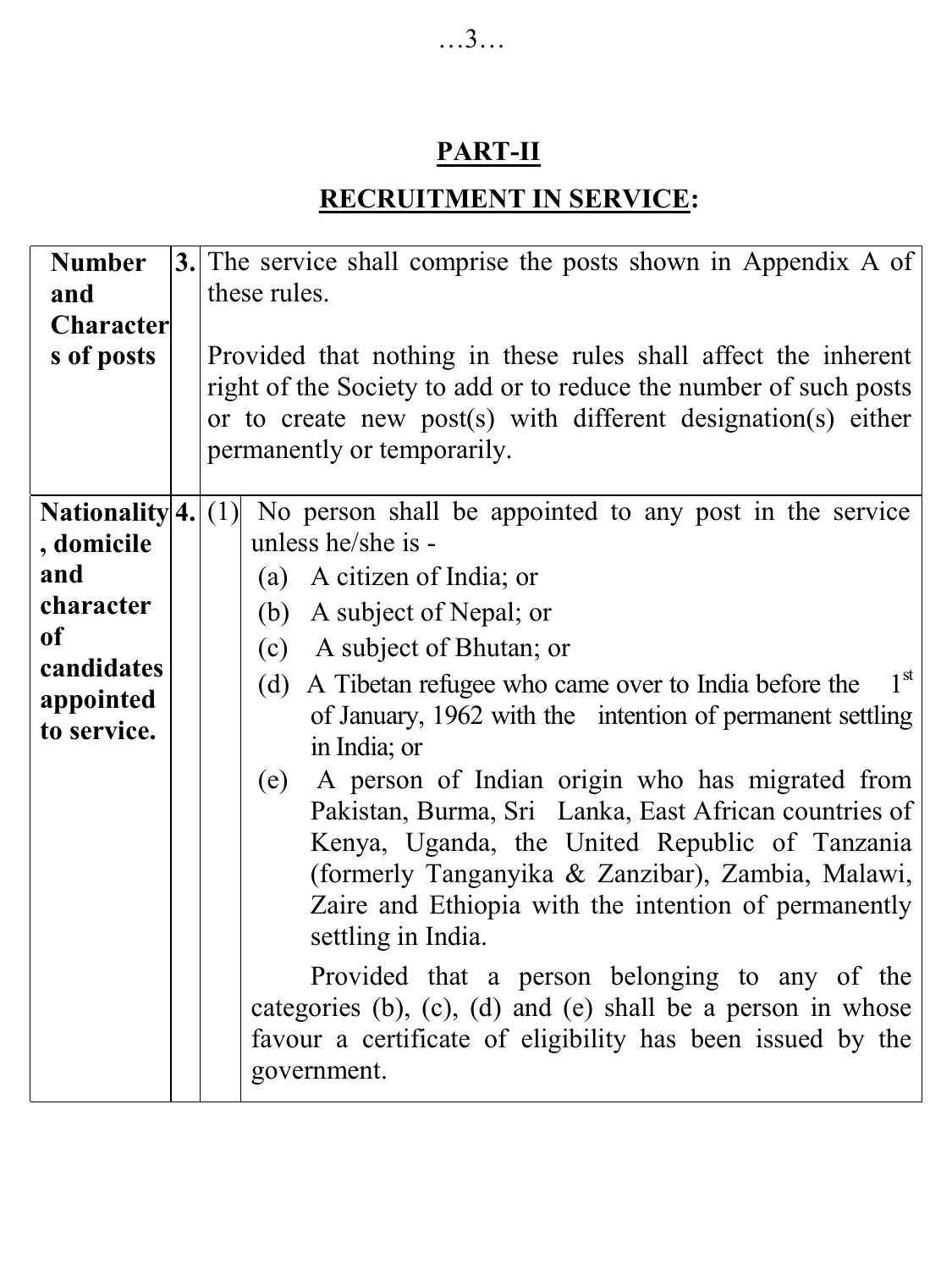|                                       |   |               | $(2)$ No person shall be appointed to any post in the service by<br>direct recruitment, unless he/she produces                                                                                                                                                                                                                                                                                          |  |  |
|---------------------------------------|---|---------------|---------------------------------------------------------------------------------------------------------------------------------------------------------------------------------------------------------------------------------------------------------------------------------------------------------------------------------------------------------------------------------------------------------|--|--|
|                                       |   |               | A certificate of character from the principal academic<br>(a)<br>officer of the University, college, school or institution last<br>attended, if any, and similar certificate from two other<br>responsible persons, not being his/her relatives, who are<br>well acquainted with him/her in his/her private life and are<br>unconnected with his/her university, college, school or<br>institution and; |  |  |
|                                       |   |               | (b) A medical certificate of physical fitness as required under<br>rule 3.1. of the Punjab Civil Services Rules, Volume I,<br>Part-I.                                                                                                                                                                                                                                                                   |  |  |
| Age                                   |   | 5. a)         | No person shall be appointed to the service by direct<br>recruitment who is less than twenty one years of age or more<br>than forty five years of age of the last date of receipt of<br>applications.                                                                                                                                                                                                   |  |  |
|                                       |   |               | Provided that the lower and the upper age limit shall be such<br>as may be fixed by the Managing Committee/ Executive<br>Committee of Indian Red Cross Society/St. John Ambulance<br>(India), Haryana State Branch from time to time.                                                                                                                                                                   |  |  |
|                                       |   | b)            | Provided further that in the case of candidates belonging to<br>the Schedule Caste, Schedule Tribes, Ex-Servicemen, the<br>upper age limit shall be such as may be fixed by the Managing<br>Committee/Executive<br>Committee<br>Indian<br>Red<br>Cross<br>Society/St. John Ambulance (India), Haryana State Branch<br>from time to time.                                                                |  |  |
|                                       |   | $\mathbf{c})$ | Provided further that there will be no age bar for the<br>employees of this organization for applying to any post at<br>District Red Cross Branch under Direct Recruitment provided<br>they fulfill all the eligibility criteria and have Minimum 7<br>years service left before their retirement.                                                                                                      |  |  |
| <b>Appointing</b><br><b>Authority</b> | 6 |               | Appointments to the posts specified in column 2 of the table given<br>below, in the service shall be made by the appointing authority<br>mentioned against each in column 3 of the said table.                                                                                                                                                                                                          |  |  |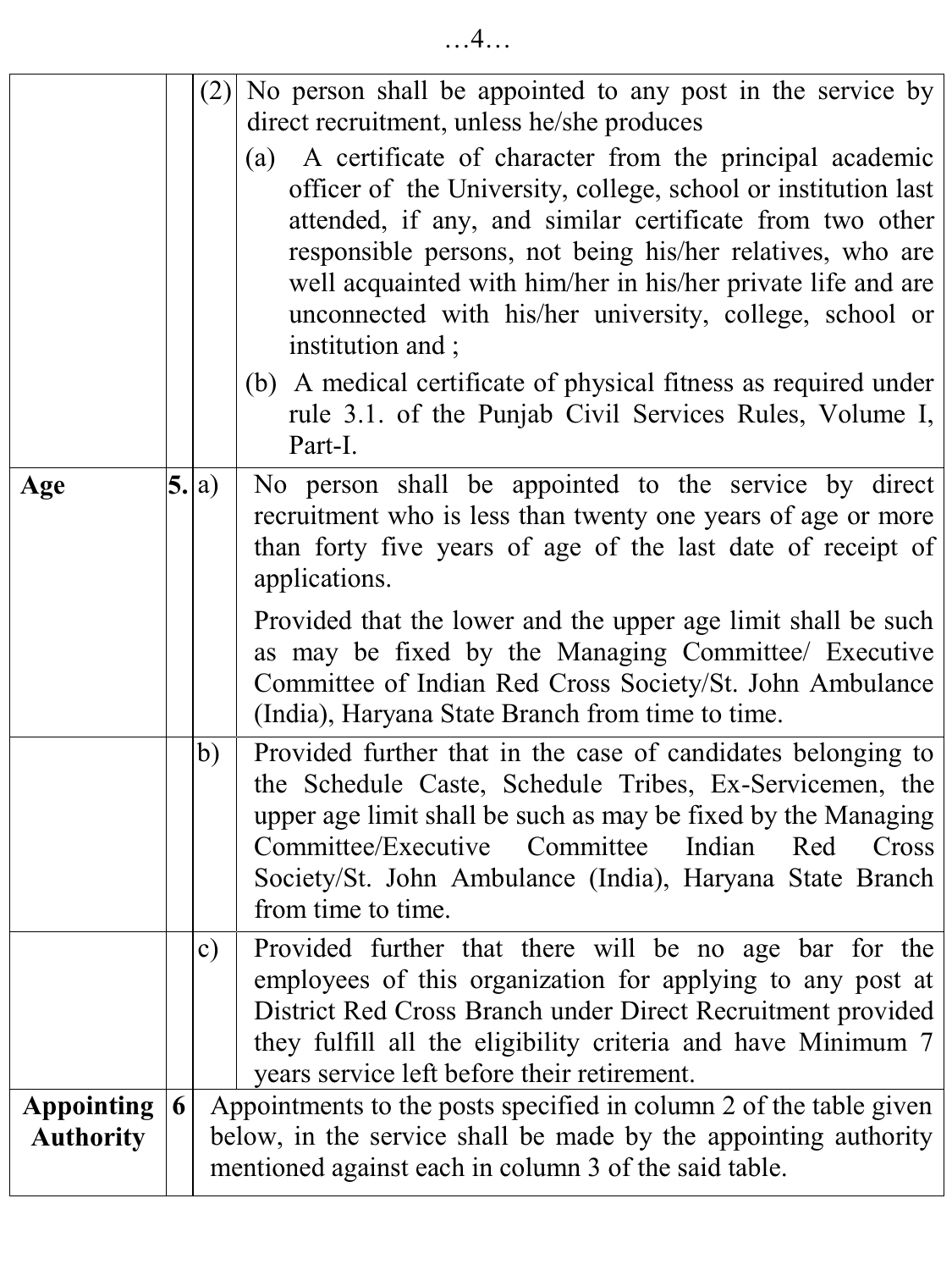| Sr. No.                                    | <b>Designation of Post</b> |                                                                                                                                                                                                                                                                                                                                                                  | <b>Appointing Authority</b>                                                                                                                                                                                                                      |  |
|--------------------------------------------|----------------------------|------------------------------------------------------------------------------------------------------------------------------------------------------------------------------------------------------------------------------------------------------------------------------------------------------------------------------------------------------------------|--------------------------------------------------------------------------------------------------------------------------------------------------------------------------------------------------------------------------------------------------|--|
| 1                                          |                            | 2                                                                                                                                                                                                                                                                                                                                                                | 3                                                                                                                                                                                                                                                |  |
| $\overline{1}$                             |                            | Secretary                                                                                                                                                                                                                                                                                                                                                        | <b>District President</b>                                                                                                                                                                                                                        |  |
| $\overline{2}$                             |                            | <b>Assistant Secretary</b>                                                                                                                                                                                                                                                                                                                                       | <b>District President</b>                                                                                                                                                                                                                        |  |
| $\overline{3}$                             |                            | <b>District Training Officer</b>                                                                                                                                                                                                                                                                                                                                 | <b>District President</b>                                                                                                                                                                                                                        |  |
| $\overline{4}$                             |                            | Accountant, Assistant, Accounts<br>Clerk & Clerk                                                                                                                                                                                                                                                                                                                 | District President                                                                                                                                                                                                                               |  |
| 5                                          | Safai                      | <b>District President</b><br>Driver, peon, Mali, Chowkidar,<br>Karamchari<br>and<br><b>Blind</b><br>Master Trainers and any other<br>class-IV employee.                                                                                                                                                                                                          |                                                                                                                                                                                                                                                  |  |
| Qualifications<br><b>Disqualifications</b> | $\overline{7}$<br>8        | No person shall be appointed to any post in the Service unless<br>he/she is in possession of qualifications and experience<br>specified in column 5 of Appendix 'B' to these rules in the case<br>of direct recruitment and those specified in column of the<br>aforesaid Appendix in the case of appointment other than by<br>direct recruitment.<br>No person: |                                                                                                                                                                                                                                                  |  |
|                                            |                            | having a spouse living :<br>or<br>to any post in the service.                                                                                                                                                                                                                                                                                                    | a. Who has entered into or contracted a marriage with a person<br>b. Who having a spouse living has entered into or contracted a<br>marriage with any person, shall be eligible for appointment                                                  |  |
|                                            |                            | operation of this rule.                                                                                                                                                                                                                                                                                                                                          | Provided that the Society may, if satisfied, that such<br>marriage is permissible under the personal law applicable to<br>such person and the other party to the marriage and there are<br>other grounds for so doing exempt any person from the |  |
| of<br><b>Source</b><br>Recruitment         | 9                          | the leading News papers.                                                                                                                                                                                                                                                                                                                                         | All direct recruitments shall be made through advertisement in                                                                                                                                                                                   |  |
| <b>Method</b><br>Recruitment               | of 10.                     | Recruitment shall be made by promotion or by direct<br>(i)<br>recruitment to be decided by the competent authority.                                                                                                                                                                                                                                              |                                                                                                                                                                                                                                                  |  |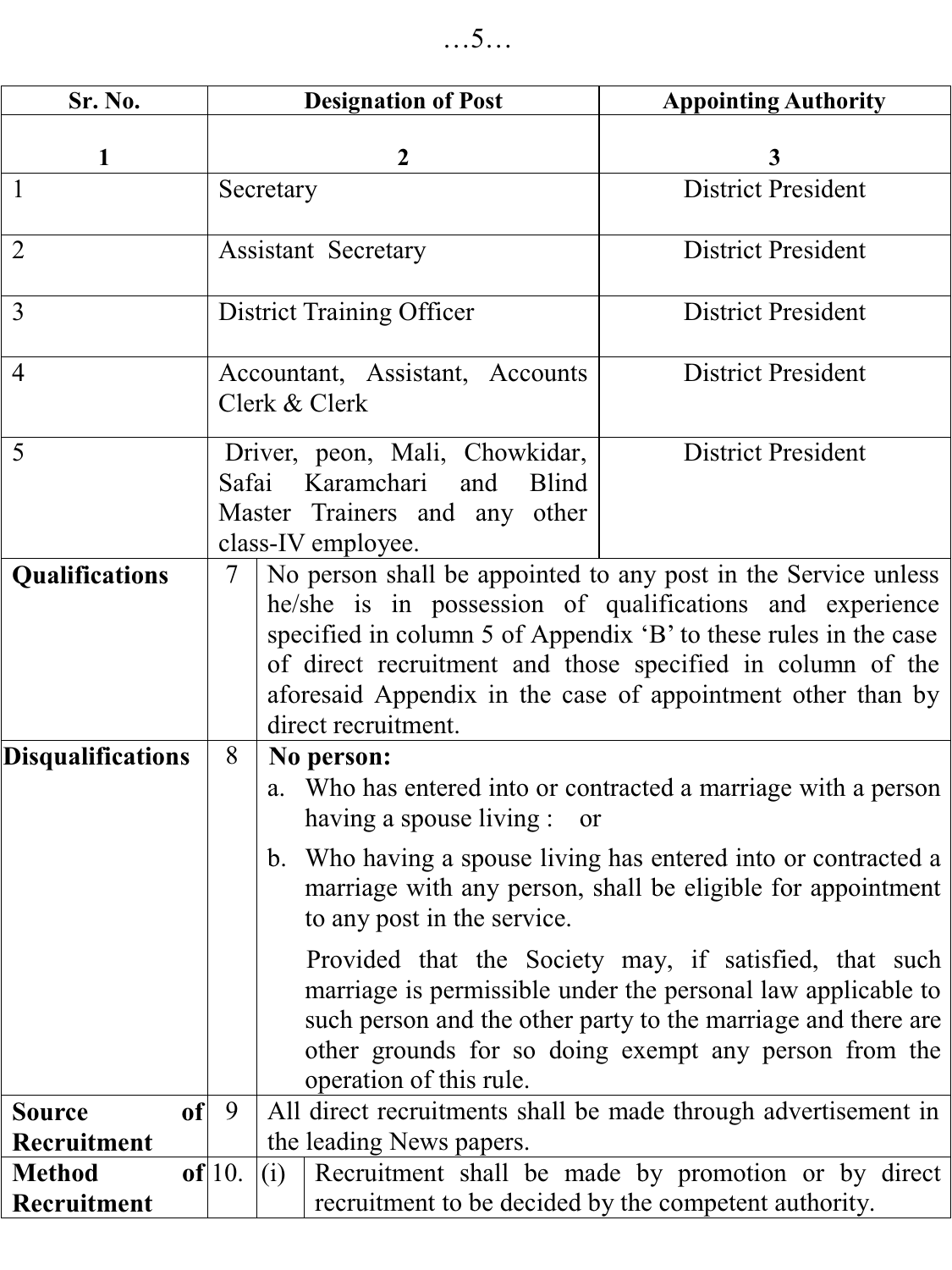|     |                                                                                           |                                                                       |                                                                     |                                                | From the date of enforcement of these rules, the recruitment for the post of               |          |  |  |  |
|-----|-------------------------------------------------------------------------------------------|-----------------------------------------------------------------------|---------------------------------------------------------------------|------------------------------------------------|--------------------------------------------------------------------------------------------|----------|--|--|--|
|     |                                                                                           |                                                                       |                                                                     |                                                | Drivers, peons, Mali, Chowkidar, Safai karmachari or any other class-IV                    |          |  |  |  |
|     |                                                                                           |                                                                       |                                                                     |                                                | employee against the sanction posts only will be made on outsource basis on                |          |  |  |  |
|     |                                                                                           |                                                                       | consolidated pay only.                                              |                                                |                                                                                            |          |  |  |  |
|     |                                                                                           |                                                                       |                                                                     | (ii)                                           | In the case of direct recruitment, when ever any vacancy in the District                   |          |  |  |  |
|     |                                                                                           |                                                                       |                                                                     |                                                | Branch arises, the same shall be advertised in the leading newspapers so as to             |          |  |  |  |
|     |                                                                                           |                                                                       |                                                                     |                                                | give adequate publicity. The applications so received shall be placed before               |          |  |  |  |
|     |                                                                                           |                                                                       |                                                                     |                                                | the selection committee comprising the following (as mentioned at a $\&$ b) for            |          |  |  |  |
|     |                                                                                           |                                                                       |                                                                     |                                                | conducting the interviews and recommending the suitable names. The                         |          |  |  |  |
|     |                                                                                           |                                                                       |                                                                     |                                                | recommendations of the Selection Committee for all the posts in the District               |          |  |  |  |
|     |                                                                                           |                                                                       |                                                                     |                                                | Red Cross/St. John Branch would then be submitted to the Hon'ble                           |          |  |  |  |
|     |                                                                                           |                                                                       |                                                                     |                                                | Governor-cum-President, Indian Red Cross Society/St. John Ambulance                        |          |  |  |  |
|     |                                                                                           |                                                                       |                                                                     |                                                | (India), Haryana State Branch for approval through the General Secretary,                  |          |  |  |  |
|     |                                                                                           |                                                                       |                                                                     |                                                | Indian Red Cross Society/St. John Ambulance (India), Haryana State Branch.                 |          |  |  |  |
| (a) |                                                                                           |                                                                       |                                                                     |                                                | For the post of Secretary, Assistant Secretary, District Red Cross Branches in Haryana,    |          |  |  |  |
|     |                                                                                           |                                                                       |                                                                     |                                                | the selection committee will be as under:                                                  |          |  |  |  |
|     | (i)                                                                                       |                                                                       |                                                                     |                                                | Concerned Deputy Commissioner-cum-President, District                                      | Chairman |  |  |  |
|     |                                                                                           |                                                                       | Red Cross Branch.                                                   |                                                |                                                                                            |          |  |  |  |
|     | (ii)                                                                                      |                                                                       |                                                                     |                                                | General Secretary, Indian Red Cross Society, Haryana State<br>Member Secretary             |          |  |  |  |
|     |                                                                                           |                                                                       | Branch.                                                             |                                                |                                                                                            |          |  |  |  |
|     | (iii)                                                                                     |                                                                       |                                                                     | Civil Surgeon of concerned district.<br>Member |                                                                                            |          |  |  |  |
| (b) | For the post of District Training Officer, District St. John Branches and remaining posts |                                                                       |                                                                     |                                                |                                                                                            |          |  |  |  |
|     |                                                                                           |                                                                       |                                                                     |                                                | i.e. Accountant, Assistant, Accounts Clerk, Clerk, Driver, Peon, Chowkidar, Mali, Safai    |          |  |  |  |
|     |                                                                                           |                                                                       |                                                                     |                                                | Karamchari and etc. at District Red Cross Branches would be filled up by a selection       |          |  |  |  |
|     |                                                                                           |                                                                       |                                                                     |                                                | committee comprising of the followings:-                                                   |          |  |  |  |
|     | (i)                                                                                       | Concerned Deputy Commissioner-cum-President, District<br>Chairman     |                                                                     |                                                |                                                                                            |          |  |  |  |
|     |                                                                                           | Red Cross Branch.                                                     |                                                                     |                                                |                                                                                            |          |  |  |  |
|     | (ii)                                                                                      |                                                                       | Representative of Indian Red Cross Society, Haryana State<br>Member |                                                |                                                                                            |          |  |  |  |
|     |                                                                                           | Branch.                                                               |                                                                     |                                                |                                                                                            |          |  |  |  |
|     | (iii)                                                                                     |                                                                       | Civil Surgeon of concerned district.<br>Member                      |                                                |                                                                                            |          |  |  |  |
|     | (iv)                                                                                      | Secretary of concerned District Red Cross Branch.<br>Member Secretary |                                                                     |                                                |                                                                                            |          |  |  |  |
|     |                                                                                           |                                                                       |                                                                     |                                                | In future the recruitment for the post of Drivers & the Class-IV will be made on outsource |          |  |  |  |
|     |                                                                                           |                                                                       |                                                                     |                                                | basis on consolidated salary.                                                              |          |  |  |  |
|     |                                                                                           |                                                                       |                                                                     | (iii)                                          | Any recruitment beyond the sanctioned post shall be made with the prior                    |          |  |  |  |
|     |                                                                                           |                                                                       |                                                                     |                                                | approval of the State President for which the indenting officer shall give the             |          |  |  |  |
|     |                                                                                           |                                                                       |                                                                     |                                                | requirement in writing alongwith the justification for the same.                           |          |  |  |  |
|     |                                                                                           |                                                                       |                                                                     |                                                |                                                                                            |          |  |  |  |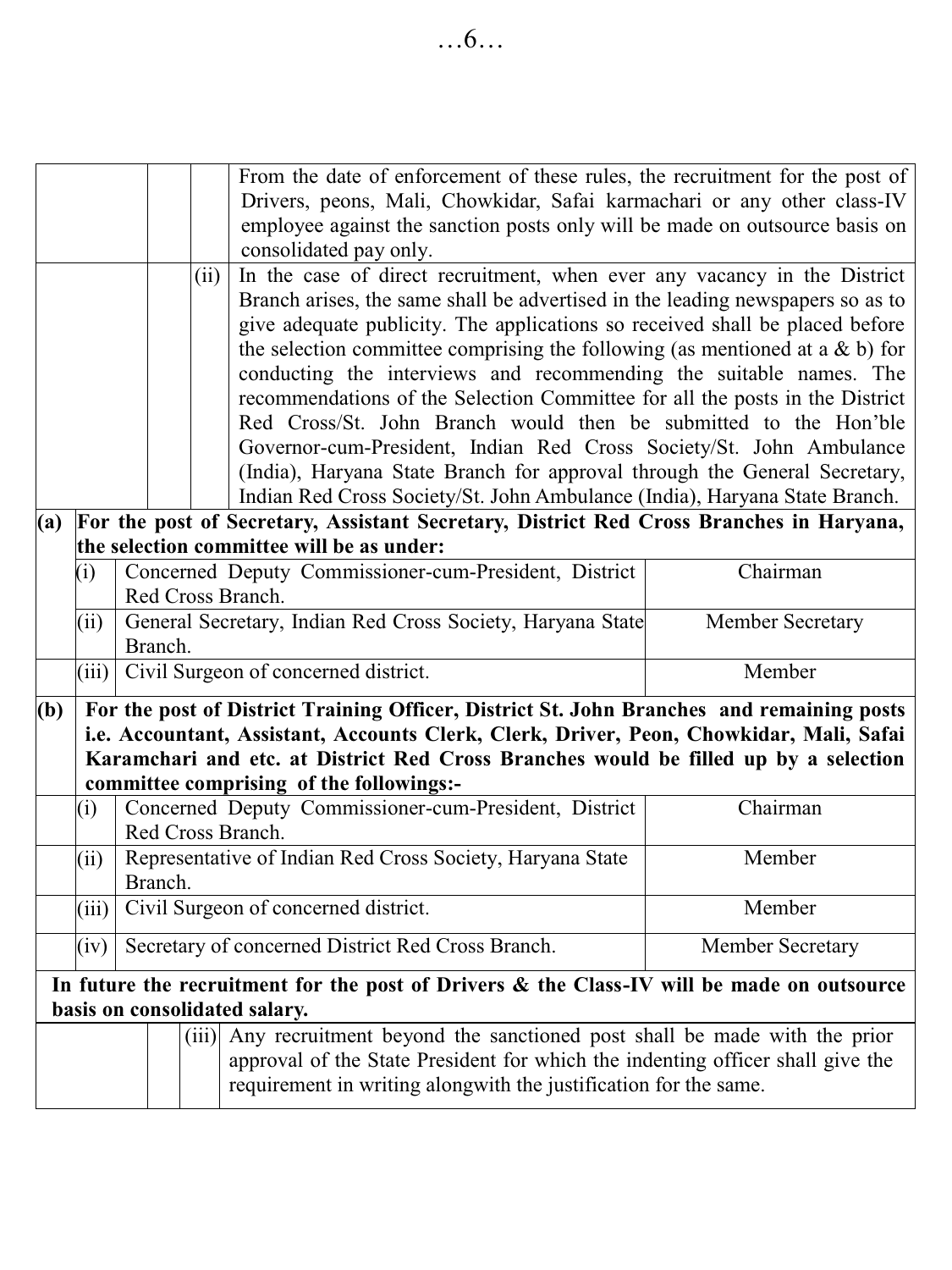| $\overline{({\rm iv})}$ |                              | The recruitment in the service shall be made as under in the case of the followings: -                                                                                                                                                                                               |
|-------------------------|------------------------------|--------------------------------------------------------------------------------------------------------------------------------------------------------------------------------------------------------------------------------------------------------------------------------------|
| Sr. No.                 | <b>Designation</b>           | <b>Method of Recruitment</b>                                                                                                                                                                                                                                                         |
| $\overline{1}$ .        | Secretary                    | By Direct Recruitment or<br>a)                                                                                                                                                                                                                                                       |
|                         |                              | By Promotion amongst the Assistant Secretaries from the<br>b)<br>entire District Red Cross Branches of Haryana on<br>seniority-cum-merit basis.                                                                                                                                      |
| 2.                      | <b>Assistant Secretary</b>   | By Direct Recruitment or<br>a)                                                                                                                                                                                                                                                       |
|                         |                              | By Promotion from amongst the District Training<br>b)<br>Officers, Accountants and Assistants from the entire<br>District Red Cross Branches of Haryana on seniority-<br>cum-merit basis having five years experience on the<br>feeder post.                                         |
| 3.                      | Programme Officer            | Placed on Diminishing Cadre                                                                                                                                                                                                                                                          |
| $\overline{4}$ .        | District Training Officer    | <b>By Direct Recruitment</b><br>a)                                                                                                                                                                                                                                                   |
|                         |                              | b)<br>By promotion amongst the eligible/qualified candidates<br>in the staff of District on seniority-cum-merit basis<br>having three years experience in imparting training in<br>First Aid & Home Nursing and qualified Lecturer in First<br>Aid Home Nursing (St. John Ambulance) |
| 5.                      | Accountant                   | By Direct Recruitment or<br>a)                                                                                                                                                                                                                                                       |
|                         |                              | By Promotion from Accounts Clerk, if eligible.<br>b)                                                                                                                                                                                                                                 |
| 6.                      | Assistant                    | By Promotion amongst the Clerks.                                                                                                                                                                                                                                                     |
| $\overline{7}$ .        | <b>Accounts Clerk</b>        | By Direct Recruitment.                                                                                                                                                                                                                                                               |
| 8.                      | Clerk                        | By Direct Recruitment.                                                                                                                                                                                                                                                               |
| 9.                      | Driver                       | By outsource basis on consolidated salary                                                                                                                                                                                                                                            |
| 10.                     | Peon                         | By outsource basis on consolidated salary                                                                                                                                                                                                                                            |
| 11.                     | Chowkidar                    | By outsource basis on consolidated salary                                                                                                                                                                                                                                            |
| 12.                     | Mali                         | By outsource basis on consolidated salary                                                                                                                                                                                                                                            |
| 13.                     | Safai Karamchari             | By outsource basis on consolidated salary                                                                                                                                                                                                                                            |
| 14.                     | <b>Blind Master Trainers</b> | By transfer from Haryana Govt. on diminishing cadre.                                                                                                                                                                                                                                 |

**Note: \* The posts of Secretary and Assistant Secretary are State Cadre posts whereas remaining posts at District Red Cross/St. John Branches are district cadre posts.**

**\* The District Secretary can be promoted to the post of General Secretary, Indian Red Cross Society, Haryana State Branch from amongst the three senior Secretaries from the entire District Red Cross Branches of Haryana and Joint Secretary, State Branch on senioritycum-merit basis. The merit will be decided on the basis of service record.**

**\* All posts at District Red Cross/St. John Branches in Haryana will be filled up with the prior approval of State President through General Secretary, State Headquarters.**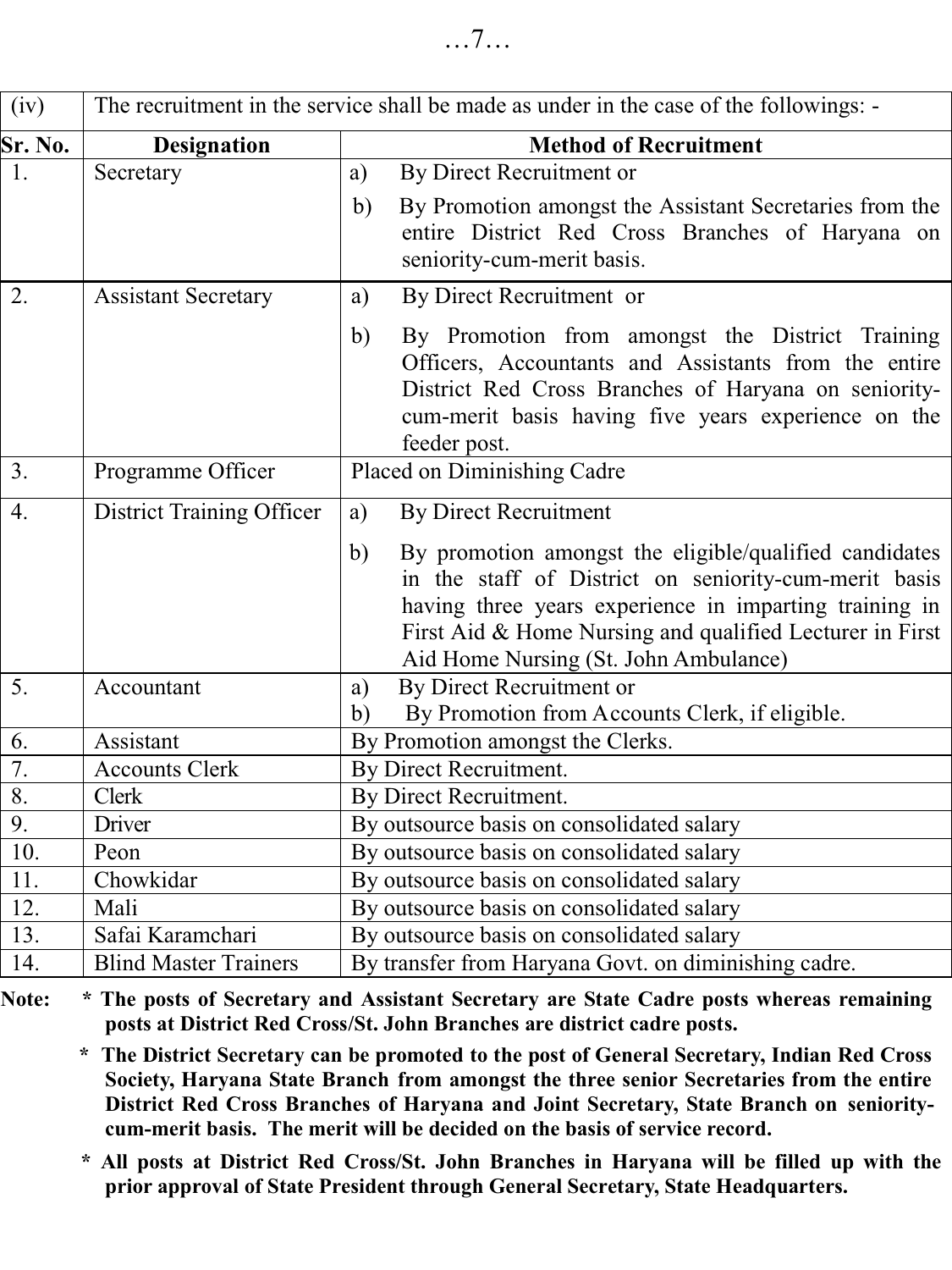| Procedure of<br><b>Promotion</b> | 11 |                                                                                                                                                                                                                                                                                                                                                                                                                | Promotion in respect of posts shall be made on the basis of seniority-<br>cum-merit and seniority alone shall not confer any right to such<br>promotions. Regular Annual Confidential Reports will be initiated for<br>all employees for consideration of merit /performance as per norms<br>fixed by the Society. |  |
|----------------------------------|----|----------------------------------------------------------------------------------------------------------------------------------------------------------------------------------------------------------------------------------------------------------------------------------------------------------------------------------------------------------------------------------------------------------------|--------------------------------------------------------------------------------------------------------------------------------------------------------------------------------------------------------------------------------------------------------------------------------------------------------------------|--|
| Probation                        | 12 | Persons appointed to any post in the service except those appointed<br>(1)<br>on contract basis shall remain on probation for a period of two<br>years, if appointed by direct recruitment and for a period of one<br>year, if appointed by promotion or otherwise: (Note-The persons<br>appointed on contract basis shall be governed as per terms $\&$<br>conditions of their contract.)<br>Provided that: - |                                                                                                                                                                                                                                                                                                                    |  |
|                                  |    | $\left( a\right)$                                                                                                                                                                                                                                                                                                                                                                                              | Any period after such appointment spent on a higher post shall<br>count towards the period of probation.                                                                                                                                                                                                           |  |
|                                  |    | (b)                                                                                                                                                                                                                                                                                                                                                                                                            | Any period of officiating appointment shall be reckoned as period<br>spent on probation, but no person who has so officiated shall, on<br>completion of the prescribed period of probation, be entitled to be<br>confirmed, unless he/she is appointed against a permanent vacancy.                                |  |
|                                  |    | (2)                                                                                                                                                                                                                                                                                                                                                                                                            | If, in the opinion of the appointing authority the work or conduct of<br>a person during the period of probation is not satisfactory, it may:                                                                                                                                                                      |  |
|                                  |    | (a)                                                                                                                                                                                                                                                                                                                                                                                                            | such person, is appointed by direct recruitment, dispense with<br>his/her service; and                                                                                                                                                                                                                             |  |
|                                  |    | (b)                                                                                                                                                                                                                                                                                                                                                                                                            | If such person is appointed otherwise than by direct recruitment,                                                                                                                                                                                                                                                  |  |
|                                  |    |                                                                                                                                                                                                                                                                                                                                                                                                                | i) Deal with him/her in such other manner as the terms and<br>conditions of the previous appointment permit.                                                                                                                                                                                                       |  |
|                                  |    |                                                                                                                                                                                                                                                                                                                                                                                                                | ii) Revert him/her to his/her former post; or                                                                                                                                                                                                                                                                      |  |
|                                  |    |                                                                                                                                                                                                                                                                                                                                                                                                                | Provided that reversion under (b) (ii) above shall not be deemed to be<br>reduction to a lower post.                                                                                                                                                                                                               |  |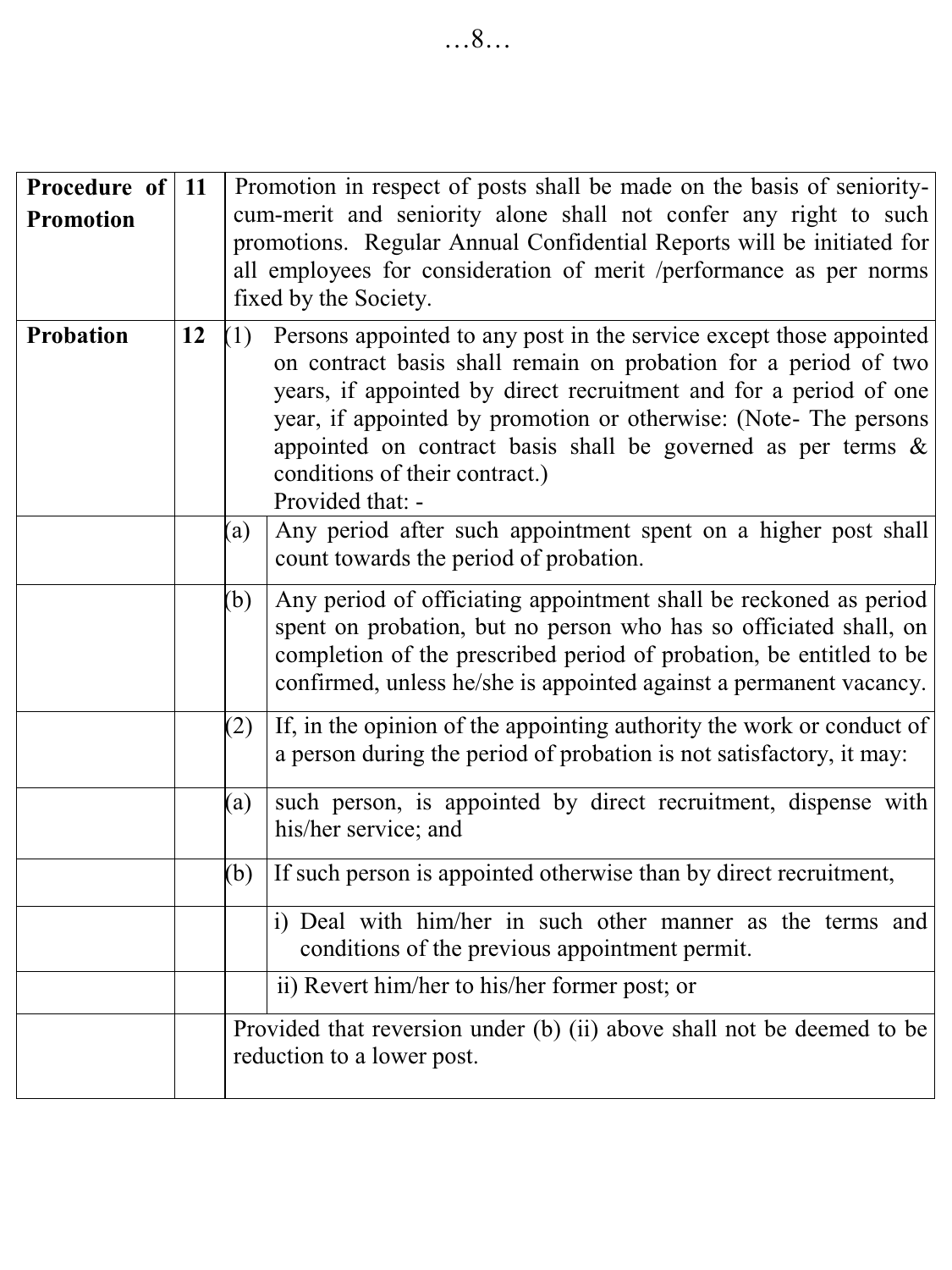|                  |    | $(3)$ On the completion of the period of probation of a person, the<br>appointing authority may,                                                                                                                                                          |  |  |  |  |  |  |
|------------------|----|-----------------------------------------------------------------------------------------------------------------------------------------------------------------------------------------------------------------------------------------------------------|--|--|--|--|--|--|
|                  |    | (a) If his work or conduct in his/her opinion has been satisfactory:-                                                                                                                                                                                     |  |  |  |  |  |  |
|                  |    | Confirm such person from the date of his appointment if appointed<br>$\mathbf{i}$<br>against a permanent vacancy; or                                                                                                                                      |  |  |  |  |  |  |
|                  |    | Confirm such person from the date from which a permanent<br>$\rm ii)$<br>vacancy occurs if appointed against temporary vacancy; or                                                                                                                        |  |  |  |  |  |  |
|                  |    | iii) Declare that he/she has completed his/her probation satisfactorily<br>if there is no permanent vacancy; or                                                                                                                                           |  |  |  |  |  |  |
|                  |    | (b) If his work or conduct has, in its opinion, been not satisfactory:                                                                                                                                                                                    |  |  |  |  |  |  |
|                  |    | iv) Extend his/her period of probation and thereafter pass such order<br>as it could have passed on the expiry of the first period of<br>probation.                                                                                                       |  |  |  |  |  |  |
|                  |    | Dispense with his/her services, if appointed by direct recruitment,<br>V)<br>and if appointed otherwise, revert him/her to his/her former post<br>or deal with him in such other manner as the terms and conditions<br>of previous appointment permit; or |  |  |  |  |  |  |
|                  |    | Provided that the total period of probation, shall not exceed three years.                                                                                                                                                                                |  |  |  |  |  |  |
| <b>Seniority</b> | 13 | Seniority interse of the members of the Service shall be determined<br>by the length of continuous service on regularization on their post in the<br>service:                                                                                             |  |  |  |  |  |  |
|                  |    | Provided that where there are different cadres in the service the<br>seniority shall be determined separately for each cadre.                                                                                                                             |  |  |  |  |  |  |
|                  |    | Provided further that in the case of members appointed by direct<br>recruitment, the order of merit determined by the selection committee,<br>constituted for this purpose, shall not be disturbed in fixing the seniority:                               |  |  |  |  |  |  |
|                  |    | Provided further that in case of two or more members appointed on<br>the same date, their seniority shall be determined as follows:                                                                                                                       |  |  |  |  |  |  |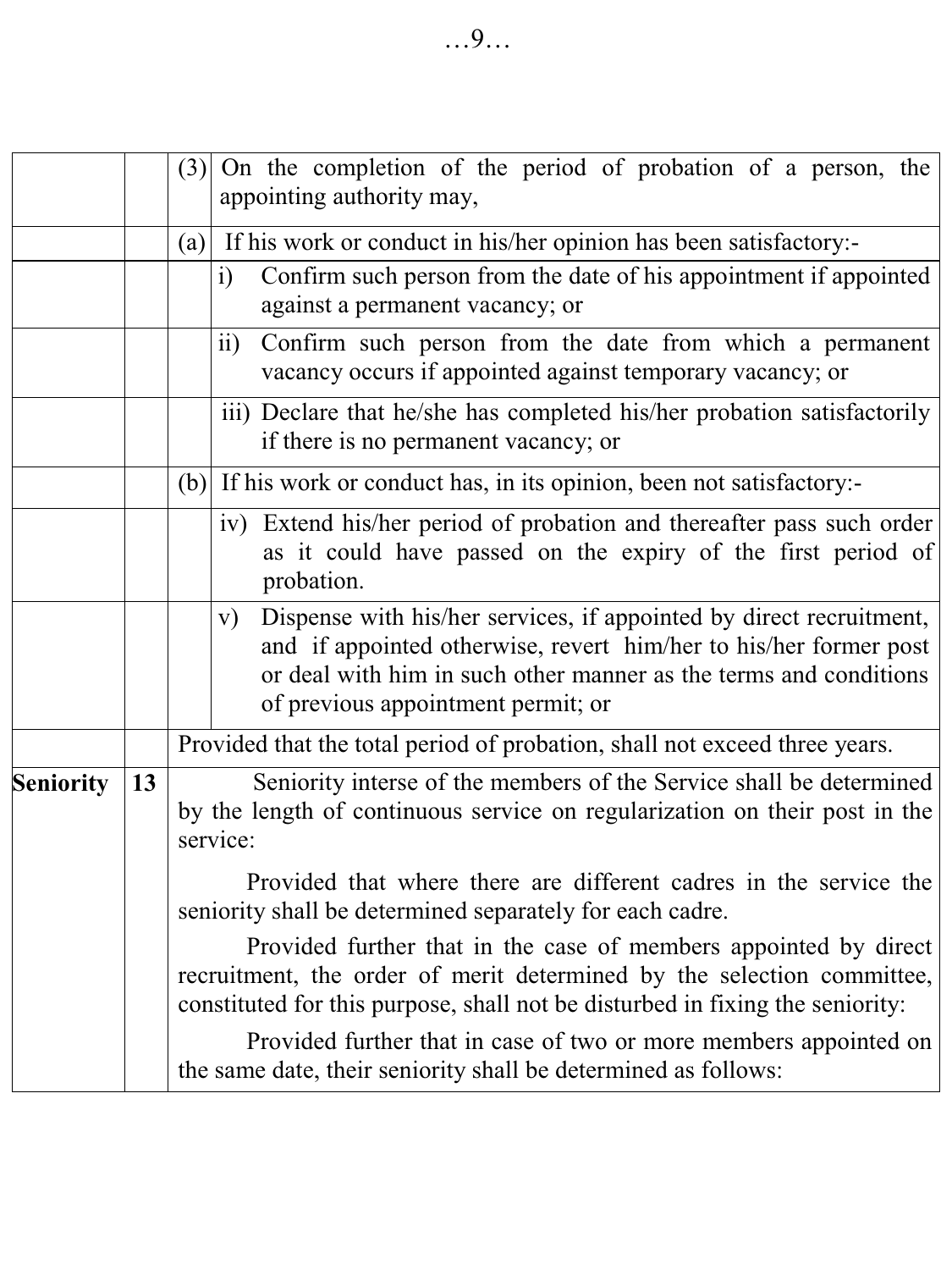|                                                                                                                                                                                     | (a) | A member appointed by direct recruitment shall be senior to a member<br>appointed by promotion;                                                                                                                                                                                                                                                                                                                                                                                 |  |  |
|-------------------------------------------------------------------------------------------------------------------------------------------------------------------------------------|-----|---------------------------------------------------------------------------------------------------------------------------------------------------------------------------------------------------------------------------------------------------------------------------------------------------------------------------------------------------------------------------------------------------------------------------------------------------------------------------------|--|--|
| In case of members appointed by promotion, seniority shall be<br>(b)<br>determined according to the seniority of such members in the<br>appointments from which they were promoted. |     |                                                                                                                                                                                                                                                                                                                                                                                                                                                                                 |  |  |
|                                                                                                                                                                                     | (c) | In the case of members appointed by promotion from different cadres,<br>their seniority shall be determined according to pay, preference being<br>given to a member, who was drawing in higher rate of pay in his/her<br>previous appointment and if the rates of pay drawn are also the same,<br>then by the length of their service from the date of promotion and if the<br>length of such service is also the same, an older member shall be senior<br>to a younger member. |  |  |
|                                                                                                                                                                                     |     | An updated seniority list of all regular employees will be maintained<br>and circulated to all employees periodically to avoid<br>any<br>discrepancies.                                                                                                                                                                                                                                                                                                                         |  |  |
|                                                                                                                                                                                     |     | Note: Seniority of members of the service appointed on purely<br>provisional basis or on daily wages/contractual person shall be<br>determined as and when they are regularly appointed in view of<br>the date of such regular appointment. In case of regularization of<br>such<br>members,<br>period<br>of contract/daily<br>service<br>of<br>wages/outsourcing will not be counted for seniority.                                                                            |  |  |
| <b>Liability</b><br>to<br><b>Serve</b>                                                                                                                                              | 14  | A member of the Service shall be liable to serve at any place whether<br>within or outside the State of Haryana, on orders issued by the<br>Competent Authority.                                                                                                                                                                                                                                                                                                                |  |  |
| Pay,<br>Leave, $ 15$<br><b>Provident Fund</b><br>other<br>and<br>matters.                                                                                                           |     | In respect of pay, leave, provident fund and all other matters not<br>expressly provided for in these rules, the members of the service shall<br>be governed by the Society Rules.                                                                                                                                                                                                                                                                                              |  |  |
|                                                                                                                                                                                     | (i) | Employee of the Society shall be entitled to leave as per<br>Leave<br>Haryana Government Leave Rules.                                                                                                                                                                                                                                                                                                                                                                           |  |  |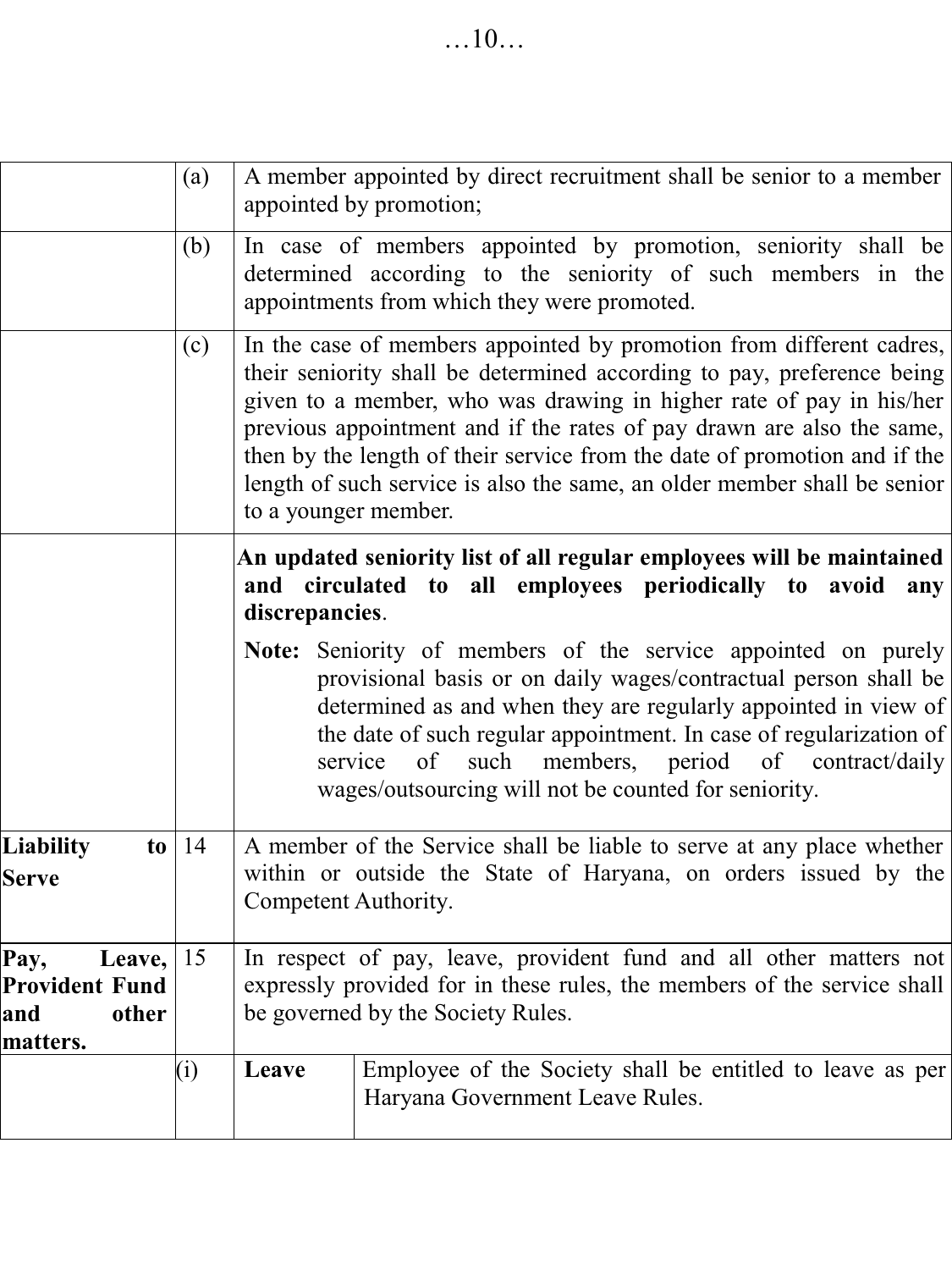|                                                                      | (ii)  | Contributory<br>Provident<br>Fund                                                      | Every employee of the District Branch/ other than<br>persons engaged on daily wages or on part-time<br>basis against leave vacancies or under a specific<br>contract/outsource, shall contribute<br>per<br>as<br>contributory Provident Fund Act 1925 (Amended<br>upto $29th$ June, 1985). The Society shall<br>contribute to the fund every month an amount<br>equal to the prescribed contribution of each<br>member as per contributory Provident Fund rules<br>of Haryana Government.<br>Other rules regarding payments, withdrawals, |
|----------------------------------------------------------------------|-------|----------------------------------------------------------------------------------------|-------------------------------------------------------------------------------------------------------------------------------------------------------------------------------------------------------------------------------------------------------------------------------------------------------------------------------------------------------------------------------------------------------------------------------------------------------------------------------------------------------------------------------------------|
|                                                                      |       |                                                                                        | advances, loans and recoveries etc. shall also be as<br>per the contributory Provident Fund Rules<br>applicable on Haryana Govt. employees.                                                                                                                                                                                                                                                                                                                                                                                               |
|                                                                      | (iii) | Gratuity,<br>Leave<br><b>Encashment</b>                                                | The employees of the District Branch shall be<br>entitled to gratuity, leave encashment as per<br>instructions issued from time to time by the<br>competent authority.                                                                                                                                                                                                                                                                                                                                                                    |
|                                                                      | (iv)  | Leave<br><b>Travel</b><br>Concession,<br><b>Medical</b><br>Allowance &<br><b>TA/DA</b> | Leave Travel Concession, Medical Allowance and<br>TA/DA will be given as per instructions given<br>from time to time, subject to availability of funds<br>as considered appropriate by the competent<br>authority.                                                                                                                                                                                                                                                                                                                        |
|                                                                      | (v)   | Ex-Gratia                                                                              | In case of death during service of any employee,<br>Ex-gratia rules of Haryana Government will be<br>applicable.                                                                                                                                                                                                                                                                                                                                                                                                                          |
| Conduct,<br><b>Discipline</b><br><b>Penalties</b><br>and<br>Appeals. | 16    |                                                                                        | Conduct, Discipline, penalties and Appeals and procedure<br>thereon is enclosed at Appendix-"C" & 'D"                                                                                                                                                                                                                                                                                                                                                                                                                                     |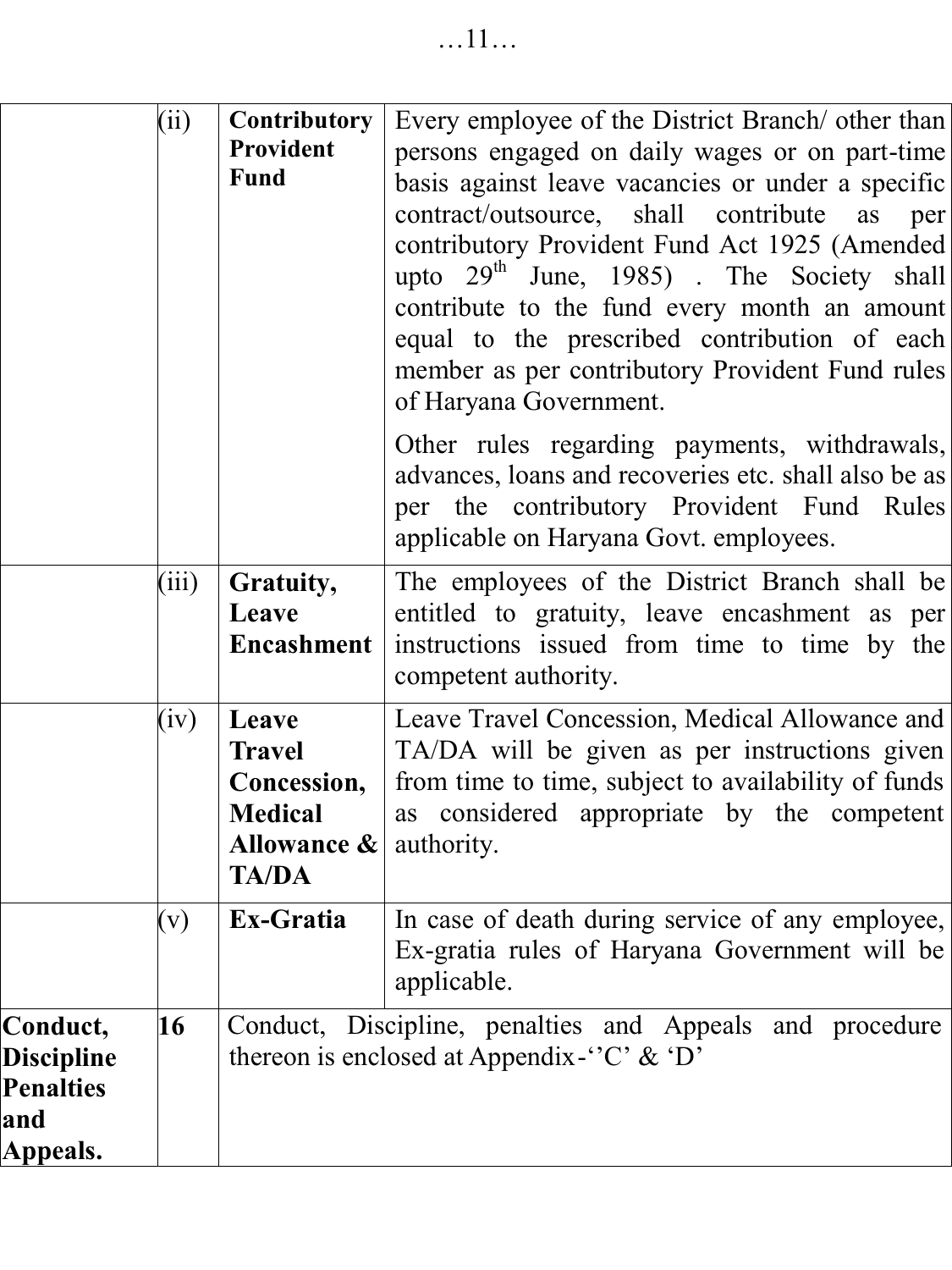| Vaccination<br>17        | Every member of service shall get himself vaccinated or             |
|--------------------------|---------------------------------------------------------------------|
|                          | revaccinated as and when the Government directs by a special        |
|                          | general order.                                                      |
| of $ 18 $<br>Oath        | Every member of service, unless he/she has already done so, shall   |
| Allegiance.              | be required to take the oath of allegiance to India and to the      |
|                          | Constitution of India as by law established.                        |
| <b>Special</b><br>19     | Notwithstanding anything contained in these rules, the appointing   |
| <b>Provisions</b>        | authority may impose special terms and conditions in the order of   |
|                          | appointment if it is deemed expedient to do so.                     |
| of $20$<br>Change        | Appointing authority shall have the discretionary powers to change  |
| Cadre                    | the cadre of a member of service provided that the option to        |
|                          | change the cadre can be exercised only once in the whole service    |
|                          | by a member.                                                        |
| 21<br><b>Resignation</b> | If a member of the service wants to resign he/she shall give one    |
| from service             | month's notice in case of temporary employee and three months       |
|                          | notice in case of confirmed employee in writing to the appointing   |
|                          | authority. If the member fails to give such notice of a month/three |
|                          | months or a shorter period, the appointing authority shall be       |
|                          | entitled to recover one month's salary with usual allowance or      |
|                          | salary with usual allowances to the extent of such remaining        |
|                          | period of one/three months, as the case may be, in lieu of notice.  |
|                          | Provided that such notice may be waived off in part or full by the  |
|                          | appointing authority. In case of breach or the provisions of this   |
|                          | sub-rules by an employee, he/she shall be liable to pay the Branch, |
|                          | a sum equal to his salary (total emoluments) for the period of      |
|                          | notice required of him/her or the period by which the notice falls  |
|                          | short, which sum may be deducted from the amount of money due       |
|                          | to him/her.                                                         |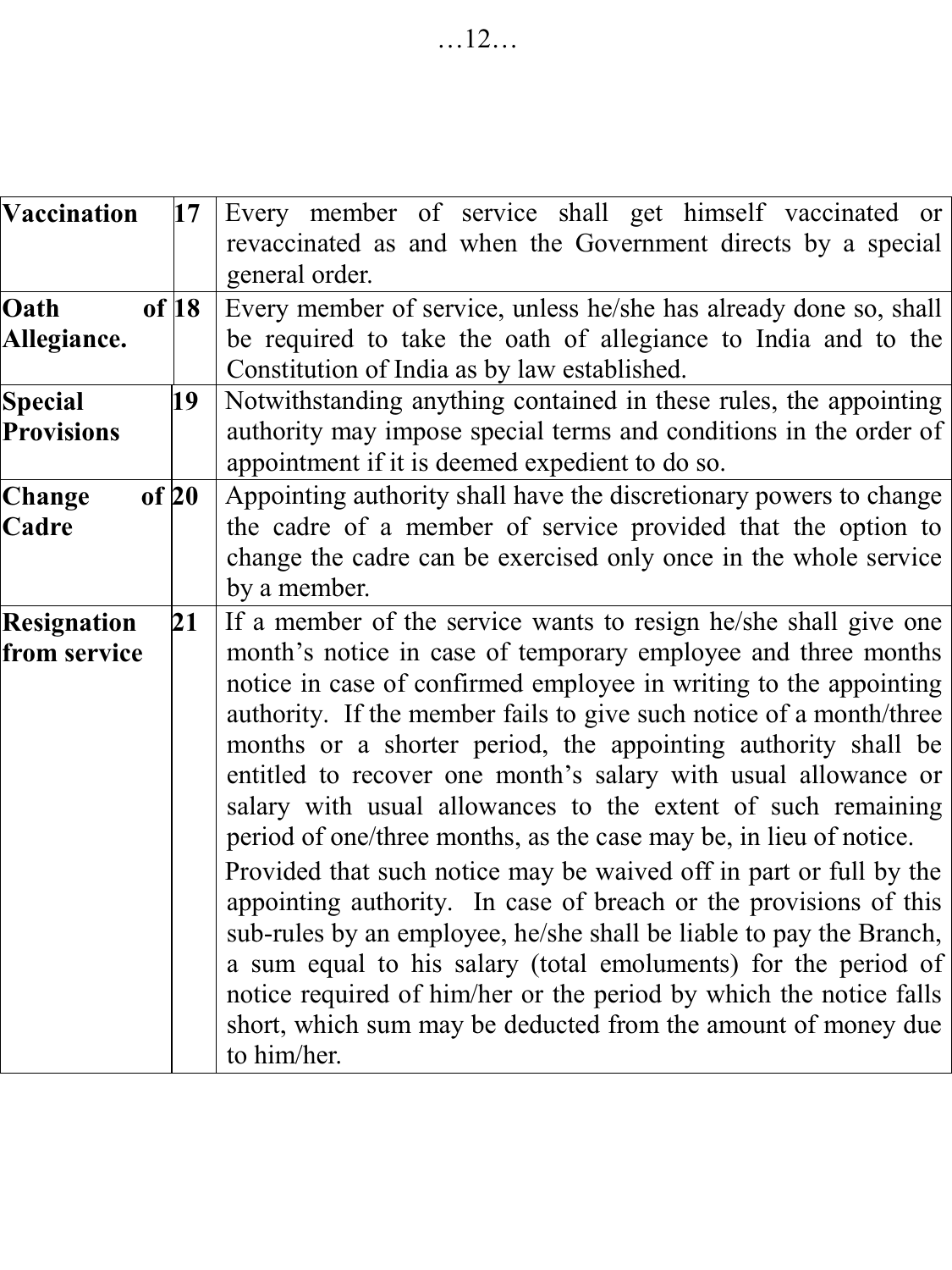| of 22<br>Power<br><b>Relaxation</b>                                      | Where the State President is of the opinion that it is necessary to<br>expedient to do so, it may, by order, relax any of the provisions of these<br>rules with respect to any class or category of persons, or an individual,<br>as the case may be.                                                                                                                                                                                                                                                                                                                                                                                                                                                                                |
|--------------------------------------------------------------------------|--------------------------------------------------------------------------------------------------------------------------------------------------------------------------------------------------------------------------------------------------------------------------------------------------------------------------------------------------------------------------------------------------------------------------------------------------------------------------------------------------------------------------------------------------------------------------------------------------------------------------------------------------------------------------------------------------------------------------------------|
|                                                                          | Provided that relaxation so considered by the President will be ratified<br>by the Managing Committee of the Indian Red Cross Society, Haryana<br>State Branch.                                                                                                                                                                                                                                                                                                                                                                                                                                                                                                                                                                      |
| not $23$<br><b>Matter</b><br>expressly<br>provided<br>in<br>these rules. | In respect of the matters not expressly provided for, in these Rules, the<br>members of the Service shall be governed by such rules and regulations<br>as may have been or may hereafter be adopted / amended or made by<br>the Managing Committee of the Indian Red Cross Society, Haryana<br>State Branch (State Headquarters).                                                                                                                                                                                                                                                                                                                                                                                                    |
| and 24<br>Repeal<br>savings.                                             | The Existing Rules adopted by the District Red Cross / St. John Branch<br>will be repealed from the date of enforcement of these rules.                                                                                                                                                                                                                                                                                                                                                                                                                                                                                                                                                                                              |
|                                                                          | Provided that any order or action taken under the rule so repealed shall<br>be deemed to have been made or taken under the corresponding<br>provisions of these rules. Further provided that all rights which have<br>already accrued to the employees under the above stated repealed rules<br>shall continue to be protected till they remain in service.                                                                                                                                                                                                                                                                                                                                                                          |
| Superannuation 25<br>and Retirement                                      | An employee shall retire on attaining the age of 58 years. Provided that<br>an employee may seek voluntary retirement before attaining the age of<br>58 years, after completing 20 years service, and giving 3 months clear<br>notice of his/her intention to do so. In that case, he/she shall be entitled<br>to benefits admissible to him/her under the Rules according to his/her<br>length of service.                                                                                                                                                                                                                                                                                                                          |
|                                                                          | <u>Provided that an employee, may, however, be permitted to</u><br>withdraw his notice during the notice period with the approval of<br>the competent authority.                                                                                                                                                                                                                                                                                                                                                                                                                                                                                                                                                                     |
|                                                                          | The date of retirement of the employees except those whose date of birth<br>falls on the $1st$ day of the month, will be the afternoon of the last day of<br>the month, in which the date of their retirement falls instead of the actual<br>date of their superannuation. In the case of those employees whose date of<br>birth falls on the $1st$ day of the month, the date of retirement will be the<br>afternoon of the last day of the month preceding the month in which their<br>date of birth falls. (However, in the case of Blind Master Trainers, the<br>retirement age will be 60 years as per approval of Social Justice $\&$<br>Empowerment Department letter No. 22652/एच-1/वि0क0/एस0जे0ई0/2013<br>dated 30-12-2013) |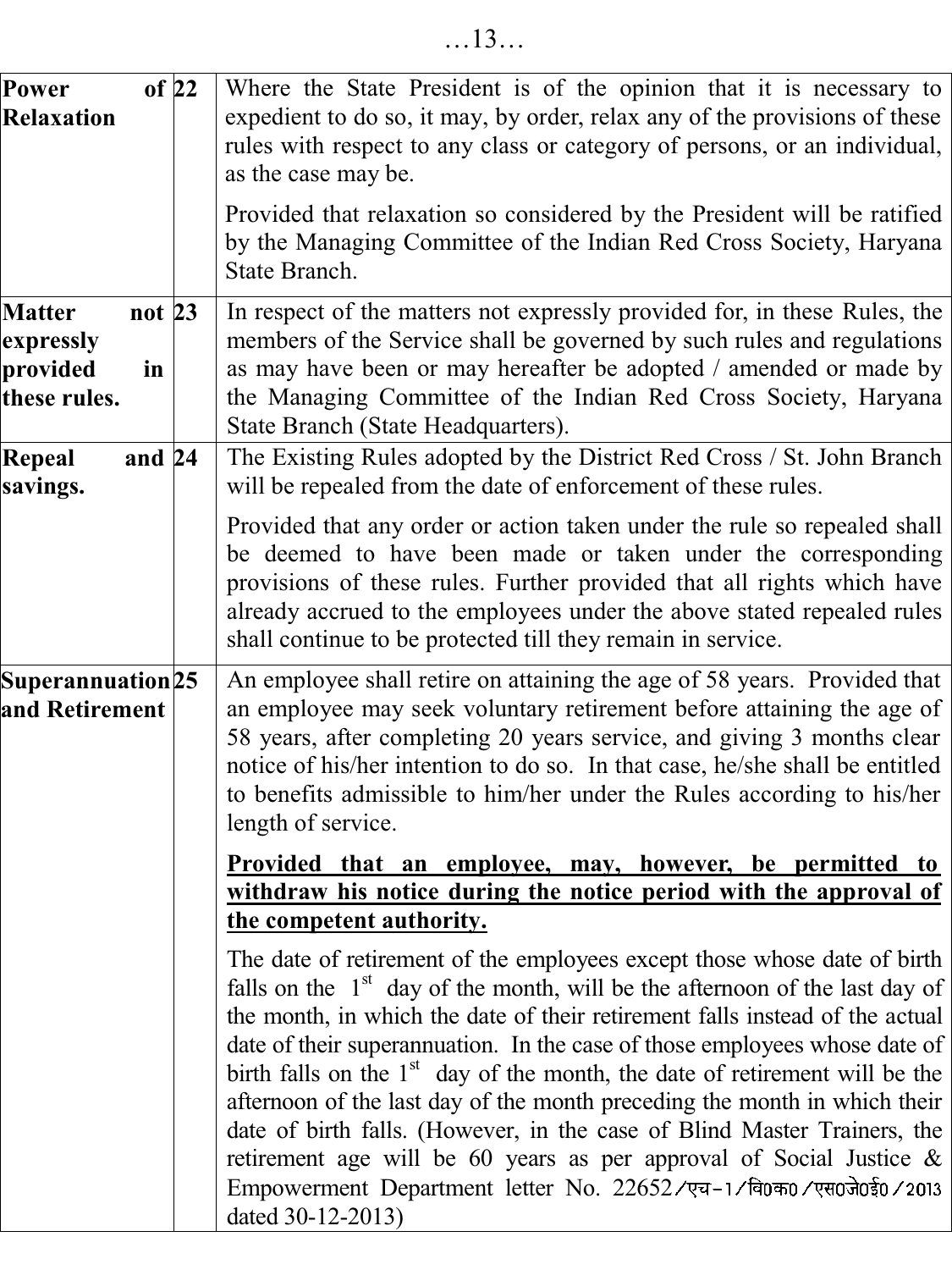| <b>Amendment</b>                                                                                           | 26      | The Managing Committee of the Indian Red Cross Society, Haryana State Branch<br>by 2/3 majority present and voting shall be competent to amend, alter, rescind or<br>modify any or all of the provisions of these Rules. However, in case of emergent<br>situation the State President shall be competent to amend, alter, rescind or modify<br>any or all of the provisions of these Rules subject to the ratification by the<br>Managing Committee of the Indian Red Cross Society, Haryana State Branch<br>(State Headquarters). |  |  |  |  |  |  |  |  |
|------------------------------------------------------------------------------------------------------------|---------|-------------------------------------------------------------------------------------------------------------------------------------------------------------------------------------------------------------------------------------------------------------------------------------------------------------------------------------------------------------------------------------------------------------------------------------------------------------------------------------------------------------------------------------|--|--|--|--|--|--|--|--|
| Residuary<br><b>Powers</b>                                                                                 | 27      | In case of anything remaining uncovered under these Rules, the decision of the<br>State President shall be final.                                                                                                                                                                                                                                                                                                                                                                                                                   |  |  |  |  |  |  |  |  |
| <b>Dispute</b><br>Regarding<br>interpretation.                                                             | 28      | The State President shall be competent to decide disputes regarding interpretations<br>of these Rules and whose decision on such interpretation shall be binding on all<br>concerned.                                                                                                                                                                                                                                                                                                                                               |  |  |  |  |  |  |  |  |
| Power<br>Implement                                                                                         | to $29$ | The General Secretary, Indian Red Cross Secretary, Haryana State Branch may<br>issue such instructions or directions from time to time as may be necessary to give<br>effect to carry out the provisions of these Rules in order to secure the effective<br>control over the staff employed in the service.                                                                                                                                                                                                                         |  |  |  |  |  |  |  |  |
| <b>Powers to</b><br><b>Transfer</b><br>District<br>Secretaries/<br>Assistant<br><b>Secretaries</b>         | 30 a)   | The President, Indian Red Cross Society, Haryana State Branch have full power<br>to transfer any District Secretary/Assistant Secretary from his/her place of<br>posting to any other District Red Cross Branch in Haryana State, keeping in<br>view the welfare of the organization and public interest.                                                                                                                                                                                                                           |  |  |  |  |  |  |  |  |
| Power to<br>transfer any<br>employee of<br><b>District Red</b><br>Cross/St. John<br><b>Power to Mutual</b> |         | The President, Indian Red Cross Society, Haryana State Branch shall have full<br>b)<br>power to transfer/transfer against vacant post/transfer on administrative<br>grounds/on deputation of any employee of the District Red Cross Branch from<br>his/her place to any District Red Cross Branch in Haryana for reasons of<br>economy, rationalization of manpower or any other grounds as deemed fit.<br>The President Indian Red Cross Society, Haryana State Branch shall have full<br> c)                                      |  |  |  |  |  |  |  |  |
| transfer/transfer<br>against vacant<br>post                                                                |         | powers to mutual transfer/transfer against vacant post of any District employee<br>from his/her place of posting to any other District Red Cross Branch in the<br>Haryana State with the mutual consent of both the concerned District Presidents,<br>keeping in view the welfare of the organization and public interest.                                                                                                                                                                                                          |  |  |  |  |  |  |  |  |
| Power to<br>transfer of State<br><b>Red Cross</b><br><b>Employees</b>                                      |         | The President, Indian Red Cross Society, Haryana State Branch shall have full<br>$\mathbf{d}$<br>power to transfer/transfer against vacant post/transfer on administrative<br>grounds/on deputation of any employee of the State Branch from his/her place to<br>any District Red Cross Branch in Haryana and vice-versa for reasons of                                                                                                                                                                                             |  |  |  |  |  |  |  |  |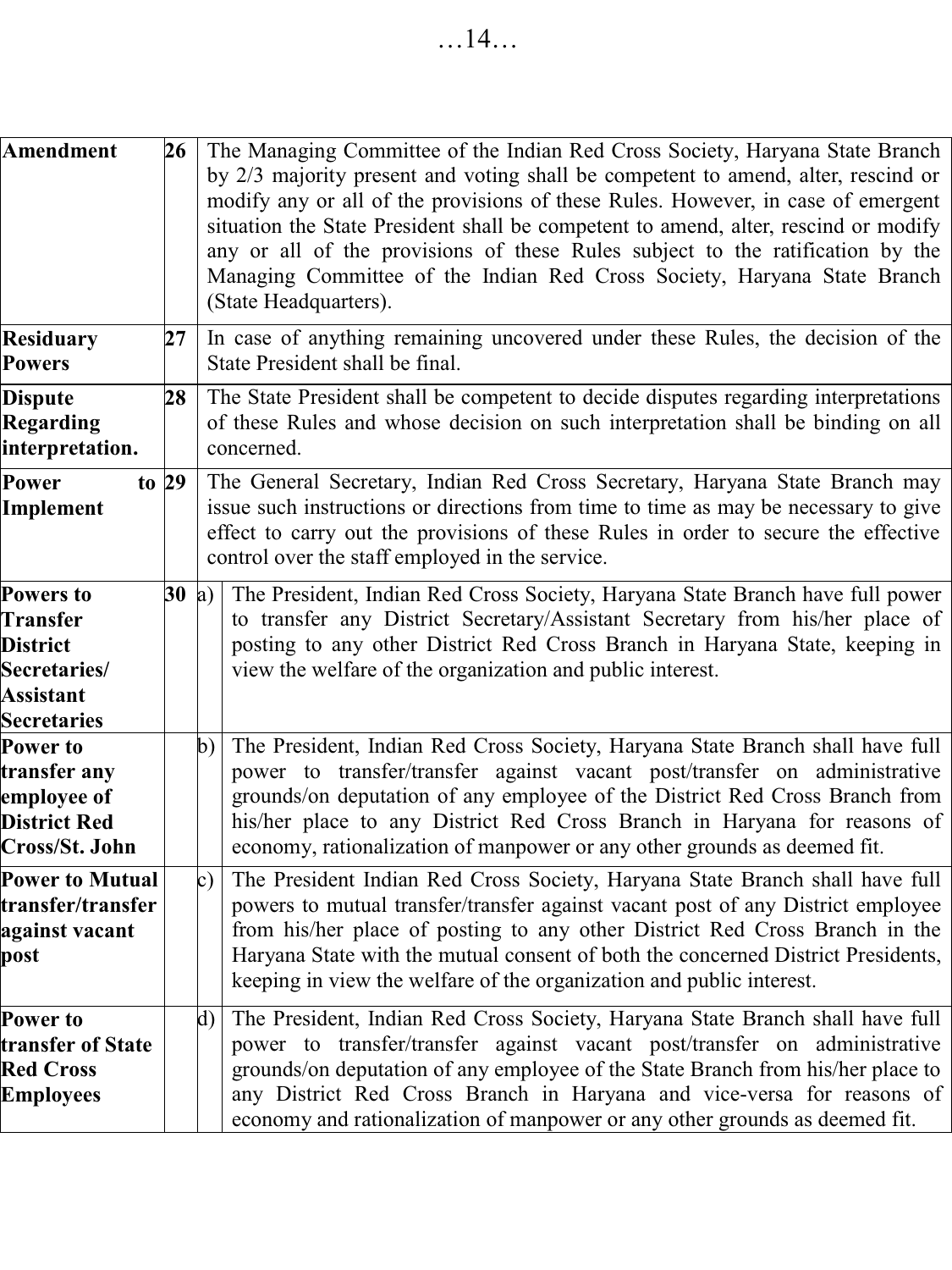| employed 31<br><b>Staff</b><br>under Grant-in-<br>Aid.                                                                                                     |     | All Staff employed in different project of Red Cross at District<br>Headquarter under the grant-in-aid from Haryana Government or Govt.<br>of India. New Delhi, shall be Governed by Rules of services of<br>employees as per norms of the project scheme. Hence it is clarified that<br>their services shall continue as long as grant exists. When grant is<br>stopped/reduced/withheld by State/Centre Government, the service of<br>the employees shall be liable to be discontinued from services<br>accordingly.                  |  |  |  |  |  |  |  |
|------------------------------------------------------------------------------------------------------------------------------------------------------------|-----|-----------------------------------------------------------------------------------------------------------------------------------------------------------------------------------------------------------------------------------------------------------------------------------------------------------------------------------------------------------------------------------------------------------------------------------------------------------------------------------------------------------------------------------------|--|--|--|--|--|--|--|
| Staff employed 32<br>under<br>the<br>various Projects<br>being run by the<br><b>District</b><br>Red<br><b>Cross Branches</b><br>its<br>by<br>own<br>funds. |     | The number of all staff employed under the various projects being run<br>by the District Red Cross Branches by its own funds will be decided by<br>the respective executive committee of the district branch under the<br>frame work of these rules. The recommendations of the executive<br>committee of the district branch will be submitted to Hon'ble Governor-<br>cum-President, Indian Red Cross Society, Haryana State Branch for<br>approval through the General Secretary, Indian Red Cross Society,<br>Haryana State Branch. |  |  |  |  |  |  |  |
| and $33$<br><b>Extension</b><br>Reappointment<br>after<br>Superannuation                                                                                   | a)  | Extension in service may be given for one year to the State<br>Awardees and two years to the National awardees (One year at one<br>time) after attaining the age of superannuation/retirement as per<br>pattern of Haryana Government.                                                                                                                                                                                                                                                                                                  |  |  |  |  |  |  |  |
| and Retirement                                                                                                                                             | b)  | The employees who are in service and rendered outstanding<br>performance can be re-appointed after superannuation on the basis<br>of satisfactory performance and medical fitness on a contract of year<br>to year basis by the competent authority on a fixed 50% of the last<br>pay drawn. Initially he/she will be re-appointed on contract upto<br>one year and may be extended (not more than one year at one time)<br>upto sixty five years of age by the competent authority.                                                    |  |  |  |  |  |  |  |
|                                                                                                                                                            |     | As per resolution No. 17 passed by the Managing Body in its meeting<br>held on 25-07-2013.                                                                                                                                                                                                                                                                                                                                                                                                                                              |  |  |  |  |  |  |  |
| of 34<br><b>Means</b><br><b>Redress</b>                                                                                                                    | (a) | Every employee shall have a right to appeal to the appellate<br>authority specified in Appendix-'C' against any order passed under<br><b>Rule 16.</b>                                                                                                                                                                                                                                                                                                                                                                                   |  |  |  |  |  |  |  |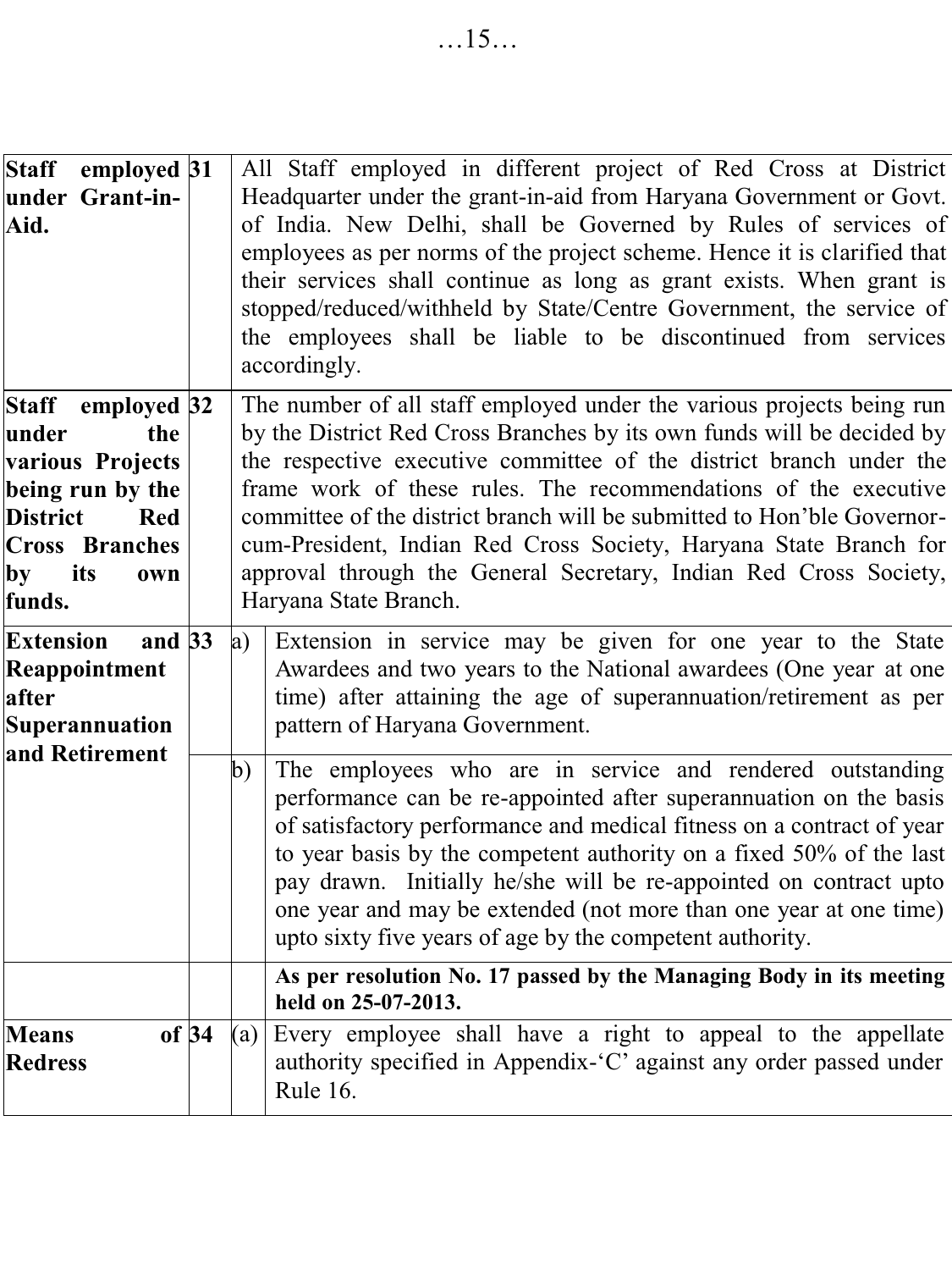#### …16…

#### **APPENDIX- "A"**

#### **(See Rule No.3)**

| S. No.         | <b>Designation of Post</b>               | <b>Number of Posts</b>                                                  | <b>Scale of Pay</b>                                          |
|----------------|------------------------------------------|-------------------------------------------------------------------------|--------------------------------------------------------------|
|                |                                          |                                                                         | (As per 6 <sup>th</sup> pay commission)                      |
| 1              | $\mathbf{2}$                             | 3                                                                       | 4                                                            |
| $\mathbf{1}$   | Secretary                                | 1                                                                       | 9300-34800 + 5400 Grade Pay                                  |
| $\overline{2}$ | <b>Assistant Secretary</b>               | 1                                                                       | 9300-34800 + 4200 Grade Pay                                  |
| 3              | Programme Officer<br>(Diminishing Cadre) | 1                                                                       | 9300-34800 + 4200 Grade Pay                                  |
| 4              | District Training Officer                | 1                                                                       | $9300+34800 + 3600$ Grade Pay                                |
| 5              | Accountant                               | 1                                                                       | 9300-34800 + 3600 Grade Pay                                  |
| 6              | Assistant                                | 1                                                                       | 9300-34800 + 3600 Grade Pay                                  |
| 7              | <b>Accounts Clerk</b>                    | 1                                                                       | $5200 - 20200 + 1900$ Grade Pay                              |
| 8              | Clerk                                    | $\overline{2}$                                                          | 5200-20200 + 1900 Grade Pay                                  |
| 9              | Driver                                   | One or more as per state of<br>vehicles                                 | $5200 - 20200 + 2400$ Grade Pay<br>(For existing Staff only) |
| 10             | Peon                                     | 3                                                                       | 4440-7440 + 1300 Grade Pay<br>(For existing Staff only)      |
| 11             | Mali                                     | 1                                                                       | 4440-7440 + 1300 Grade Pay<br>(For existing Staff only)      |
| 12             | Chowkidar                                | 1                                                                       | 4440-7440 + 1300 Grade Pay<br>(For existing Staff only)      |
| 13             | Safai karamchari                         | 1                                                                       | 4440-7440 + 1300 Grade Pay<br>(For existing Staff only)      |
| 14             | <b>Blind Master Trainers</b>             | Allocation<br>the<br>as<br>per<br>directions<br>by the Haryana<br>Govt. | 4440-74440+1300 Grade Pay<br>(for existing staff only)       |

- **Note: i) The pay scale as shown from Sr. No. 1 to 14 have been mentioned as per the 6 th Pay Commission. The same will be converted into the new pay scales as are/will granted under 7 th pay commission.** 
	- **ii) The scale of pay is applicable only for existing staff (Driver, Peon, Mali, Chaowkidar and Safai Karamchari). In future, w.e.f. the enforcement of these rules, the post of Driver, Peon, Mali, Chaowkidar and Safai Karamchari will be filled up on outsource basis on consolidated salary on retirement of the existing incumbents.**
	- **iii) The services of Blind Master Trainers have been transferred by the Director, Social Justice & Empowerment Department vide their letter No. 34998 dated 24-09-2009 under Haryana Govt. notification No. 1469-l0d0(1) dated 31-08-2009. Pay & allowances and all other retiral benefits will be borne by the Haryana Govt. . There will be no further transfer/appointment of the said post from Govt.. The existing staff has been placed under diminishing cadre. Their retirement will also be as per the rules of the Haryana Govt. (At present the retirement age is 60 years).**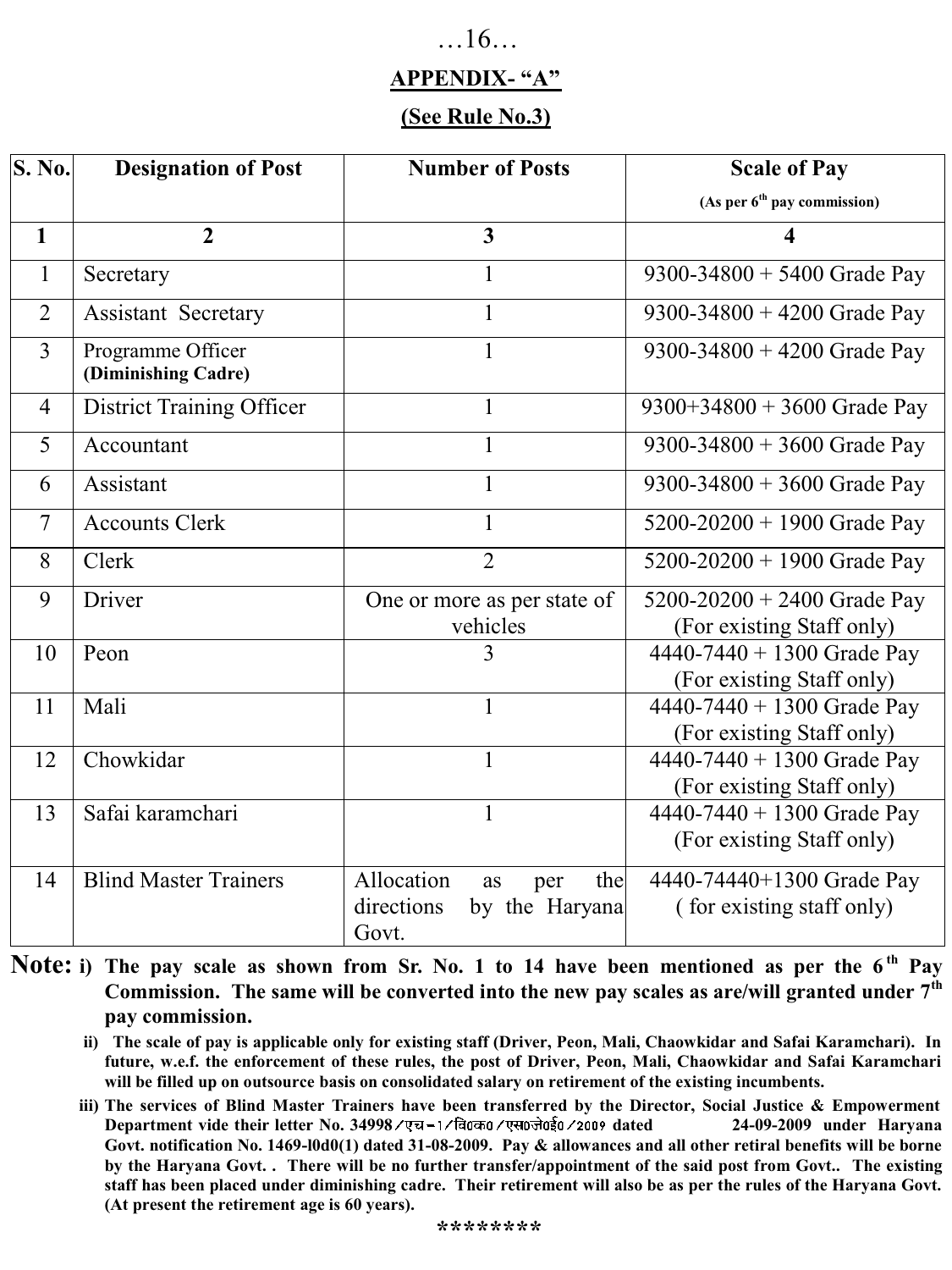#### **APPENDIX- "B"**

| Sr.<br>No. | <b>Designation</b>            | No. of<br>post     | Age                |           | <b>Qualification for Direct</b><br>Recruitment/promotion                                                                                                                                                                                                              | Pay Scale<br>As per 6 <sup>th</sup> pay commission)  |
|------------|-------------------------------|--------------------|--------------------|-----------|-----------------------------------------------------------------------------------------------------------------------------------------------------------------------------------------------------------------------------------------------------------------------|------------------------------------------------------|
| 1.         | 2.                            | 3.                 | 4.                 |           | 5.                                                                                                                                                                                                                                                                    | 6.                                                   |
|            | (see rule No.3)               | (see rule<br>No.3) | (see rule<br>No.5) |           | (see rule No. 7,10 & 11)                                                                                                                                                                                                                                              | (see rule $No.3$ )                                   |
| 1.         | Secretary<br>a) By Promotion  | one                | ---                | a)        | From amongst the Assistant<br>Secretaries from the entire<br>District Red Cross Branches<br>of Haryana on seniority-cum-<br>merit basis.<br><b>Essential Qualification</b>                                                                                            | 9300-34800 with<br>the grade pay of<br>$Rs. 5400/-.$ |
|            |                               |                    |                    |           |                                                                                                                                                                                                                                                                       |                                                      |
|            | Direct<br>b)By<br>Recruitment |                    | 25-45<br>years     | (i)<br>b) | Graduation and knowledge<br>of Hindi/Sanskrit/Urdu/<br>Punjabi<br>Matric<br>upto<br>standard.                                                                                                                                                                         |                                                      |
|            |                               |                    |                    |           | Five years experience in<br>(ii)<br>development<br>Social<br>and<br>record in<br>activities<br>with<br>with<br>dealing<br>different<br>projects and assignments and<br>qualities of initiative and<br>leadership.                                                     |                                                      |
|            |                               |                    |                    |           | Age: 25-45 years<br>Relaxation of 5 years in<br>case of SC/ST/BC)<br>candidate<br><b>The</b><br>of<br>$ex-$<br>servicemen<br>category<br>be<br>recruited upto the age of 45<br>years plus continue military<br>service added by three years.<br>Pay Scale: 9300-34800 |                                                      |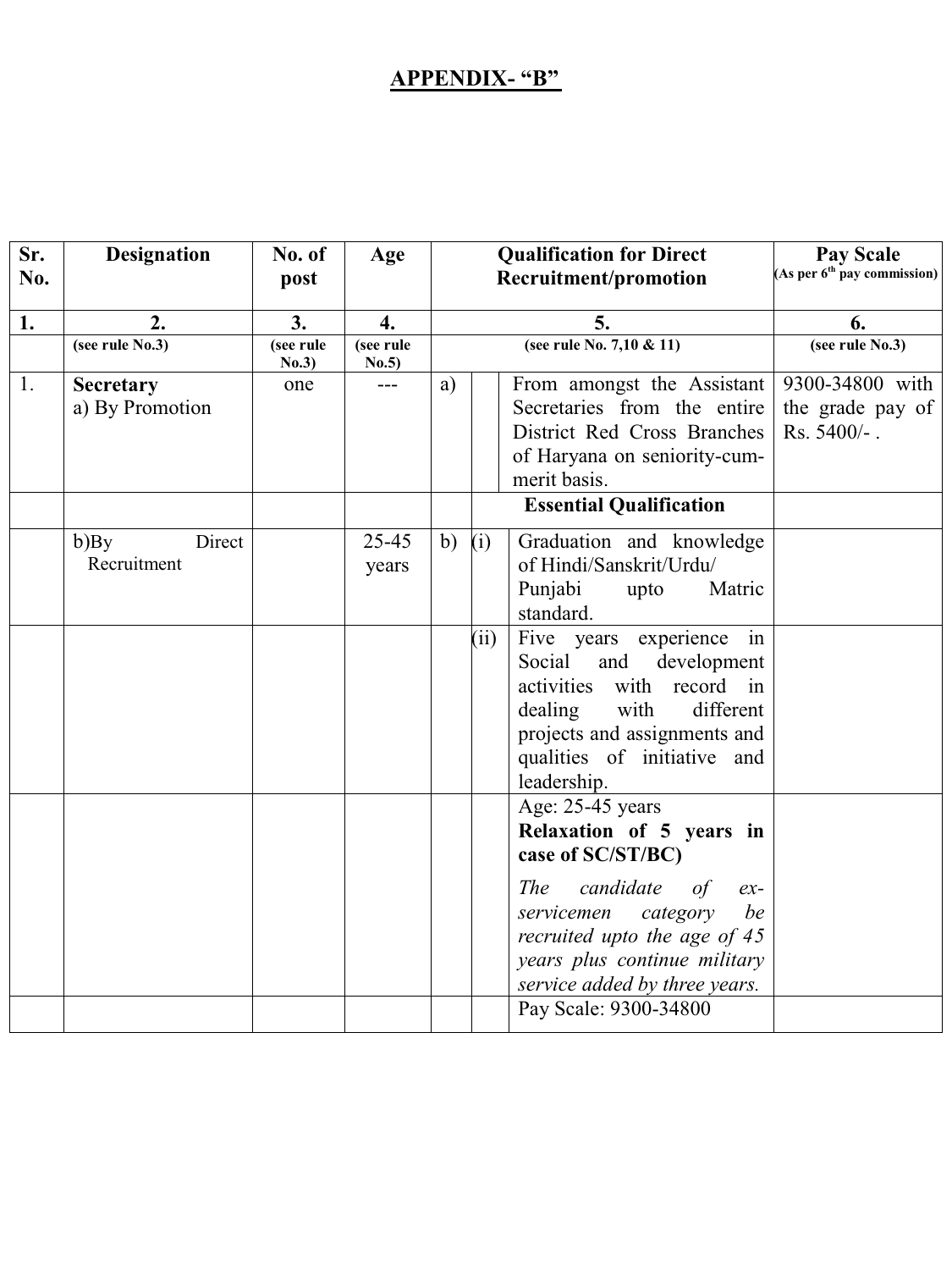| $\overline{2}$ . | <b>Assistant Secretary</b><br>a) By Promotion<br>Direct<br>By<br>b)<br>Recruitment | One | $25 - 45$<br>years | a) | (i)<br>i) | From amongst the District 9300-34800 with<br>Training Officers, Accountants the grade pay of<br>and Assistants from the entire Rs. 4200/-.<br>District Red Cross Branches of<br>Haryana on seniority-cum-merit<br>having five<br>basis<br>years<br>experience on the feeder post.<br>Graduate from a recognized<br>University. |                                                                         |
|------------------|------------------------------------------------------------------------------------|-----|--------------------|----|-----------|--------------------------------------------------------------------------------------------------------------------------------------------------------------------------------------------------------------------------------------------------------------------------------------------------------------------------------|-------------------------------------------------------------------------|
|                  |                                                                                    |     |                    |    | ii)       | Five years experience in Social<br>and development activities<br>with record in dealing with<br>different<br>projects<br>and<br>assignments and qualities of<br>initiative and leadership.                                                                                                                                     |                                                                         |
|                  |                                                                                    |     |                    |    |           | Knowledge of Hindi/Sanskrit/<br>Urdu/Punjabi<br>upto<br>Matric<br>standard.                                                                                                                                                                                                                                                    |                                                                         |
|                  |                                                                                    |     |                    |    |           | Age: 25-45 years.<br>(Relaxation of 5 years in case<br>of SC/ST/BC)<br>The candidate of ex-servicemen<br>category be recruited upto the age<br>of 45 years plus continuous<br>military service added by three<br>vears.                                                                                                        |                                                                         |
|                  |                                                                                    |     |                    |    |           | Pay Scale: 9300-34800                                                                                                                                                                                                                                                                                                          |                                                                         |
| $\overline{3}$ . | <b>Programme Officer</b>                                                           | One |                    |    |           | Placed on Diminishing Cadre.                                                                                                                                                                                                                                                                                                   | 9300-34800 with<br>the grade pay of<br>Rs. 4200/- under<br>Pay Band-II. |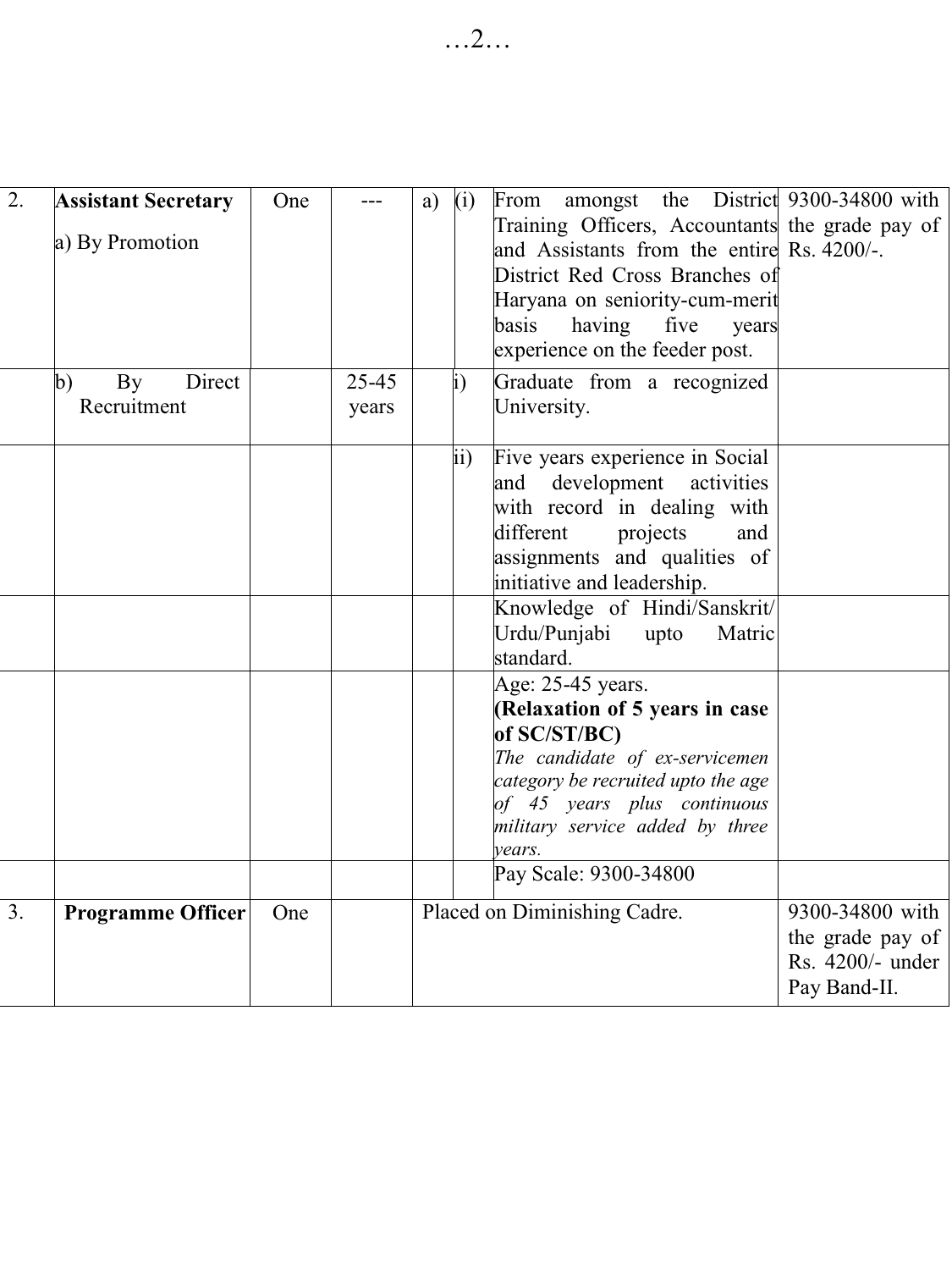| 3. District Training Officer | 1 | 25-45 | i)                                       | Graduate from recognized University.                                | 9300 - 34800 with |
|------------------------------|---|-------|------------------------------------------|---------------------------------------------------------------------|-------------------|
| a) By Direct Recruitment     |   | years |                                          |                                                                     | the grade pay of  |
|                              |   |       |                                          |                                                                     | Rs. 3600/-.       |
|                              |   |       | $\overline{ii}$                          | Qualified lecturer in First Aid &                                   |                   |
|                              |   |       |                                          | Home Nursing (St. John Ambulance)                                   |                   |
|                              |   |       |                                          | three<br>years<br>experience<br>with<br>in                          |                   |
|                              |   |       |                                          | imparting training in these subjects.                               |                   |
|                              |   |       |                                          | There should be lecturer and practical                              |                   |
|                              |   |       |                                          | demonstration for five to ten minutes                               |                   |
|                              |   |       |                                          | for each candidate on First Aid and                                 |                   |
|                              |   |       |                                          | Home Nursing.                                                       |                   |
|                              |   |       |                                          | The videography is mandatory.                                       |                   |
|                              |   |       | iii)                                     | Knowledge of English/Hindi/ Punjabi                                 |                   |
|                              |   |       |                                          | upto Matric standard.                                               |                   |
|                              |   |       | iv)                                      | Age: 25-45 years.                                                   |                   |
|                              |   |       |                                          | (Relaxation of 5 years in case of                                   |                   |
|                              |   |       |                                          | SC/ST/BC)                                                           |                   |
|                              |   |       |                                          | candidate<br>The<br>ex-servicemen<br>of                             |                   |
|                              |   |       |                                          | category is recruited upto the age of                               |                   |
|                              |   |       |                                          | 45 years plus continuous military                                   |                   |
|                              |   |       |                                          | service added by three years.                                       |                   |
|                              |   |       | V)                                       | this<br>The<br>serving<br>employees<br>in                           |                   |
|                              |   |       |                                          | organization<br>having<br>required                                  |                   |
|                              |   |       |                                          | qualifications & experience may also                                |                   |
|                              |   |       | apply for this post for which there      |                                                                     |                   |
|                              |   |       |                                          | should not be any age bar and if                                    |                   |
|                              |   |       |                                          | selected, their seniority should not be                             |                   |
|                              |   |       |                                          | effected.                                                           |                   |
|                              |   |       |                                          | Note: Only those candidates will be                                 |                   |
|                              |   |       |                                          | called for interview who will                                       |                   |
|                              |   |       |                                          | qualify Lecture and practical                                       |                   |
|                              |   |       |                                          | demonstration.                                                      |                   |
| b) By Promotion<br>4.        |   |       | By                                       | promotion<br>amongst<br>the<br>eligible/qualified candidates in the |                   |
|                              |   |       |                                          |                                                                     |                   |
|                              |   |       | staff of District on seniority-cum-merit |                                                                     |                   |
|                              |   |       | basis having three years experience in   |                                                                     |                   |
|                              |   |       | imparting training in First Aid &        |                                                                     |                   |
|                              |   |       |                                          | Home Nursing and qualified Lecturer                                 |                   |
|                              |   |       |                                          | in First Aid Home Nursing (St. John                                 |                   |
|                              |   |       | Ambulance)                               |                                                                     |                   |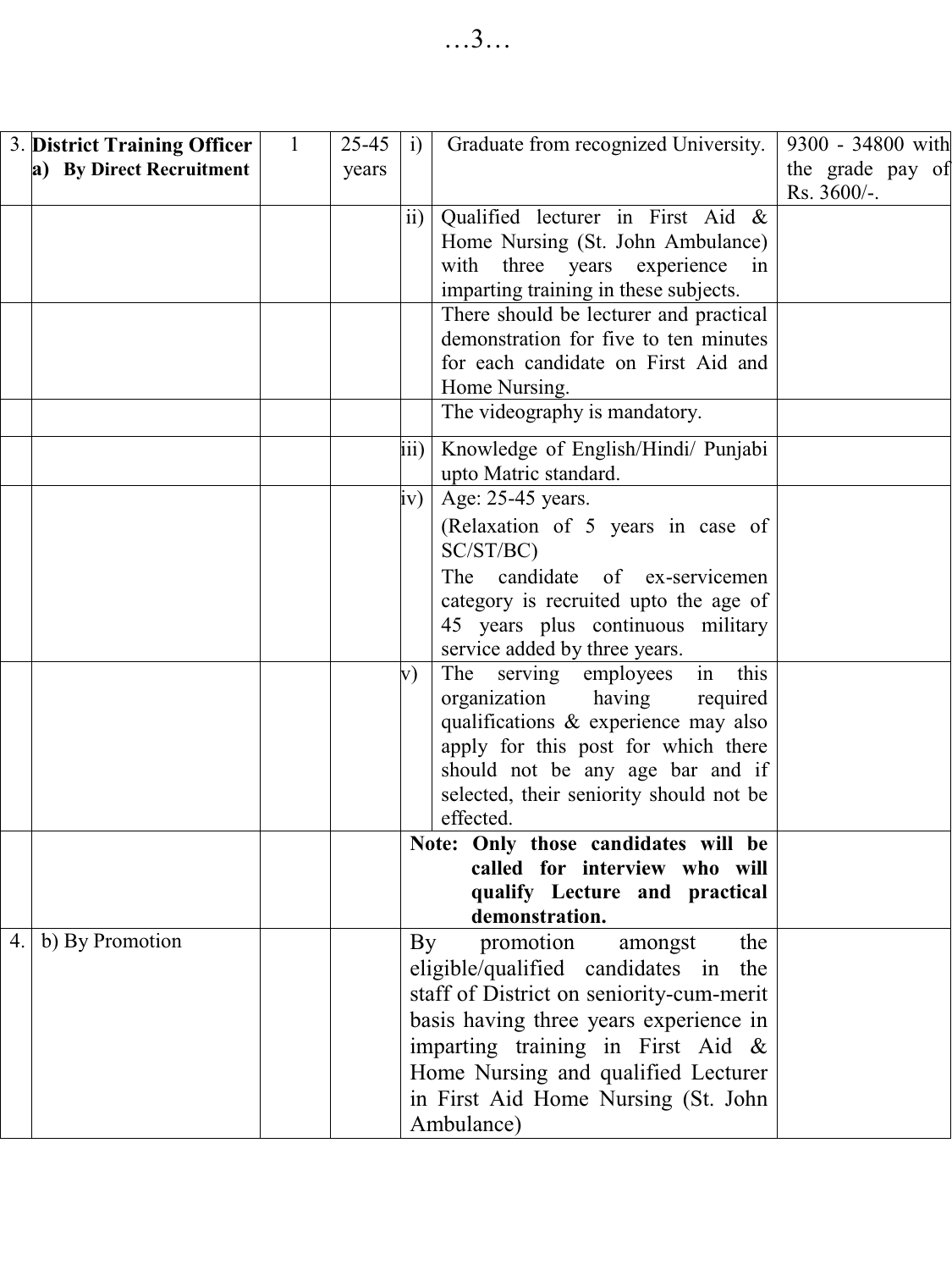| $\overline{4}$ . | Accountant<br>a) By Promotion                    | One |                     | a) | i)               | The Accounts Clerks having<br>five years experience on the                                                                                                                                                                                 | 9300-34800 with<br>the grade pay of                  |
|------------------|--------------------------------------------------|-----|---------------------|----|------------------|--------------------------------------------------------------------------------------------------------------------------------------------------------------------------------------------------------------------------------------------|------------------------------------------------------|
|                  |                                                  |     |                     |    |                  | feeder post on the basis of<br>seniority-cum-merit basis.                                                                                                                                                                                  | Rs. 3600/-.                                          |
|                  | b) By Direct recruitment                         |     | $25 - 45$<br>years. | b) | $\mathbf{i}$     | <b>B.Com</b><br>from recognized<br>University.                                                                                                                                                                                             |                                                      |
|                  |                                                  |     |                     |    | $\rm ii)$        | 5 Years experience in the<br>field<br>of<br>commercial<br>accounts<br>and<br>budget<br>formulation.                                                                                                                                        |                                                      |
|                  |                                                  |     |                     |    | iii)             | Knowledge<br>of<br>English/Hindi / Punjabi upto<br>Matric Standard.                                                                                                                                                                        |                                                      |
|                  |                                                  |     |                     |    | iv)              | Knowledge<br>of<br>computer<br>Tally Accounting and MS<br>Office from any recognized<br>institution.                                                                                                                                       |                                                      |
|                  |                                                  |     |                     |    | V)               | Age: 25-45 years.<br>((Relaxation of 5 years in<br>case of SC/ST/BC)<br>The<br>candidate<br>of<br>$ex-$<br>be<br>servicemen<br>category<br>recruited upto the age of 45<br>years plus continuous military<br>service added by three years. |                                                      |
| 5.               | <b>Assistant</b><br>(By Promotion)               | One |                     |    | $\ddot{1}$       | From amongst the Clerks on<br>seniority-cum-merit<br>basis<br>having five years experience<br>on the feeder post.                                                                                                                          | 9300-34800 with<br>the grade pay of<br>$Rs. 3600/-.$ |
| 6.               | <b>Accounts Clerk</b><br>(By Direct recruitment) | One | $21 - 45$<br>years  |    | i)               | <b>B.Com</b><br>from<br>recognized<br>University                                                                                                                                                                                           | 5200-20200 with<br>the grade pay of<br>Rs. 1900.     |
|                  |                                                  |     |                     |    | $\overline{ii}$  | Having five years experience<br>in accounts desirable.                                                                                                                                                                                     |                                                      |
|                  |                                                  |     |                     |    | $\overline{iii}$ | Knowledge<br>of<br>English/Hindi / Punjabi upto<br>Matric Standard.                                                                                                                                                                        |                                                      |
|                  |                                                  |     |                     |    | iv)              | Knowledge of computer (MS<br>Office $\&$ Tally from any<br>recognized institution)                                                                                                                                                         |                                                      |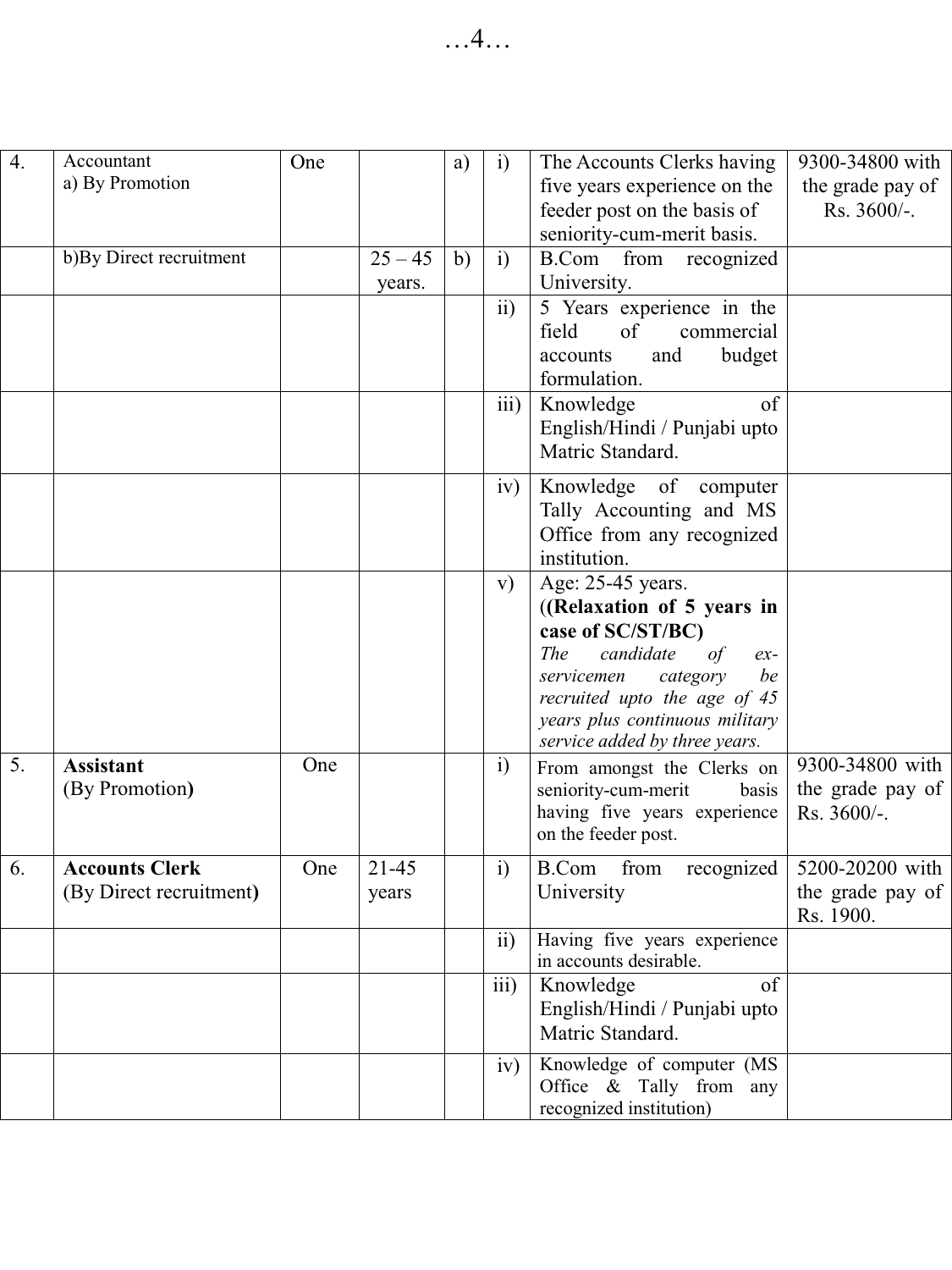|                |                                          |     |                    |    | V)    | Age: 21-45 years<br>(Relaxation of 5 years in case<br>of SC/ST/BC)<br>The candidate of ex-servicemen<br>category be recruited upto the<br>age of 45 years plus continuous<br>military service added by three           |                                                                      |
|----------------|------------------------------------------|-----|--------------------|----|-------|------------------------------------------------------------------------------------------------------------------------------------------------------------------------------------------------------------------------|----------------------------------------------------------------------|
|                |                                          |     |                    |    |       | vears.                                                                                                                                                                                                                 |                                                                      |
| $\overline{7}$ | <b>Clerk</b><br>b) By Direct Recruitment | two | $21 - 45$<br>years | b) | (i)   | Graduate from any recognized<br>university or its equivalent.                                                                                                                                                          | 5200-20200 with<br>the grade pay of<br>Rs. 1900 under<br>Pay Band-I. |
|                |                                          |     |                    |    | (ii)  | Knowledge of Hindi @<br>25<br>words per minute on computer<br>with commonly used word<br>processing software.                                                                                                          |                                                                      |
|                |                                          |     |                    |    | (iii) | Knowledge of English $(a)$ 30<br>words per minute on computer<br>with commonly used word<br>processing software.                                                                                                       |                                                                      |
|                |                                          |     |                    |    | (iv)  | Knowledge of English/Hindi/<br>/Punjabi upto Matric Standard.                                                                                                                                                          |                                                                      |
|                |                                          |     |                    |    | (v)   | Knowledge of computer (MS<br>Office from any recognized<br>institution.)                                                                                                                                               |                                                                      |
|                |                                          |     |                    |    | (vi)  | Age-21-45 years.<br>(Relaxation of 5 years in case<br>of SC/ST/BC)<br>The candidate of ex-servicemen<br>category is recruited upto the<br>age of 45 years plus continuous<br>military service added by three<br>vears. |                                                                      |
|                |                                          |     |                    |    | (vii) | 5 years experience as a clerk-<br>typist.                                                                                                                                                                              |                                                                      |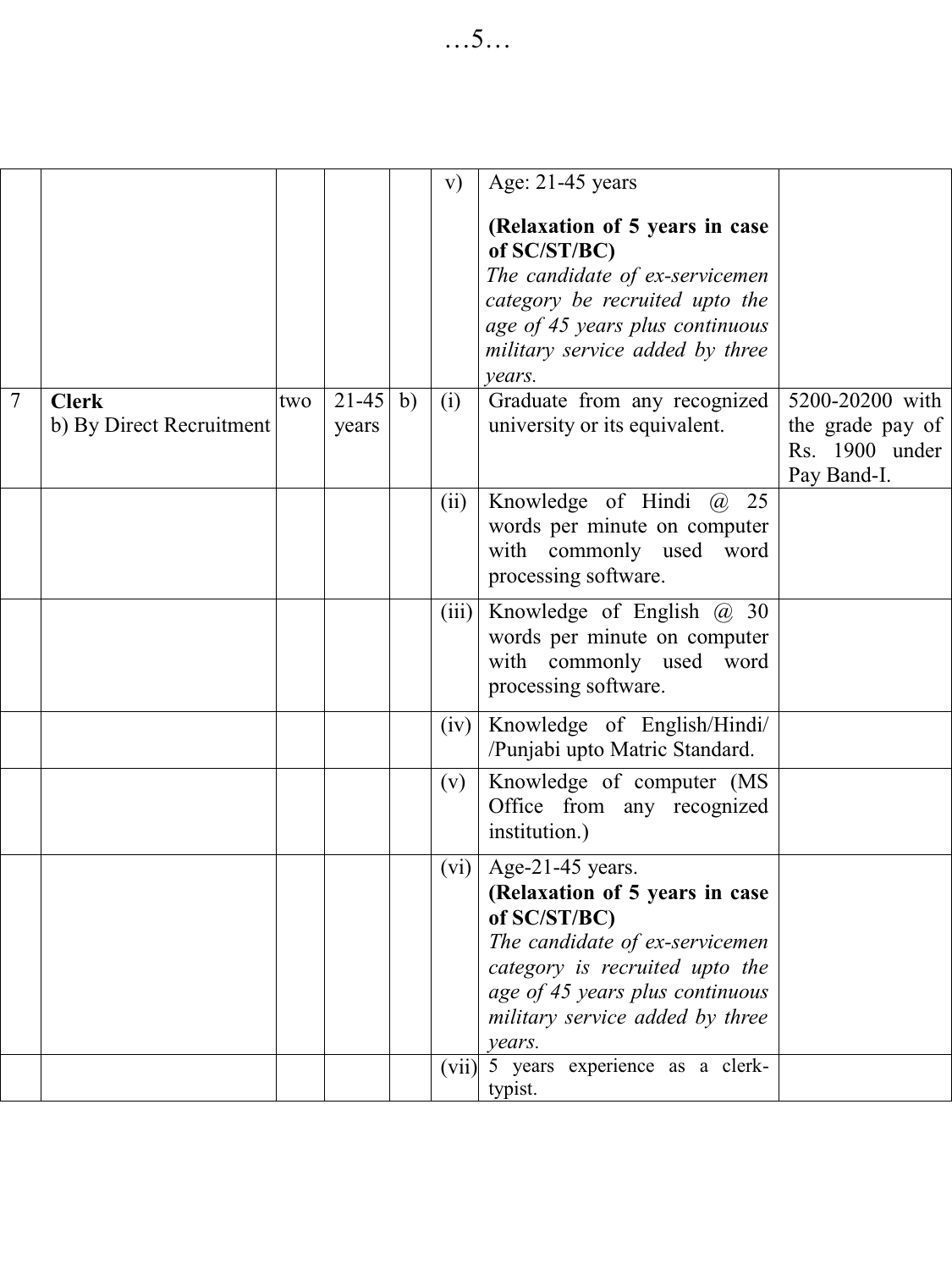| 8.  | <b>Driver</b><br>(Bv)<br>outsourcing<br>basis only)                                                    | One or<br>More as<br>per need                                                                                                             | 21-45<br>years                                                                               | (i)<br>(ii)<br>(iii)<br>(iv)<br>(v) | Matric with Hindi<br>He should have valid driving<br>license, at-least 3 years old.<br>He should have passed the<br>driving test.<br>He should not be coloured blind<br>Age-21-45 years.<br>(Relaxation of 5 years in case of<br>SC/ST/BC)<br>The<br>candidate<br>of<br>$ex-$<br>be<br>servicemen<br>category | Consolidated<br>salary<br>on<br>outsource basis. |
|-----|--------------------------------------------------------------------------------------------------------|-------------------------------------------------------------------------------------------------------------------------------------------|----------------------------------------------------------------------------------------------|-------------------------------------|---------------------------------------------------------------------------------------------------------------------------------------------------------------------------------------------------------------------------------------------------------------------------------------------------------------|--------------------------------------------------|
|     |                                                                                                        |                                                                                                                                           |                                                                                              |                                     | recruited upto the age of 45<br>years plus continuous military<br>service added by three years.                                                                                                                                                                                                               |                                                  |
| 9.  | Peon,<br>outsourcing<br>(By<br>basis only)                                                             | Three                                                                                                                                     | $21 - 45$<br>years.                                                                          |                                     | Middle Standard                                                                                                                                                                                                                                                                                               | Consolidated<br>salary<br>on<br>outsource basis. |
| 10. | Mali, Chowkidar<br>and Safai Wala.<br>(Bv)<br>outsourcing<br>basis only)                               | One each                                                                                                                                  | $21-45$<br>years.                                                                            |                                     | Middle Standard                                                                                                                                                                                                                                                                                               | Consolidated<br>salary<br>on<br>outsource basis. |
| 11. | <b>Blind Master</b><br><b>Trainers</b><br>(Direct<br>Recruitment as<br>directions of<br>Haryana Govt.) | One<br>time As<br>appointment<br>under<br>diminishing<br>cadre.<br>Allocation<br>as<br>the<br>per<br>directions<br>Haryana Govt.) be made | per<br>direction<br>of<br>the<br>Haryana<br>Govt., no<br>further<br>appoint-<br>of ment will |                                     | Existing staff under diminishing $ 4440-74440+1300 $<br>cadre. No further appointment Grade pay<br>will be made as per directions<br>of Haryana Govt.                                                                                                                                                         |                                                  |

#### **Note**:-

1. The additional staff required in various projects, their appointment strength will be decided as per norms of the project(s).

2. Any additional Staff required other then specified in the rules considering worthy of District Branch, same will be projected to State Headquarters by District President for obtaining prior approval of the President.

3. The persons working against the post other then mentioned above are declared surplus and their post are placed on diminishing cadre.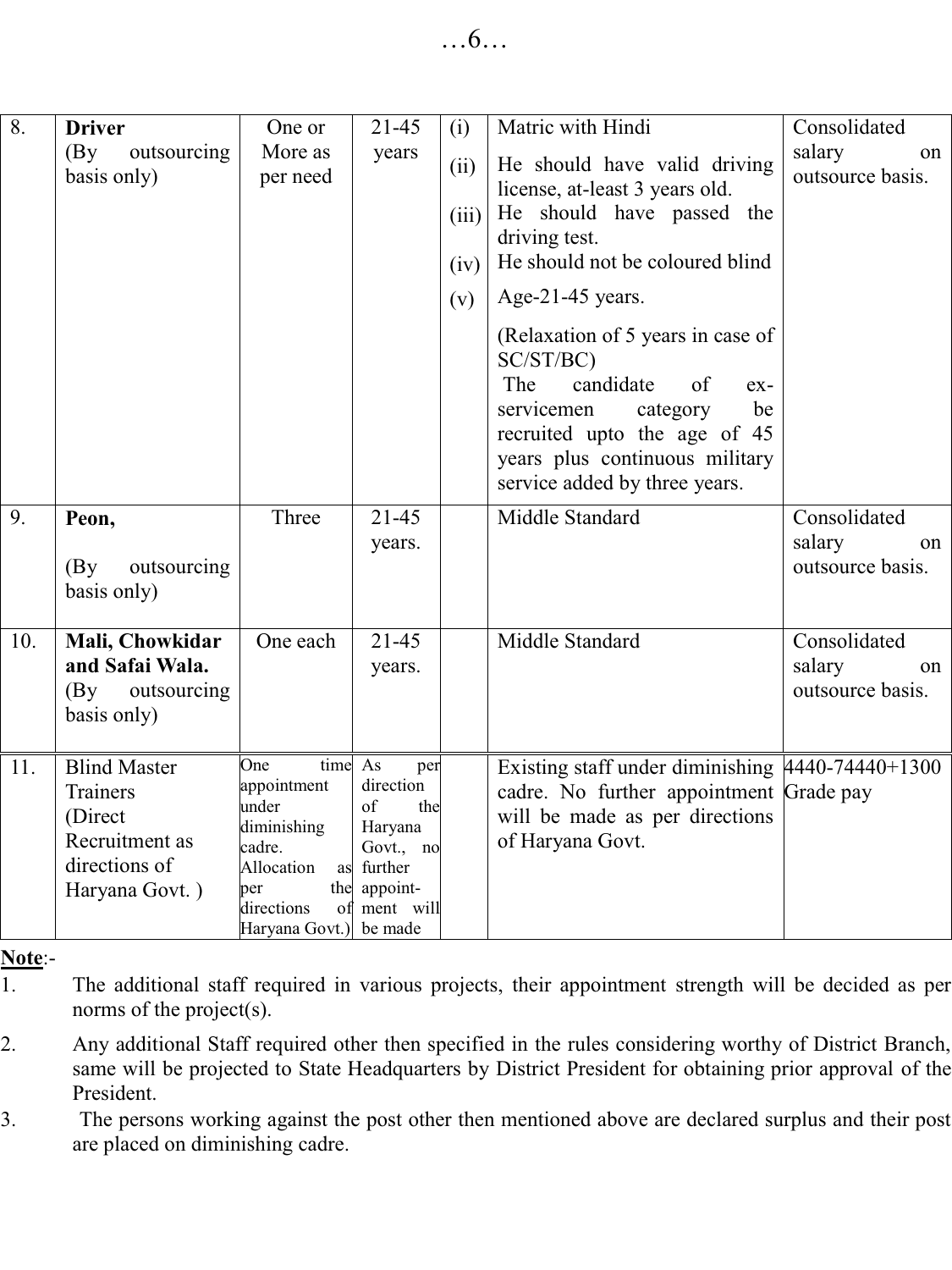- 4. The number of staff employed under the various projects being run by the District Branches on its own funds will be decided by the respective Executive Committee of the District Branch under the frame work of the rule No. 32.
- 5. In future, w.e.f. the enforcement of the rules, the post of Driver, Peon, Mali, Chowkidar and Safai Karamchari will be filled up on outsource basis on consolidated salary on retirement of the existing incumbents.
- 6. Age: There will be no age bar for the employees of this organization for applying to any post under Direct Recruitment – Provided they are left with minimum of seven years of service before retirement.
- 7. In addition to the above post, Blind Master Trainers have been transferred/allocated by the Social Justice & Empowerment Department vide their letter No. 34998/एच-1/वि0क0/एस0जे0ई0/2009 dated 24-09-2009 under Haryana Govt. notification No. 1469 (1) dated 31-08-2009 to District Red Cross Branches through Indian Red Cross Society, Haryana State Branch (State Headquarters). The said posts have been placed on diminishing cadre.

**\*\*\*\*\*\*\*\***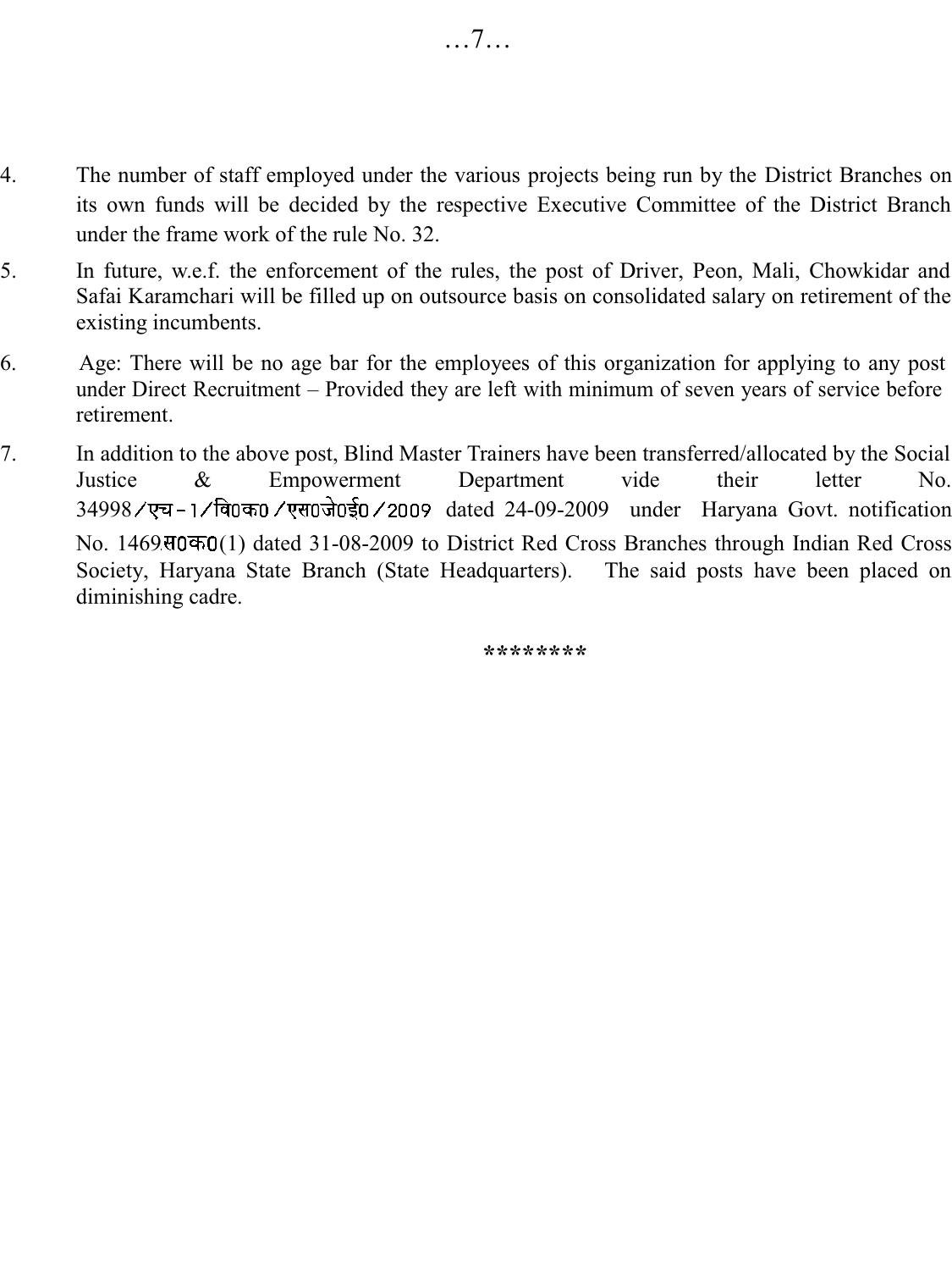#### **APPENDIX- "C"**

#### **(See rule No.16)**

#### **AUTHORITIES TO IMPOSE PENALTIES AND APPELLATE AUTHORITY**

| S.<br>No.    | <b>Designation of Post</b>    |                                                                                |                              |                                                  | <b>Appointing</b><br><b>Authority</b>                        | Nature of penalty                                            | Punishing<br><b>Authority</b> | Appellate<br><b>Authority</b> |
|--------------|-------------------------------|--------------------------------------------------------------------------------|------------------------------|--------------------------------------------------|--------------------------------------------------------------|--------------------------------------------------------------|-------------------------------|-------------------------------|
|              |                               | 1                                                                              | 3                            | 4                                                | 5                                                            | 6                                                            |                               |                               |
| $\mathbf{I}$ | 1<br>$\overline{2}$           | Secretary<br><b>Assistant Secretary</b>                                        | District<br>President        | Minor & Major<br><b>Penalties</b>                | District<br>President                                        | <b>State</b><br>President                                    |                               |                               |
| $\mathbf{I}$ | 3<br>$\overline{4}$           | Programme Officer<br>Diminishing Cadre)<br><b>District Training</b><br>Officer | <b>District</b><br>President | Minor &<br><b>Major Penalties</b>                | <b>District</b><br>President                                 | Vice-Chairman<br><b>State Branch</b>                         |                               |                               |
| $\rm III$    | 5<br>6                        | Accountant<br>Assistant                                                        | District<br>President        | <b>Minor Penalties</b>                           | District Secretary                                           | General<br>Secretary                                         |                               |                               |
|              |                               |                                                                                |                              | <b>Major Penalties</b>                           | District President                                           | Vice-Chairman<br><b>State Branch</b>                         |                               |                               |
| IV           | 7<br>8<br>9<br>10<br>11<br>12 | <b>Accounts Clerk</b><br>Clerk<br>Driver<br>Peon,<br>Mali,<br>Safai Karamchari | District<br>President        | <b>Minor Penalties</b><br><b>Major Penalties</b> | <b>District</b><br>Secretary<br><b>District</b><br>President | General<br>Secretary<br>Vice-Chairman<br><b>State Branch</b> |                               |                               |
|              | 13                            | <b>Blind Master Trainers</b>                                                   |                              |                                                  |                                                              |                                                              |                               |                               |

Note: - \* In case where the President is not the Appellate Authority then any employee may file memorial to President, Indian Red Cross Society, Haryana State Branch against the Appellate Authority which will be final.

> All posts at District Red Cross/St. John Branches in Haryana will be filled up with the prior approval of State President through General Secretary, State Headquarters.

> > \*\*\*\*\*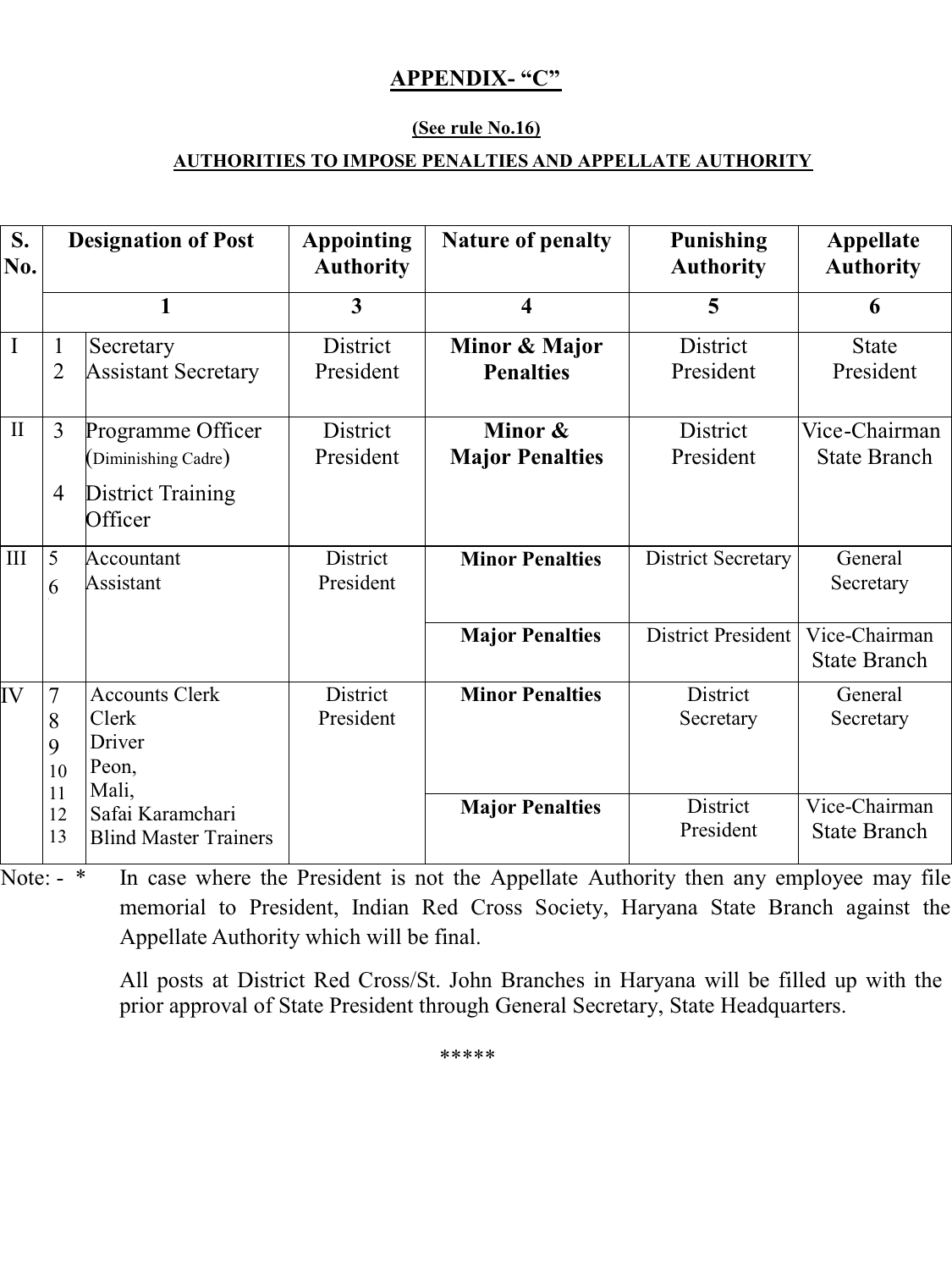#### **APPENDIX-'D'**

#### **CONDUCT AND DISCIPLINARY PROCEEDINGS :**

#### 16 **CONDUCT, DISCIPLINE PENALTIES PROCEDURE AND APPEALS:** -

During the services of the Society or during the period of specific service agreement, if any, as the case may be an employee shall devote his/her whole-time and energy exclusively to the work and interest of the Society and shall not correspond or otherwise negotiate, directly or indirectly with any other prospective employer except with the prior knowledge and approval of the Society, in writing. An employee shall at all the time conduct himself/herself soberly and temperately while on work premises of the Society and shall show proper respect to promote the interest of the Society and to maintain and promote the good reputation thereof. The employee shall keep secret all documents, information and instructions which may be imparted to him/her by the Society in the course of this employment and he/she shall not divulge the same, directly or indirectly to any one except in right-full discharge of duties assigned to him/her by the Society.

Misconduct and penalties thereof (including procedures) are as detailed Below:-

1. Without prejudice to the generality of the term "misconduct" it shall include but shall not be limited to the following acts of Omissions and Commissions:

- (a) Willful insubordination or insult to superiors or disobedience, whether alone or in combination with another or others, of lawful and reasonable orders of the administration or of a superior;
- (b) Habitual irregularity in attendance or absence without leave or over-staying the sanctioned leave without sufficient cause or proper or satisfactory explanation; leaving Headquarters without informing the administration or without sufficient cause; making a false statement in the application for leave;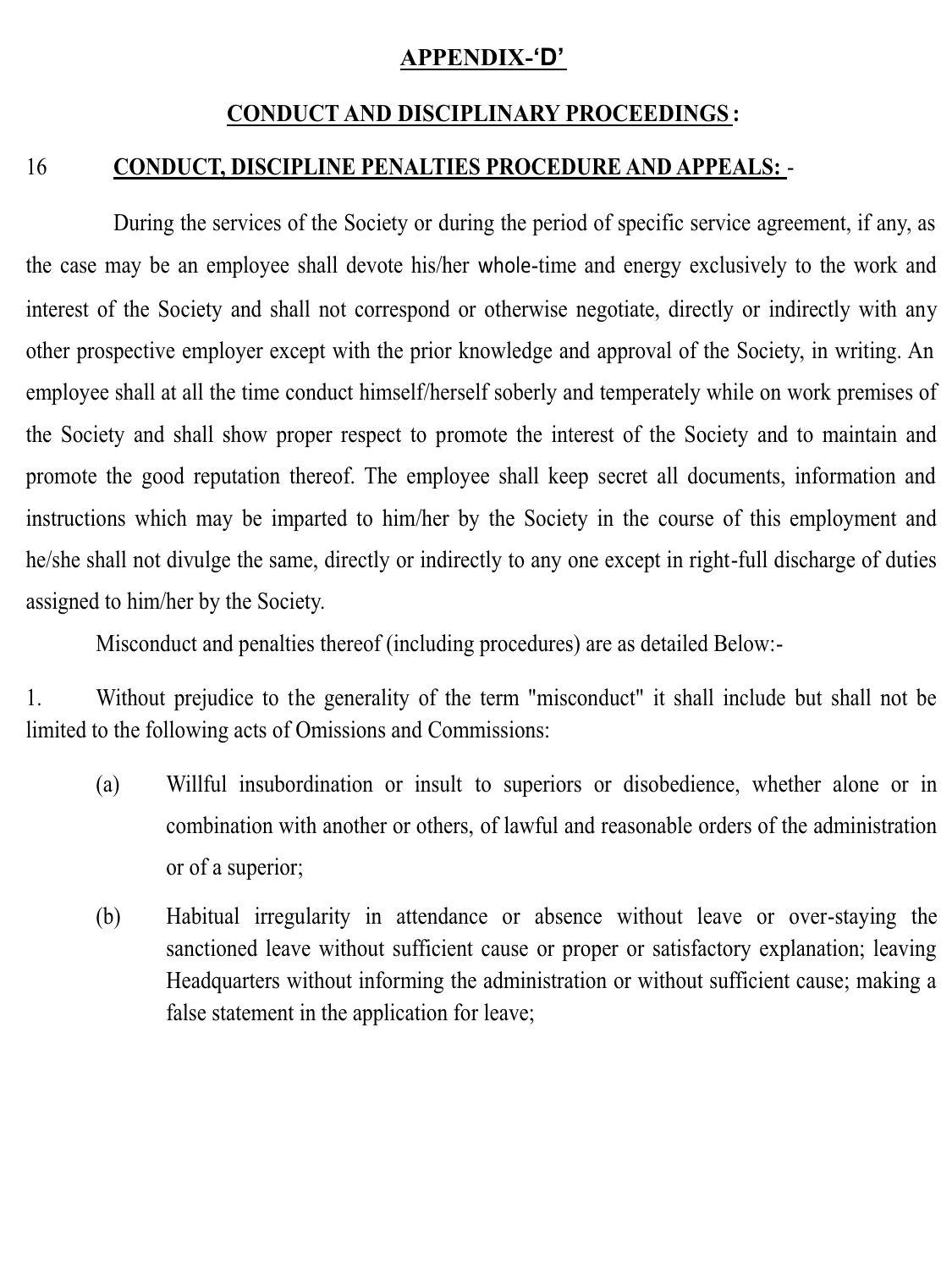- (c) Theft or fraud or dishonesty in connection with Society's/Association's affairs or property including falsification of the Society's / Association's records, mis-appropriation of Society's / Association's funds;
- (d) Riotous or disorderly, behavior, threatening, intimidating, coercing other employee or employees, interfering with the work of other employee or employees, assault or threat to assault other provoked or otherwise, any act of moral turpitude within the Society premises or outside and Commission of any act having subversive effect on Society discipline or reputation in connection with the affairs of the Society.
- (e) Conduct prejudicial to the Society's/Association's reputation and/or Society's/Association's work and sabotage of any description;
- (f) Conviction by a Court of Law for any criminal offence;
- (g) Taking up employment elsewhere by an employee whilst still in the service of the Society/Association;
- (h) Striking work and/or inciting other employees to strike work in contravention of the provisions of any law or rule having the force of law. This will also include willful slowing-down, in performance of work or abetment or instigation thereof;
- (i) Shortage found in stock/cash entrusted to an officer/official;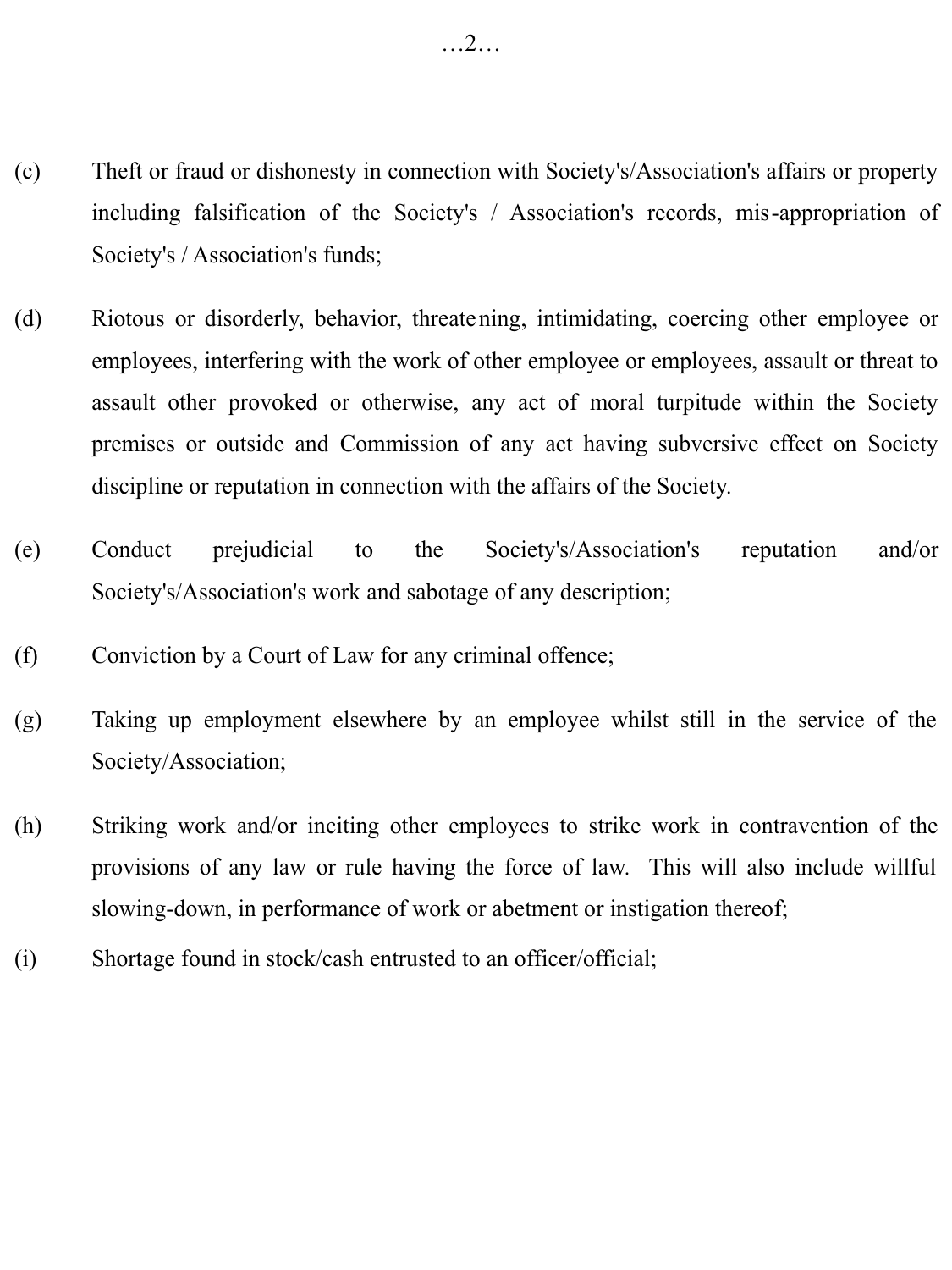- (j) Borrowing money or incurring debts from individuals or habitual indebtedness, declaration by any competent authority as involvement, unless the employee can prove that the indebtedness or insolvency was the result of circumstances beyond his/her control and does not proceed from extravagance or dissipation;
- k) Making any false statement for employment or misrepresentation regarding any other matter prejudicial to the Society's/Association's interest.
- l) Failure to carry out work in accordance with general or specific instructions given by the officers of the Society directly or through delegated authority.
- m) Demanding, offering or accepting bribes or any illegal gratification.
- n) Soliciting or collecting contributions for any purpose whatsoever at any time in the Society without permission of the authority.
- o) Engaging in private work or trade within the Society or engaging in other employee whilist still in the service of the Society without the permission of the authority.
- p) Drunkenness, intoxication or indecent behavior inside the Society premises or the persists thereof.
- q) Gambling within the Society's premises.
- r) Smoking within the Society's premises in places where it is prohibited.
- s) Refusal to accept a charge sheet, Office order or other communication served either in accordance with the Service Rules or in the interests of discipline.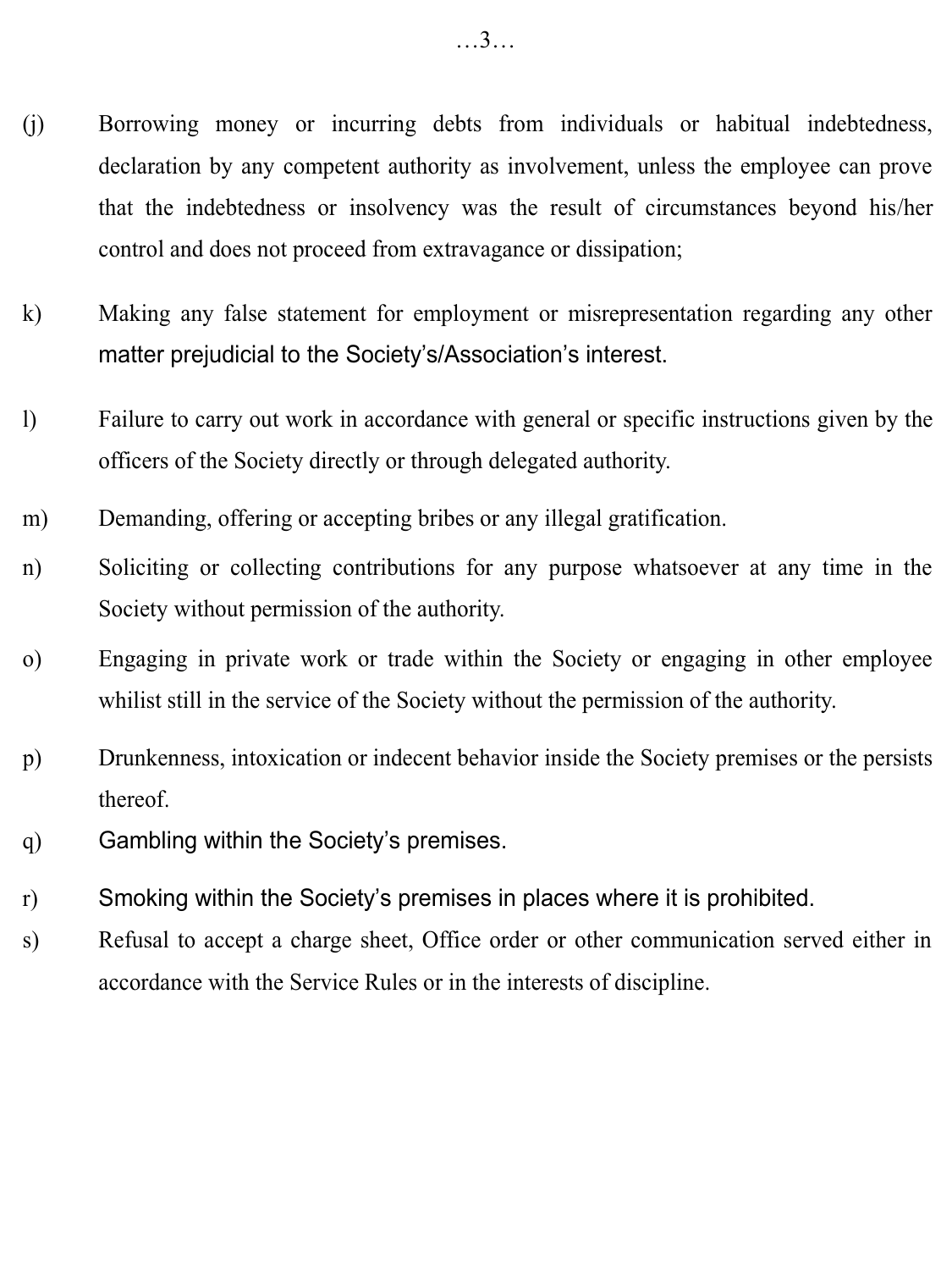- t) Giving false information regarding his/her name, age, father's name, qualifications or previous service at the time of employment or thereafter.
- u) Unauthorized use or forcible occupation of the Society's quarters.
- v) Money lending with interest or any gains amongst Society employees and borrowing from any subordinates.
- w) The commission of a minor misdemeanor after two previous warnings, fines or suspension or the habitual breach of any law or rule applicable to the Society.
- x) Indecent behavior, obscene jokes, passing of filthy remarks or by justiculation behaving in an objectionable manner towards a woman employee and vise-verse.

Depending upon the gravity of the offence, misconduct shall be punishable by:

## **1.1 Minor Penalties**

- (i) Warning with a copy in the personal file. (Character roll):
- (ii) Censure:
- (iii) Withholding of promotions:
- (iv) Recovery from pay of the whole or part of any pecuniary loss caused by negligence or breach of orders, to the Central Government or a State Government or to a Company and Association or a body of individuals whether incorporated or not, which is wholly or substantially owned or controlled by the Society or to a local authority or University set up by an Act of Parliament or of the legislature of a State: and
- (v) Withholding of increments of pay without cumulative effect.

…4…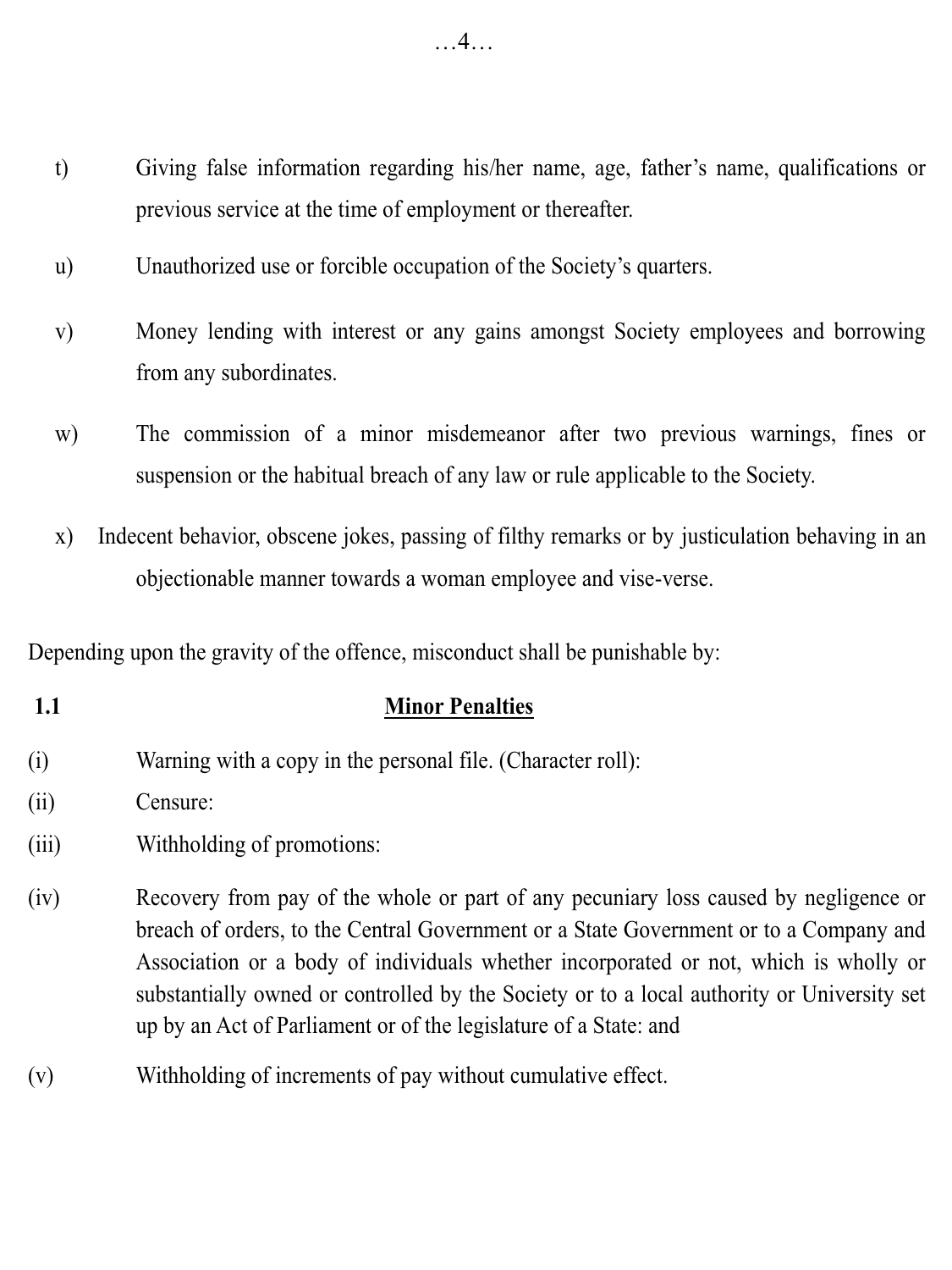#### **1.2 Major Penalties**

- (i) Withholding of increments of pay with cumulative effect.
- (ii) Reduction to a lower stage in the time scale of pay or a specified period, with further directions as to whether or not the employee will earn increments of pay during the period of such reduction and whether on the expiry of such period, the reduction will or will not have the effect of postponing the future increments of his pay:
- (iii) Reduction to a lower scale of pay, grade, post of service which shall ordinarily be a bar to the promotion of the employee to the timescale of pay, grade, post or service from which he/she was reduced with or without further directions regarding conditions or restoration to the grade or post or service from which the employee was reduced and his/her seniority and pay on such restoration to that grade, post or service.
- (iv) Compulsory retirement:
- (v) Removal from service which shall not be a disqualification for future employment under the Red Cross/St. John Ambulance.
- (vi) Dismissal from service which shall ordinarily be a disqualification for future employment under the Red Cross/St. John Ambulance.

Explanation: - the following shall not amount to a penalty within the meaning of this rule namely:-

- (i) Withholding of increments of pay of an employee for his failure to pass any departmental examination in accordance with the rules or orders governing the service to which he belongs or post which he/she holds or the terms of his/her appointment;
- (ii) Stoppage of an employee at the efficiency bar in the time scale of pay on the ground of his/her unfitness to cross the bar;
- (iii) Non-promotion of an employee, whether in a substantive or officiating capacity, after consideration of his/her case, to a service grade or post for promotion to which he/she is eligible;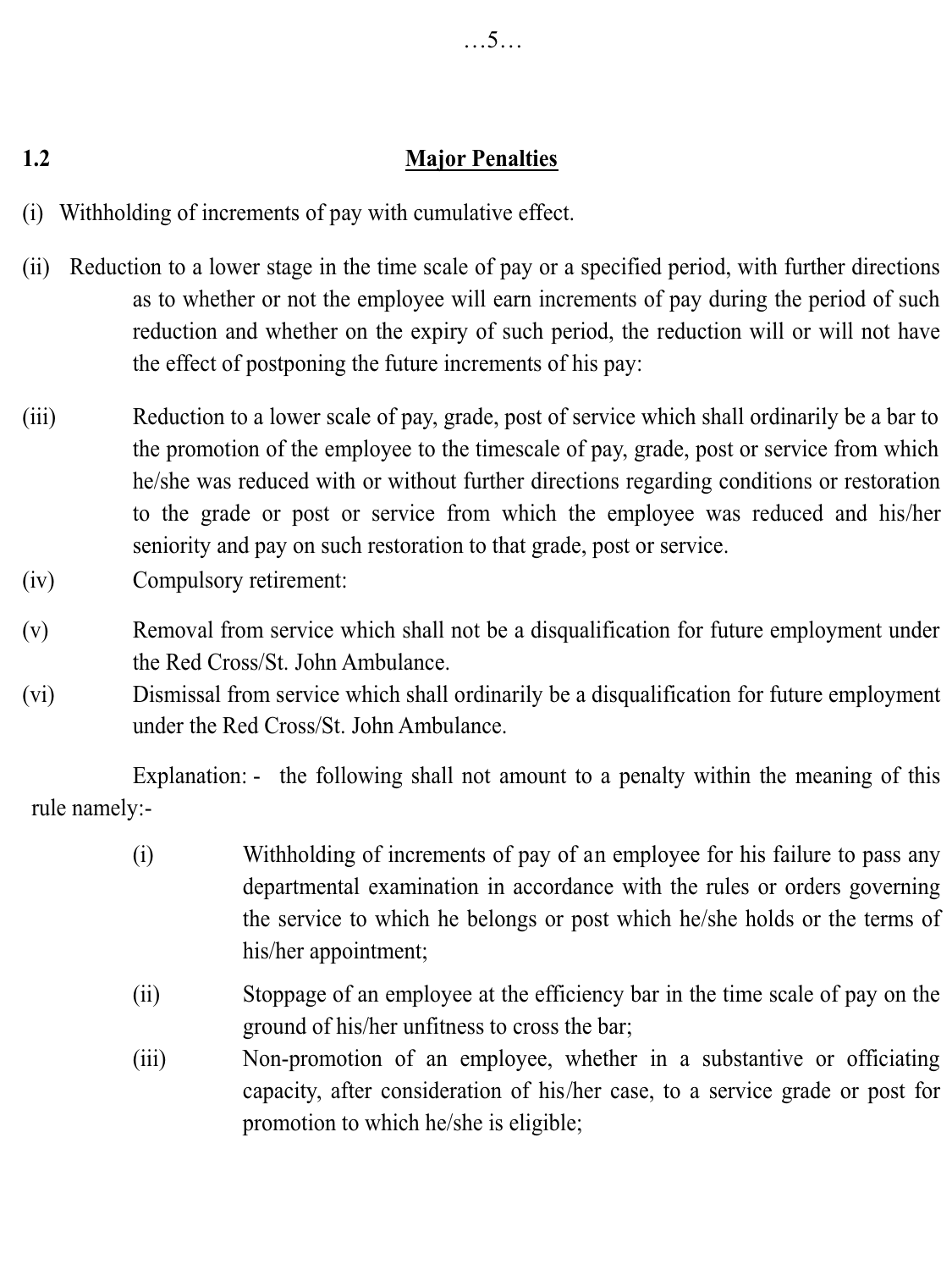- (iv) Reversion of an employee officiating in a higher service, grade or post to a lower service, grade or post, on the ground that he/she is considered to be unsuitable for such higher service, grade or post on any administrative ground unconnected with his/her conduct;
- (v) Reversion of an employee appointed on probation to any other service, grade or post to his/her permanent service, grade or post during or at the end of the period of probation in accordance with the terms of his/her appointment or the rules and orders governing such probation;
- (vi) Compulsory retirement of an employee in accordance with the provisions relating to his/her superannuation or retirement;

#### **(vii) Termination of the service-**

- (a) Of an employee appointed on probation during or at the end of the period of probation in accordance with the terms of appointment or the rules and orders governing such probations; or
- (b) Of a temporary employee appointed otherwise than under contract, on the expiration of the period of the appointment, or on the abolition of the post or before the due time in accordance with the terms of appointment; or
- (c) Of an employee employed under an agreement in accordance with the terms of such agreement.

# **2. PROCEDURE: Preliminary enquiry (General)**

(a) It is not obligatory in every case to hold a preliminary or what is known as a fact finding enquiry. However, when a complaint is received against an employee or otherwise some act of commission or omission on the part of the employee comes to the notice of the appropriate authority, it may be desirable to know as to how far the imputations or allegations leveled against the employee concerned have some substance and warrant initiation of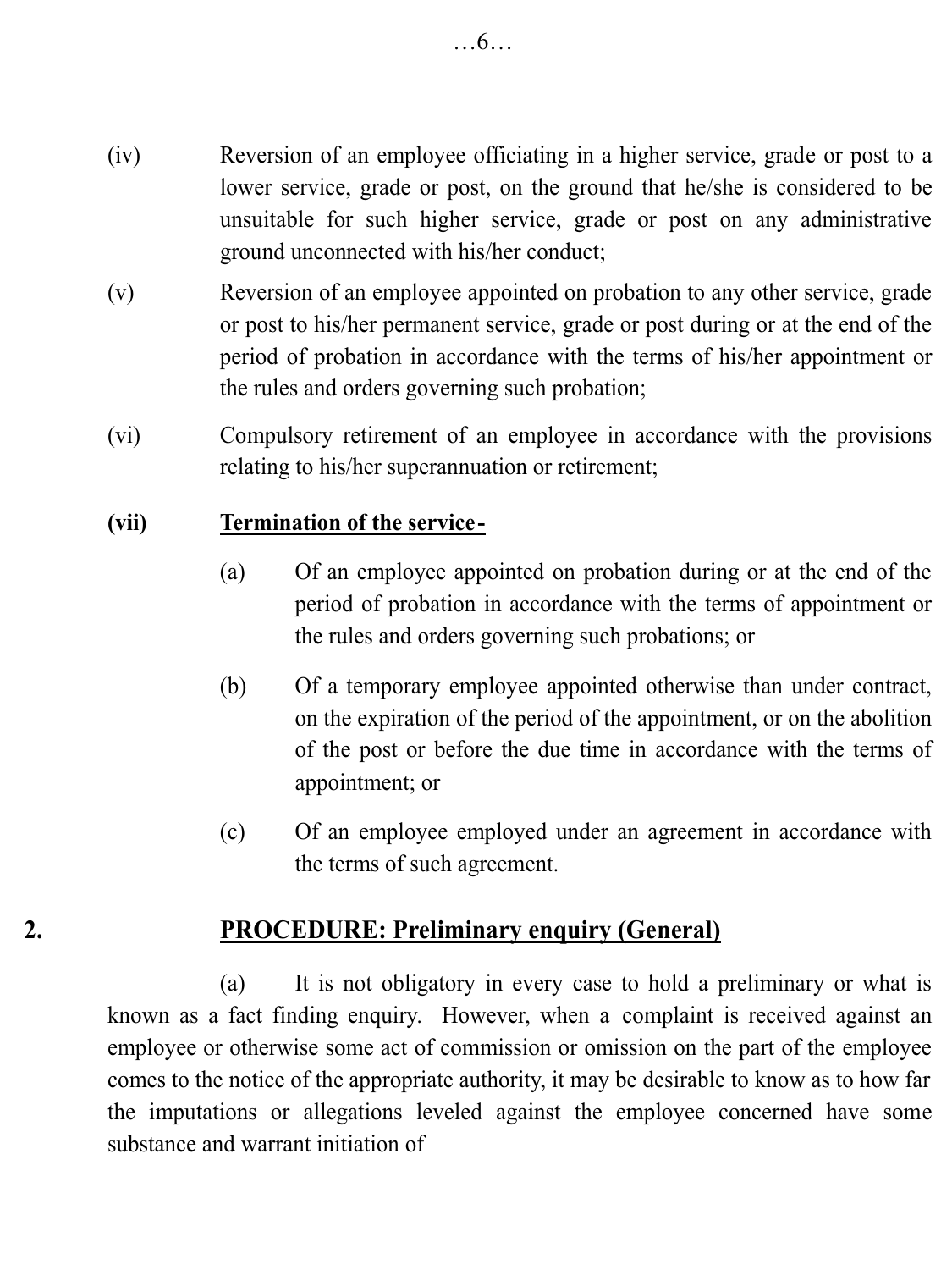disciplinary action against him/her. With this end in view, a preliminary enquiry may be conducted. The sole purpose of preliminary enquiry is to decide whether or not there is a *prima facie* case against the employee for proceeding against him.

(b) This object can be achieved by holding a preliminary enquiry in different ways. It may be done by asking for the explanation of the employees concerned or by holding an enquiry through a departmental officer.

(c) The circumstance in which a preliminary enquiry should be held cannot be exhaustively enumerated. However, to illustrate the point, it may be said that in the following cases such an enquiry can be held with advantage:-

- (i) Where it is not immediately known as to who was responsible for a particular loss.
- (ii) Where it is considered desirable before initiating departmental; proceedings to have *prima facie* evidence against the official concerned.
- (iii) Where the allegations are vague or indefinite and it is necessary to find out all the acts of commission or omission to form the basis of the charges.

#### **3. Action on preliminary enquiry report.**

The competent authority should examine the report and should decide whether action should be taken for imposing one of the major penalties. In the absence of specific provision in the Service Rules to the contrary, the competent authority shall mean the Punishing Authority. If it is so decided then an enquiry into the allegations against the employee should be held, keeping in view the clause No. 16-1.2 of the Indian Red Cross Society/St. John Ambulance (India), Haryana State Branch, Service Rules, 2016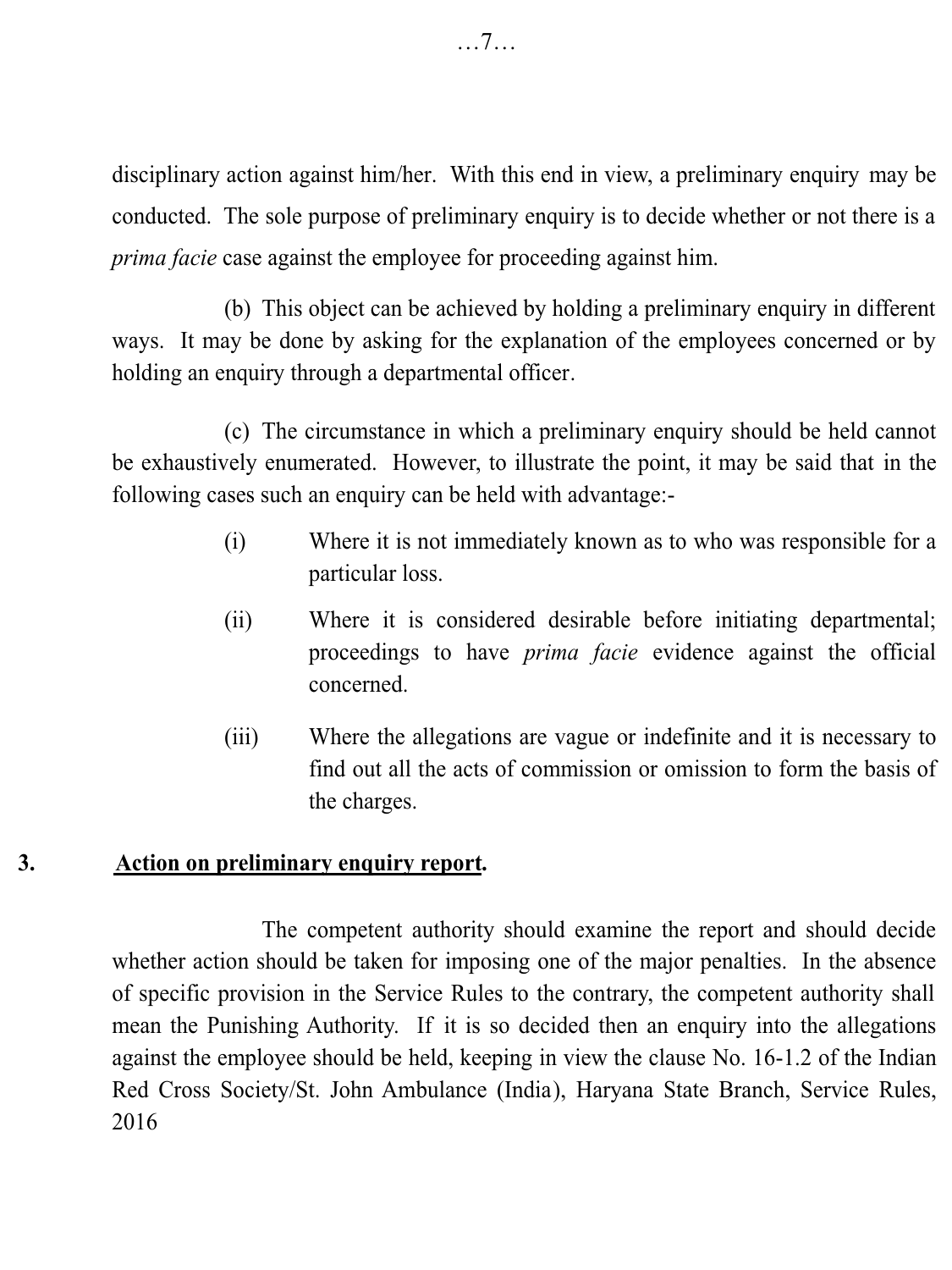## **4.(I) Issue of Statement of charges and allegations.**

The grounds on which it is proposed to initiate formal departmental proceedings should be reduced to the form of definite charge or charges. The charges should not be vague and should be expressed in a language that is clearly understandable. These should give full details of the incident. The charges should be communicated in writing to the delinquent together with statement of allegations on which each charge is based. The delinquent should be required to submit, in writing, his/her explanation, if any, within a reasonable time (say fifteen days) and to state whether he/she desires to be heard in person. For the purpose of preparation of his/her explanation, he/she should also be permitted to inspect documents relevant to the enquiry and to take extract there from provided that such permission may be refused in respect of a document if the Punishing Authority for special reasons considers it against the public interest to allow access thereof. The charge-sheet and the statement of allegations should be sent to the delinquent along with the forwarding memorandum.

# (2) **Requisites of valid charges.**

The charge should be based either on breach of the Employee (Conduct) under **clause** 16-1 or on "good and sufficient reasons". What is good and sufficient reason is, of course for the competent authority to decide.

# (3) **Facilities for copies of records and statement**

(a) The employee may like to inspect or require copies of the documents for submitting his/her explanation to the charge sheet. Competent authority is not bound to supply copies of documents where the employees have been granted permission to inspect and take extracts from documents. He/she should be permitted to inspect and take extract from such official records as he/she may specify.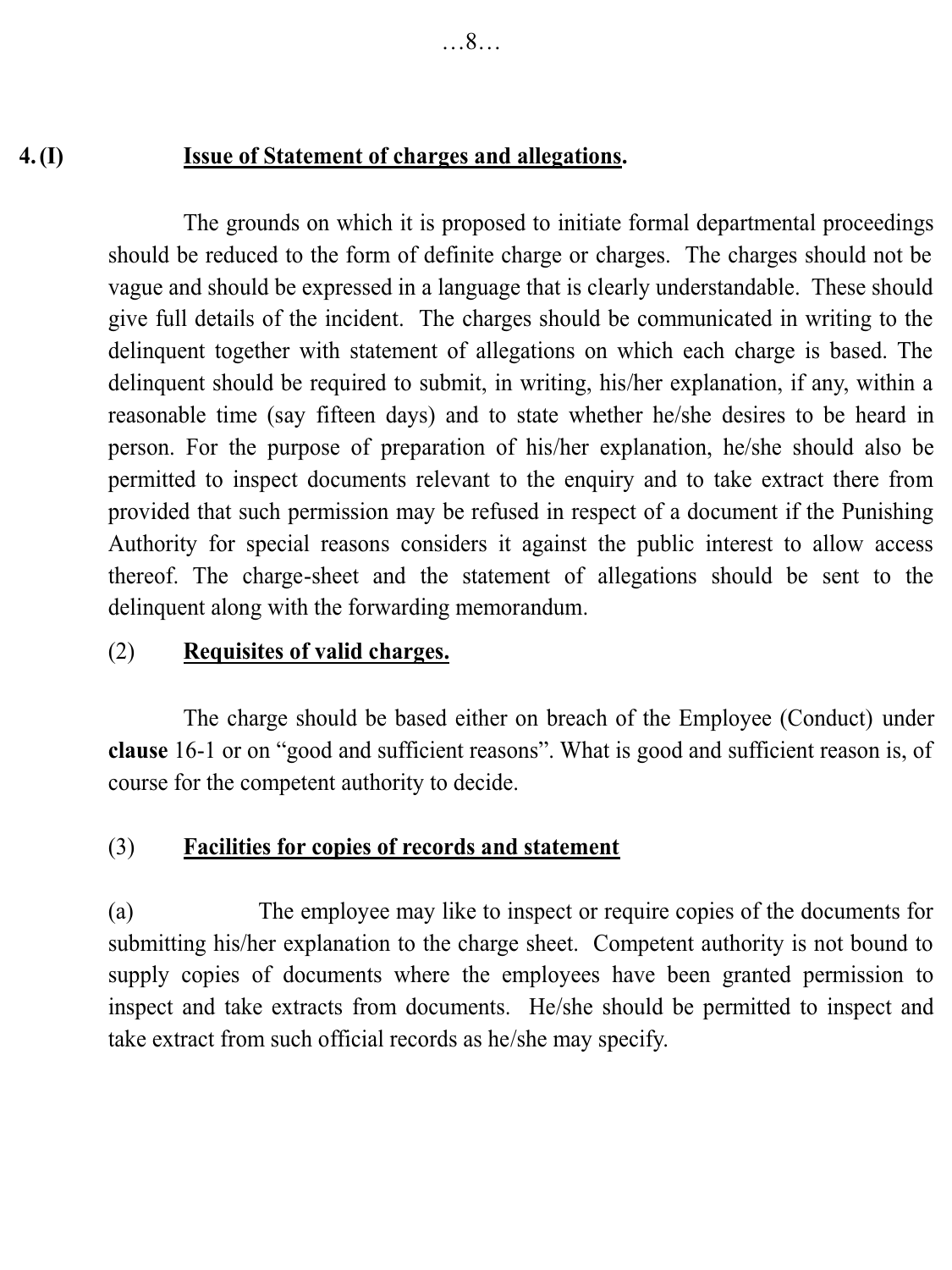The competent authority may refuse to allow inspection of such records or the taking of such extracts as are not relevant for the purpose of enquiry or are not to be used against him/her. Privilege can also be claimed in respect of certain documents. The main purpose of this is to apprise the employee regarding the material which is being used against him/her in the enquiry and thus to afford him/her reasonable opportunity to defend himself/herself.

(b) The employee cannot make a blank demand for copies of "all statements recorded during the preliminary enquiry". He/she is called upon to discredit only those witnesses who are to be examined in the departmental enquiry and can ask for copies of their statement only.

(c) The employee involved in the departmental proceedings usually asks for copies of or access to –

- (i) Documents to which reference has been made in the statement of allegations.
- (ii) Documents and records not so referred to in the statement of allegations but which the employees considers relevant for purpose of his/her defense:
- (iii) Statements of witness recorded in the course of-
	- (a) A preliminary enquiry conducted by the department ; or
	- (b) An investigation made by the police;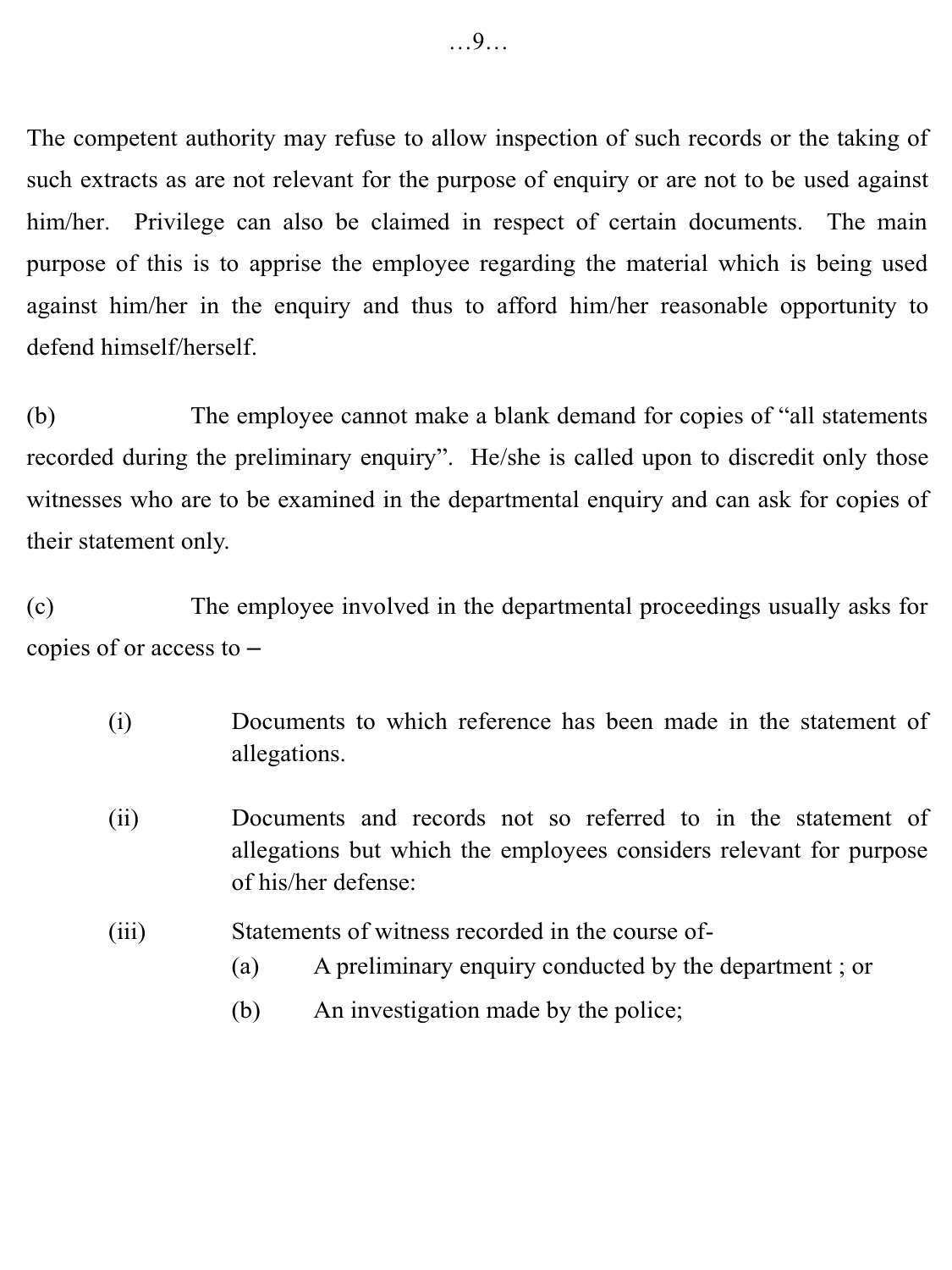- (iv) Reports submitted to the or other competent authority (including the disciplinary authority) by an officer appointed to hold a preliminary enquiry to ascertain facts;
- (v) Reports submitted to the competent authority (including the disciplinary authority) by the police after investigation;

(d) doubts often arise regarding documents at (iv) and (v) above, Reports made after preliminary enquiry or investigation are usually confidential and the employee has no right to have access to them. It is, therefore, necessary to avoid strictly any reference to such reports in the statement of allegations.

## (5) **Reply of the delinquent and its examination.**

- (a) The delinquent official has to submit his/her written reply within the time specified, unless it is extended by the competent authority. It is not incumbent on the competent authority to wait indefinitely for the reply or to give extension of time whenever requested. It is open to such authority to proceed to hold the enquiry in the absence of any reply.
- (b) In the reply the official if expected to meet the various allegations on the basis of which the charges had been framed and to give his/her own version. If he/she admits the charges and asks for mercy, there is an end of the matter and no enquiry need be held. If the Punishing Authority decides not to award any penalty, the proceedings should be dropped. If, however necessary to give the delinquent a second show cause notice in order to afford him/her an opportunity to urge against the proposed penalty.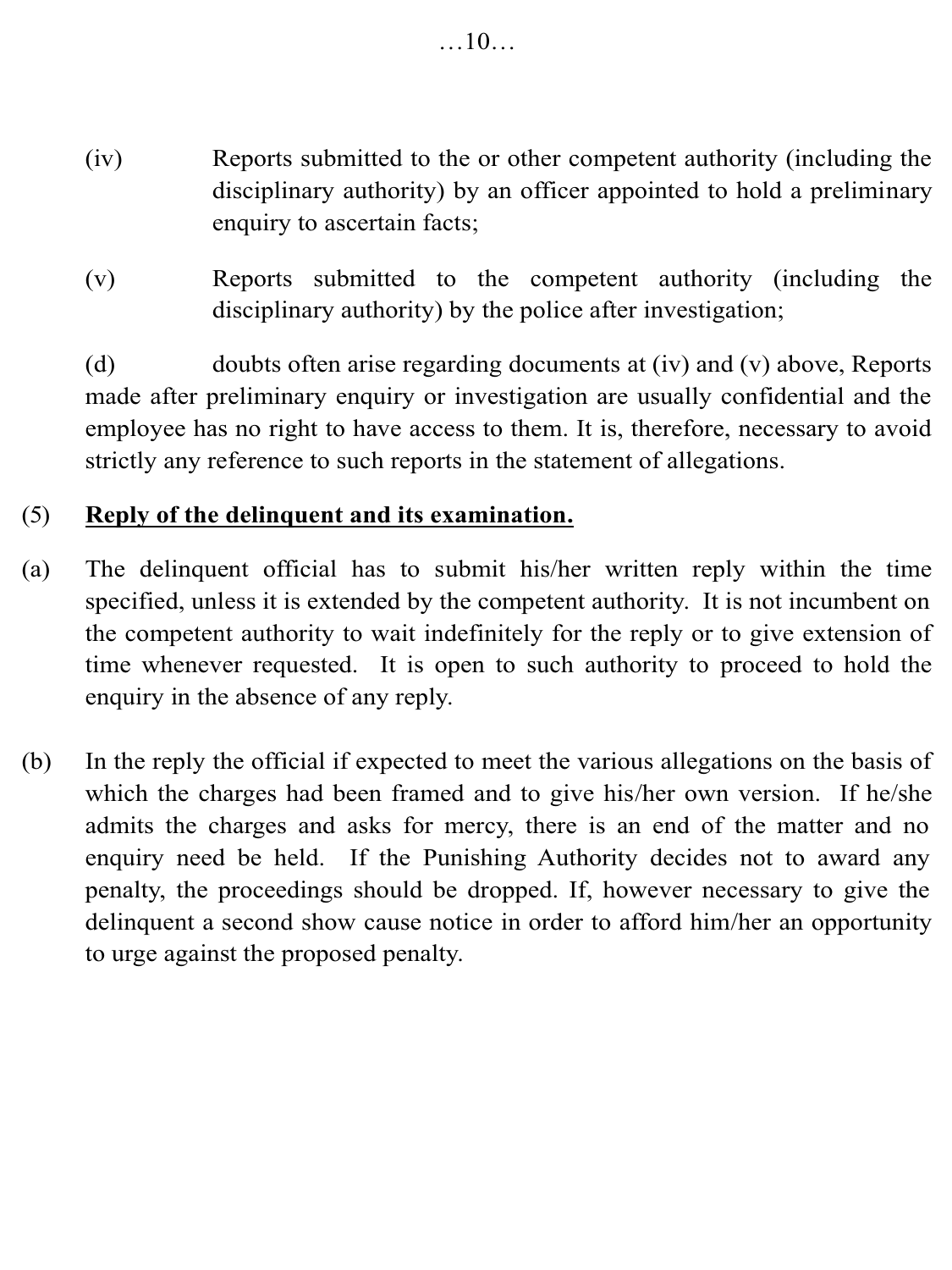…11…

- (c) The explanation of the employee to the charge sheet should be scrutinized with the utmost care. Charge in respect of which the explanation is satisfactory should be dropped. Thereafter, if in the opinion of the punishing authority, the imposition of a major penalty is not warranted and that it would meet the ends of justice, if sum minor penalty is awarded then straightway an order awarding one of the minor penalties be passed and no show cause notice is necessary. If the Punishing authority after considering the explanation of the employee to the charge sheet, however, decides that he/she deserves the imposition of a major penalty then an enquiry officer should be appointed to hold a regular departmental enquiry in respect of charges which are not admitted and in respect of which a satisfactory explanation is not forthcoming.
- (d) After the receipt of the reply to the charge sheet the delinquent should personally heard if he/she has so requested. This should be done before it is decided to hold a regular departmental enquiry.

#### **5.** (1) **Appointment of enquiry officer and the procedure to be followed-**

(a) The Punishing Authority may himself/herself conduct the enquiry in which case all the principals applicable to the enquiry officer as a tribunal will apply to it or, as is often the case, it may appoint another officer to enquire into the charges. Care should be taken in selecting the enquiry officer so as to avoid any genuine suspection of bias. The enquiry officer must be an impartial officer. The appointment of an enquiry officer shall be made under clause No. 16-1.2 of the Indian Red Cross Society/St. John Ambulance (India) Haryana State Branch Service Rules, 2016.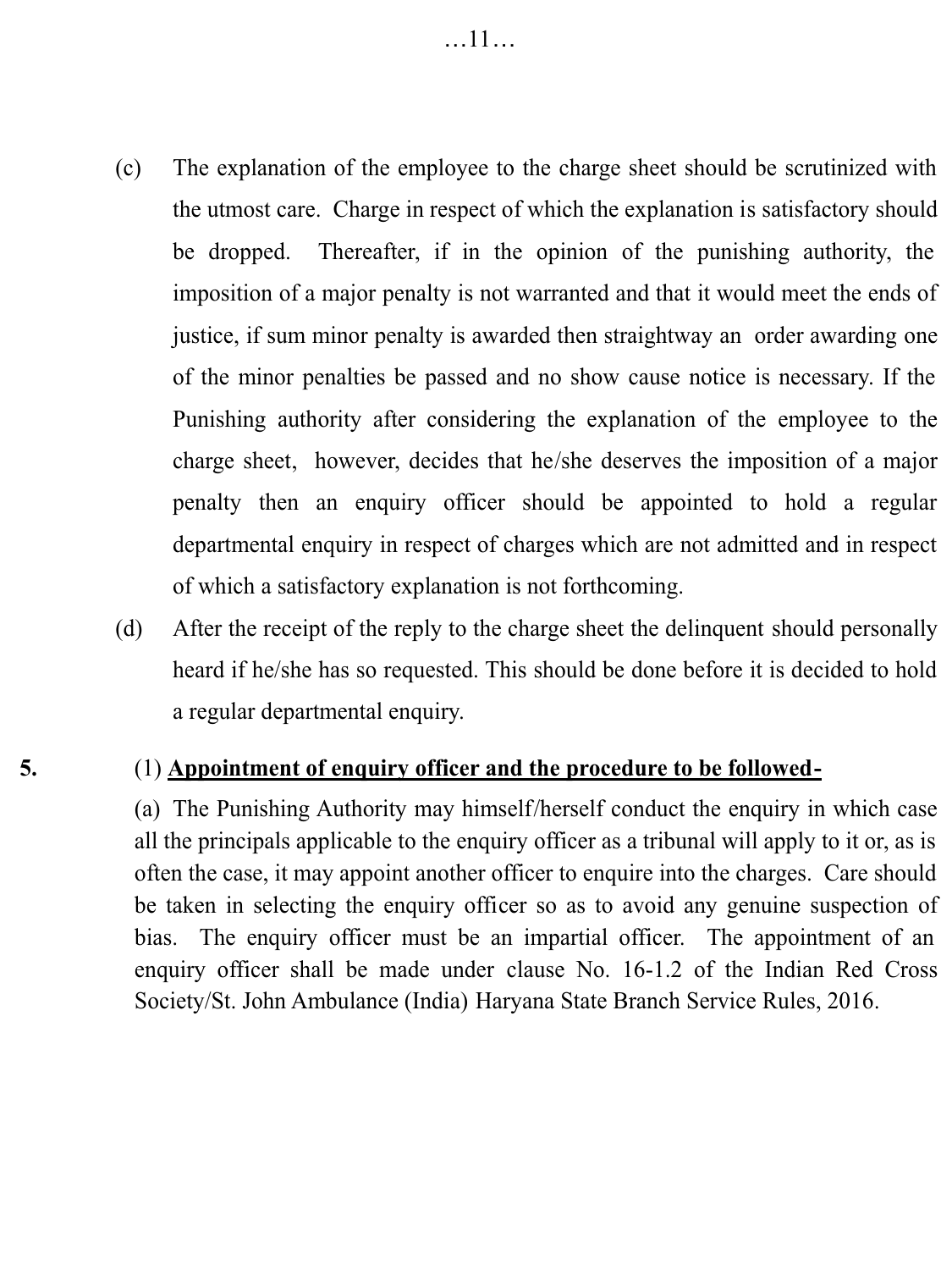(b) The Punishing Authority should supply to the enquiry officer a copy of the charge-sheet and the explanation of the employee. The relevant record should be placed by the departmental representative before the enquiry officer during the course of enquiry in the presence of the delinquent without any interference or instructions or pressure from any quarter.

(c) Due notice of the time, date and place of enquiry should be given to the delinquent. This notice should be communicated at least a week before the date fixed for the enquiry. It should be made clear in the notice that if the delinquent does not attend at the time and place mentioned in the notice. The enquiry would be held *exparte*. If the employee concerned, avoids service, or is not available for service of notice, or refuses to accept service, then a copy of the notice should be affixed at his/her permanent address and at his/her last known address and a notice at both the addresses should also be sent by Registered post A.D. the enquiry officer should, however, satisfy himself that service, In the above manner has been affected and an order in writing should be made to that effect. If the official concerned does not appear at the time of the enquiry and due notice has been given as indicated above, the enquiry may held *exparte*. If for any reason the service of the notice is not affected about a week before the date of enquiry it would be expedient to adjourn the enquiry, if the delinquent makes a request in that behalf.

(d) Similarly when a show cause notice at the second stage is issued calling upon the delinquent to show cause why the proposed penalty should not be imposed, the service of the shows cause notice should be affected in the manner indicated above.

(e) It would, however, be the discretion of the enquiry officer to adjourn the enquiry if he/she deems it proper for any sufficient reason. If the enquiry officer declines to adjourn the enquiry at the request of the delinquent, he/she should pass an order stating briefly the reasons therefore.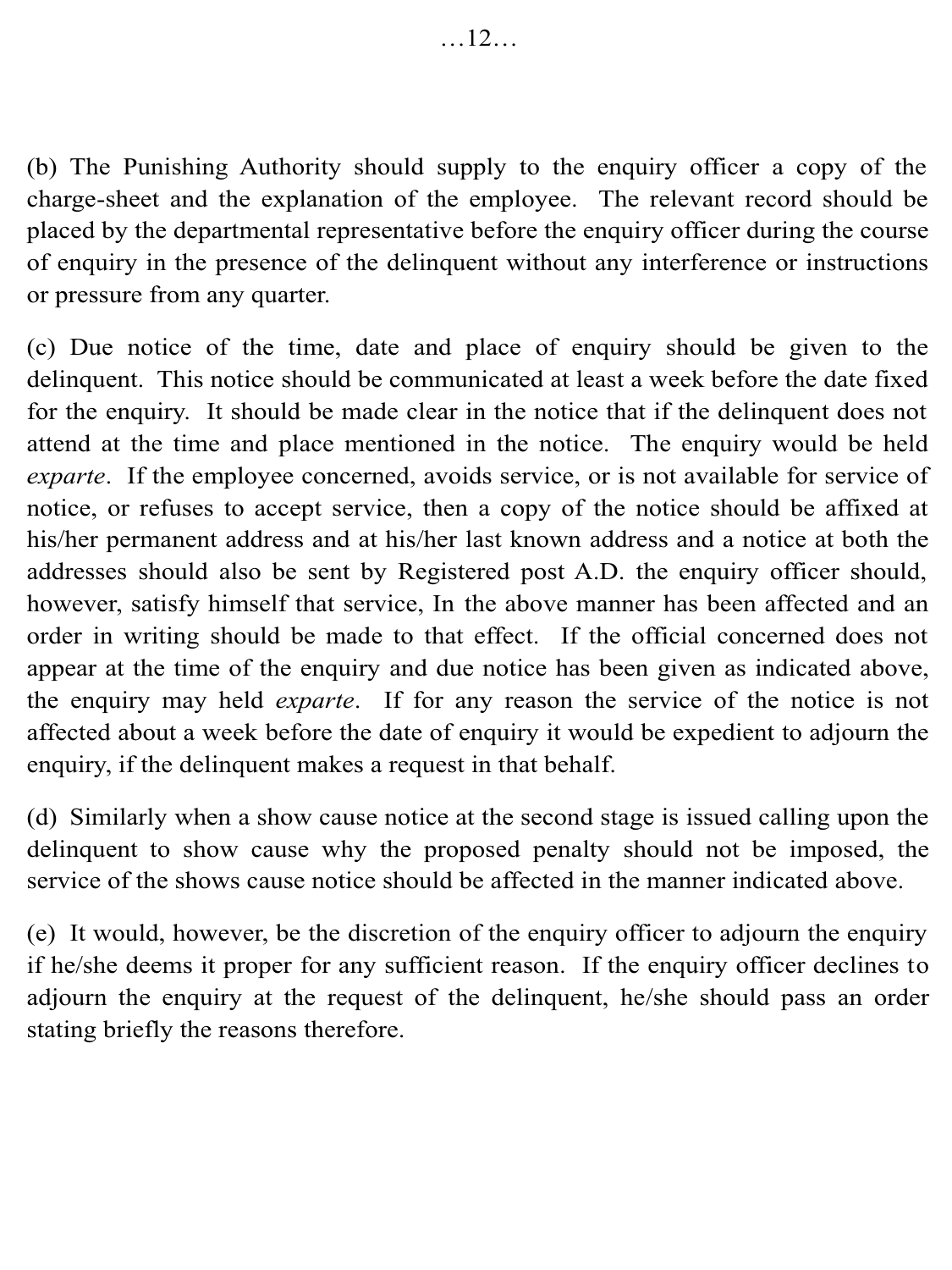(2) **Official conducting the prosecution**

The punishing authority may nominate any person to present the case in support of the charges before the enquiry officer.

# (3) **Legal Assistant for defense.**

No person in the service of the Society who is called upon to produce his/her defence to the charges against him shall be allowed to engage a counsel; provided that if the charge or charges are likely to result in his/her dismissal, the employee may, with the permission of the enquiry officer be represented by a counsel. If a counsel is engaged on behalf of the department, the employee shall be entitled to engage a counsel.

# (4) **Attendance and examination of witness.**

The processes to be issued for causing attendance of witnesses in all these enquiries may as nearly as practicable be in the form prescribed for a summons under the code of Criminal Procedure.

# (5) **Report and Findings**

- (a) After the close of the enquiry, the enquiry officer should prepare his/her report which should inter-alia indicate the following:-
	- (i) The statement of charges and the allegations framed against the employees of the Society.
- (ii) His/her explanation, if any;
- (iii) The oral and documentary evidence produced in support of the charges;
- (iv) The oral and documentary evidence led in defense;
- (vi) Findings on the charges.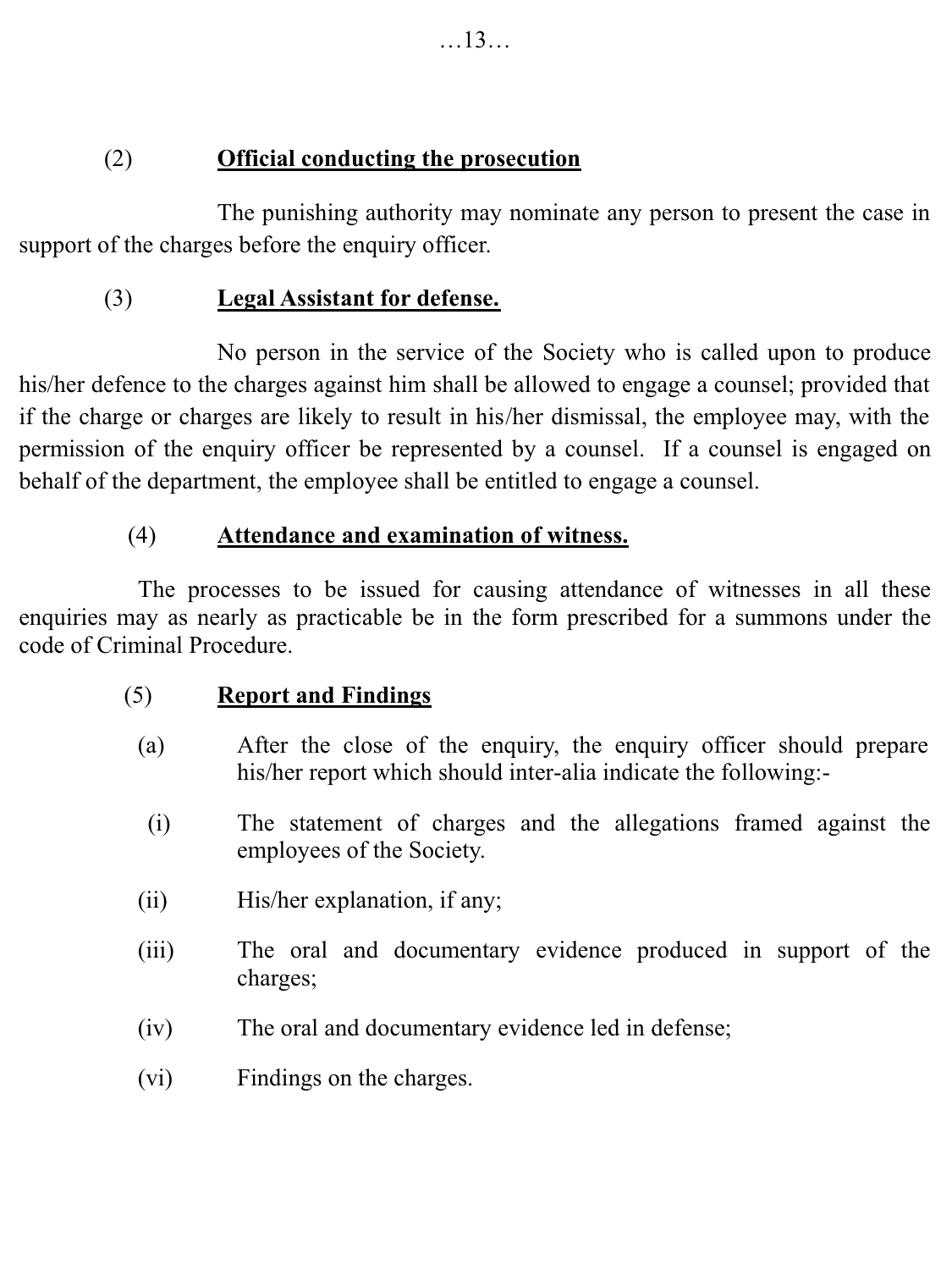(b) The enquiry officer should give clear findings on each of the charges so that the employee should know from the findings on what ground he/she has been found guilty. Each finding must be supported by evidence and reasons thereof. The findings are in the nature of a report to the competent authority to enable it to pass final orders. Such findings are to assist but do not bind him. He/she alone has to come to a final decision. Moreover, the enquiry should not in any case recommended or propose any penalty.

(c) When the competent authority gives a finding on any of the charges contrary to the findings of the enquiry officer, he/she will give detailed reasons therefore. However, in cases of the agreement with the findings of he enquiry officer, no separate reasons need be recorded unless he/she wishes to support the findings of the enquiry officer by supplementary reasons available from the record of the enquiry. While concurring with the findings of the enquiry officer, though no reasons need be recorded by the punishing authority but his/her order should show that he/she has applied his/her mind to the matter. It is the Punishing Authority who must be satisfied that the charges against the delinquent are approved and then he/she must tentatively decide about the penalty to be inflicted on the employee. It is only thereafter that the second such cause notice should be issued.

(d) When the report of the enquiry officer is received, the Punishing Authority should pass an order after applying his/her own mind to the whole case and should come to his/her own independent conclusions un -influenced by any other person. Mere acceptance of the proposal made in the noting by the subordinates will no be sufficient and such an order will not stand the scrutiny of the court.

(e)Where after the receipt of the report, he/she is of the opinion that a minor penalty is sufficient than a show cause notice indicating therein the particular penalty to be imposed together with a copy of the report of the enquiry officer should be served upon the delinquent and after considering his/her explanation, the penalty should be inflicted.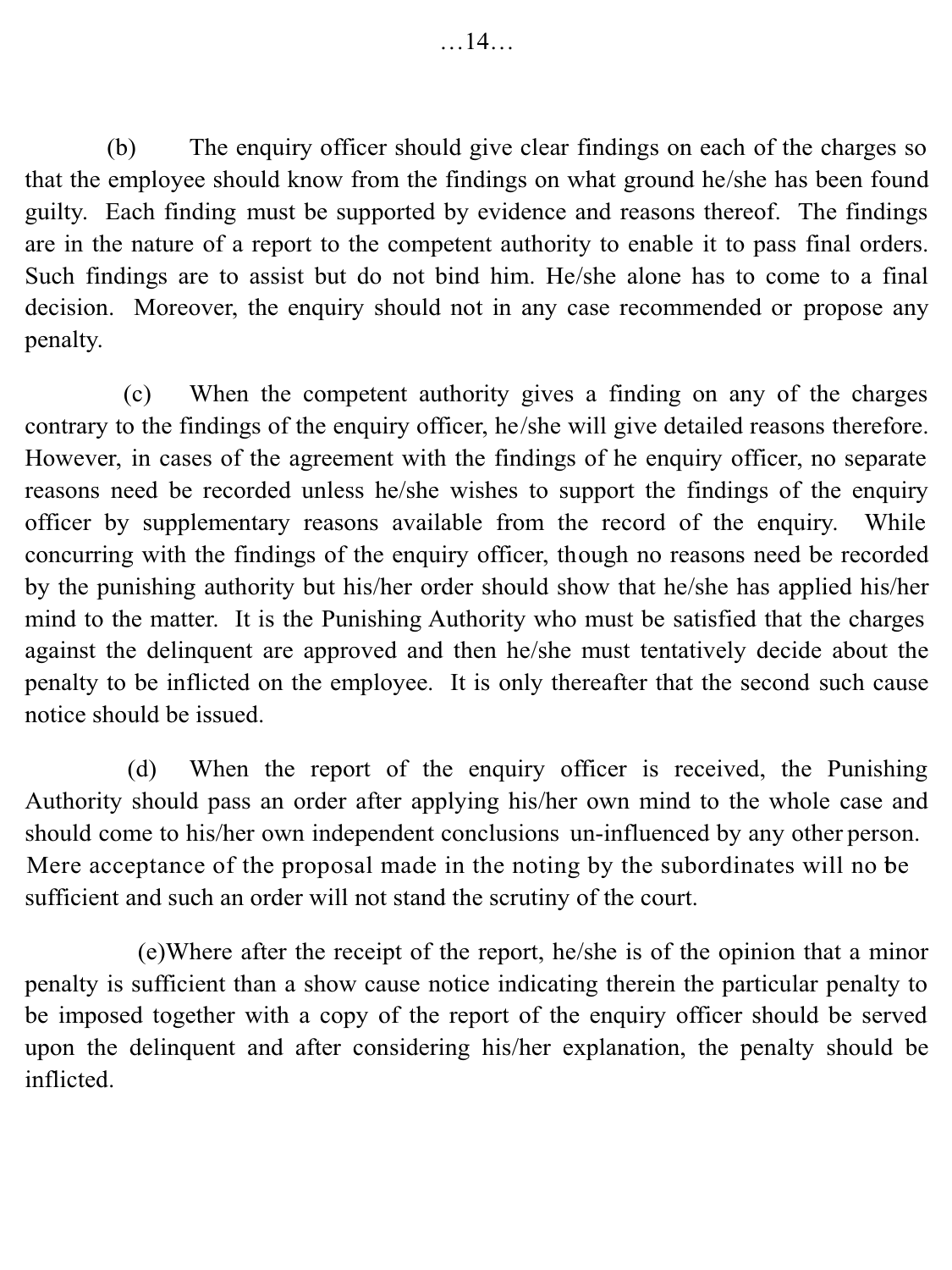#### 6. (1) **Show Cause notice.**

(a) Where the Punishing Authority decides that one of the major penalties i.e. dismissal, removal or reduction in rank, reduction to a lower stage in the time scale of pay or compulsory retirement should be awarded, he/she should proceed to give the second show cause notice mentioning there in the proposed penalty. A copy of the enquiry report should accompany the show cause notice. Moreover, where the competent authority disagrees with any findings of the enquiry of the enquiry officer recorded in favour of the delinquent, the notice of dissent recorded by the competent authority should also accompany the show cause notice. So also the additional reasons, if any, given by the competent authority in support of the finding arrived at by the enquiry officer, should be communicated to the delinquent. The show cause notice must be issued and signed by the competent authority who is to take action against the employee. The employee should be given reasonable time (say fifteen days) to submit his reply.

(b) On receipt of the reply the show cause notice, the competent authority should examine it carefully and if he/she wishes to inspect any document or to examine any witness in order to dispose of the explanation effectively he/she has the power to do so. The delinquent has no right to adduce any oral evidence. However, if, he/she produces any document along with the reply, the competent authority is not precluded from considering it, if it has any relevance.

#### 6 (2) **Comments on para 6-I(b) regarding reference to Legal opinion.**

After the reply to the second show cause notice has been received, the matter should be referred to the Legal Advisor for consultation wherever it may be necessary in accordance with the preceding provisions. In doing so, the competent authority should give its own view point regarding the establishment of the charges and his/her quantum of the penalty to facilitate the examination of the case by Legal Advisor.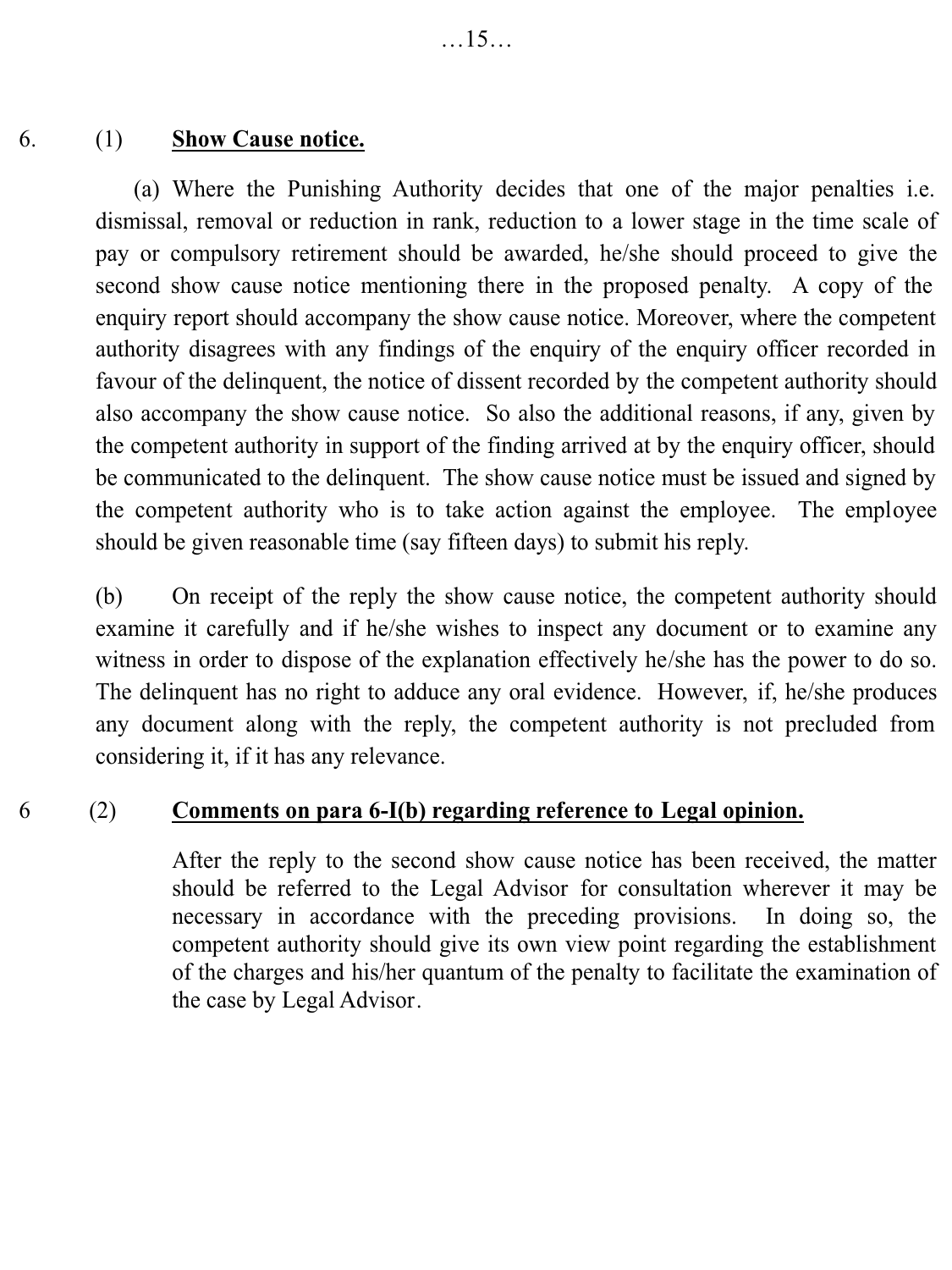#### 6 (3) **Consideration of the past record.**

A competent authority while passing a final order imposing a penalty on a delinquent after the charges have been proved, some times makes a reference and takes into consideration his/her past record in order to justify, the awarding of a severe penalty, but it is not permissible unless in the show cause notice, a mention of the past record calling for a severe penalty had been made. Thus where a Competent Authority is of the opinion that the past record of an employee should be taken into consideration for awarding a severe penalty, he/she must mention it in the show cause notice.

#### 7. **Penalty**

On receipt of the advice, the Competent Authority should consider the whole matter including the advice of Legal Advisor and determine the actual penalty to be imposed. It is in the discretion of the Punishing Authority to award any penalty but a graver penalty cannot be awarded than proposed in the show cause notice.

#### 8. **Final Order**

The order of penalty is struck down by courts many a times for not being a speaking one i.e. not supported by reasons. This is necessary as the delinquent may have to file an appeal or revision before the higher administrative authority or he/she may desire to invoke the writ jurisdiction of the High Court. He/she will not be able to decide whether to take further action in the matter unless he/she knows the grounds on which the impugned order was based. This is also necessary for proper disposal of an appeal or revision against the order because the appellate authority or the revision authority should be able to find out by reading the order the grounds on which the order is based, in the reply to the show cause notice, the delinquent may put forward some explanation or point out some defects in the enquiry causing prejudice to him/her. All such objections should be disposed of by the Punishing Authorities by a process of reasoning, so that it is clear that the authority had fully applied their mind to the case.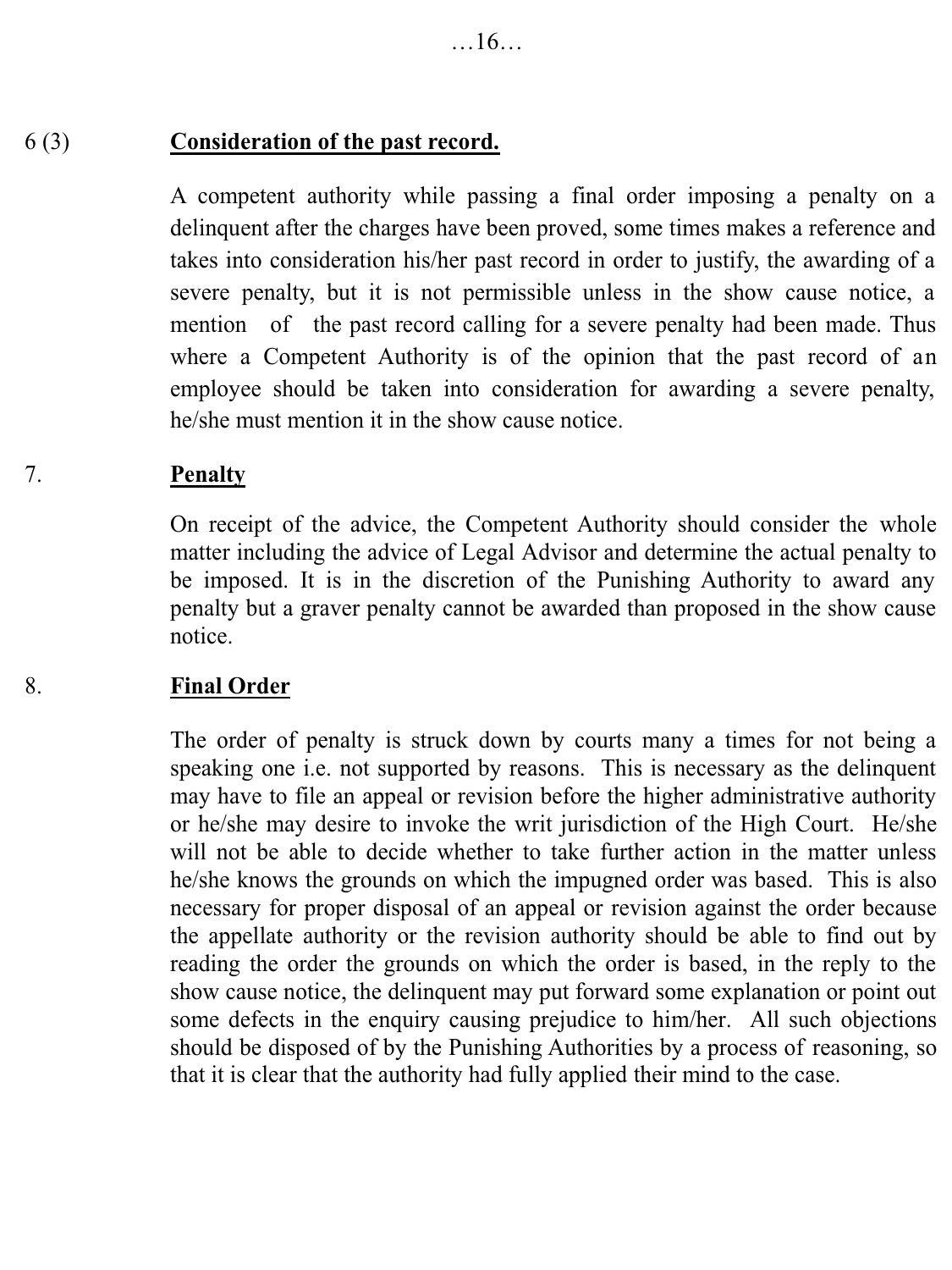It should be possible to find out from the order the approach and mind of the Punishing authority and the grounds on which the impugned order was passed. The basic idea is that from perusal of the order it should be obvious that the Punishing Authority had applied its own mind fully to all the aspects of the case.

#### 9. **Speaking order**

There is no prescribed form for a speaking order but it should fulfill the requirements of para 8 and should be self-contained. It should indicate clearly the points for consideration, the decisions thereon, and the reasons on which those decisions are based.

If it appears that it would be inconvenient to record a self contained order, a brief order awarding the penalty may be passed but it should be accompanied by a note giving detailed reasons in support of the order.

#### 10 **Minor Penalties**

Apart from major penalties the rules provide for the imposition of minor penalties, which are set out at serial No. (i), (ii),(iii), (iv) and (v) of clause No. 16-1.1 of the Indian Red Cross Society/ St. John Ambulance (India) Service Rules, 2016, referred to earlier.

Without prejudice to the provisions of Clause No. 16-1.2 no order for imposing a minor penalty shall be passed on an employee unless he/she has been given an adequate opportunity of making any representation that he/she may desire to make, and such representation has been taken into consideration:

Provided that this condition shall not apply in a case where an order based on facts has led to his/her conviction in a criminal court or an order has been passed superseding him/her for promotion to higher post on the grounds of his/her unfitness for that post on account of the existence of unsatisfactory record.

Provided further that the requirements of his/her rule may, for sufficient reasons to be recorded in writing be waived where it is not practicable to observe them and where they can be waived without injustice to the employee concerned.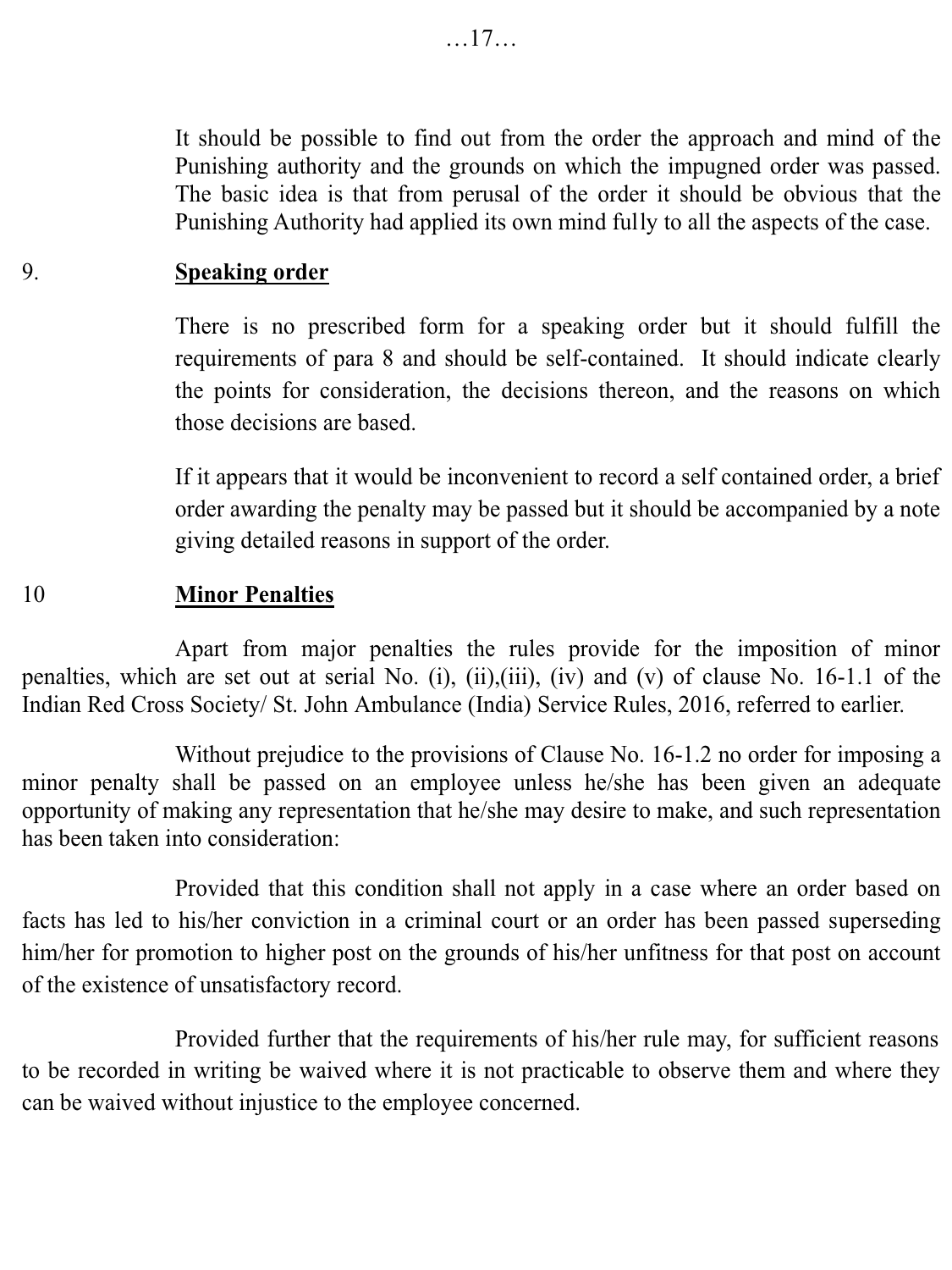#### **Comments regarding minor penalties.**

(a) It is clear from the above rule that a minor penalty can be imposed after calling for the explanation of the employee and two opportunities as in the case of major penalty are not necessary. "Under this rule the only requirement is that the employee concerned should be given an adequate opportunity of making representation that he/she may desire to make. There is no provision for crossexamination of witness and furnishing a copy of the report, all requirements which we find in **clause** 16-1.2. **Clause** 16-1.1 does not require anything more than that the allegation on the basis of which the concerned is charged should be made known to him/her and should be given an opportunity to make representation with regard to them. He/she need not be told the Punishment which is sought to be imposed on him/her either at the time the charge-sheet is served on him/her or at any other stage. There is no question of his/her being given an opportunity a second time after the enquiry is completed in respect of the punishment sought to be imposed on him/her unlike in a case covered by **clause 16-1.2 .**

(b) Thus where a penalty under **clause 16-1.1** is to be imposed it is sufficient to serve a show-cause notice containing a statement of allegations on which the charges are based. It is not necessary to mention to specific punishment which is sought to be imposed or to give a second show-cause notice mentioning therein the quantum of punishment. The Punishing Authority can make a fact finding enquiry if it is deemed necessary, but no reference of it should be made in the show-cause notice. If any reference is made to any document or of an enquiry in the show cause notice it would be necessary to show these documents (enquiry report) and to supply the copies of the same to the employee if it may feasible. After the receipt of the reply to the show cause notice the Punishing authority may some time feel the necessity of making further enquiry regarding the points raised in the reply in order to satisfy itself as to whether the same are tenable and if so, to what extent.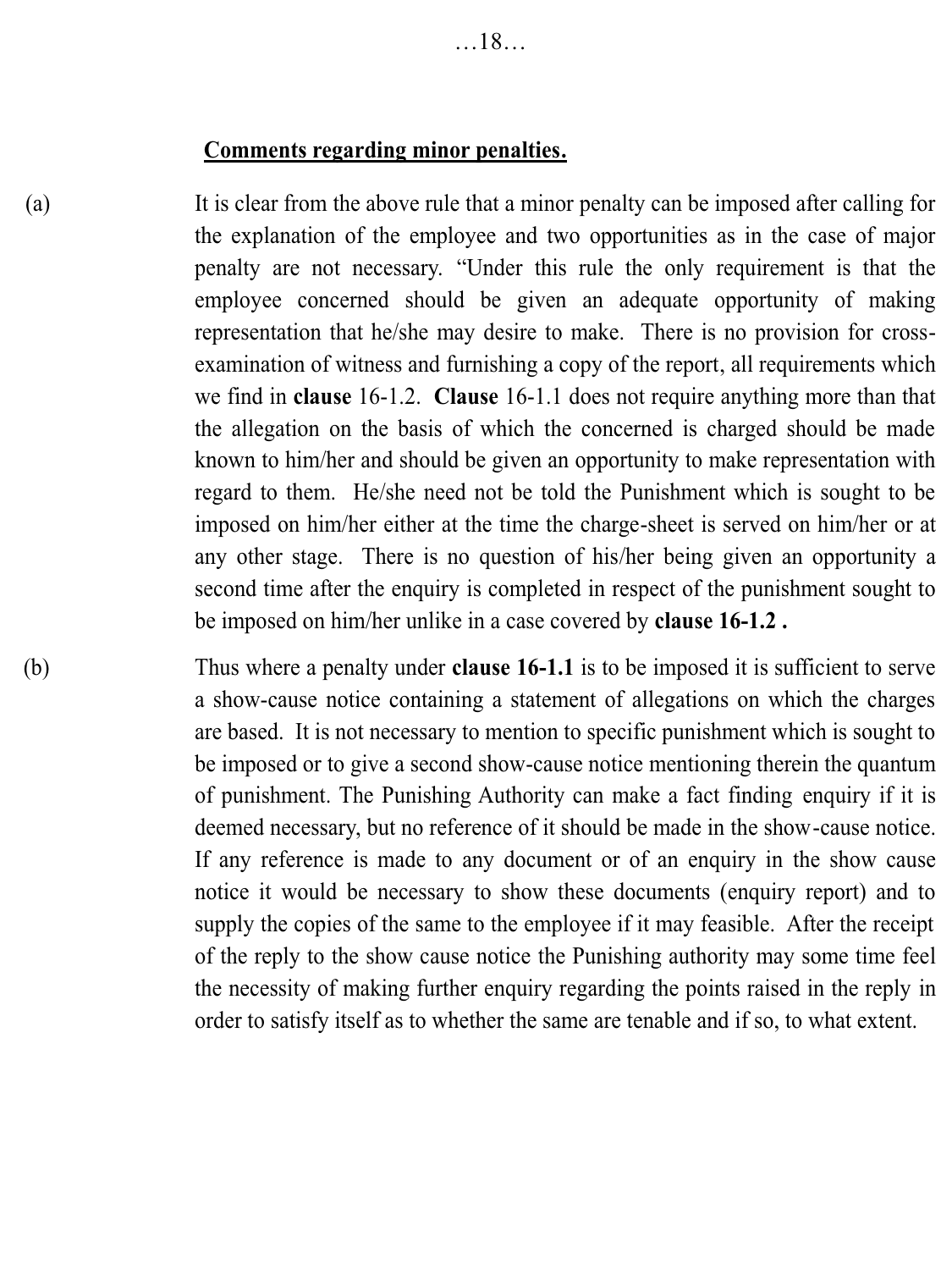However, a copy of the report of such an enquiry is not required to be supplied to the delinquent. It may be made clear here that the order imposing the penalty should be based on the basis of allegations mentioned in the show-cause notice already served on the employee and no reference in respect of any additional allegations or changed nature of allegations, following from the enquiry referred to above should be made, but if it is felt that the reference is necessary a fresh show-cause notice shall have to be given to the employee.

(C) However, it may be pointed out that where an employee has been charge sheeted under **clause 16-1.2** and on receipt of the reply it is considered that the imposition of a minor penalty would be appropriate, an order awarding one of the minor penalties be passed without issuing any show-cause notice. However, where an enquiry has been initiated and the enquiry report has been received, then a show-cause notice indicating therein the particular penalty to be imposed together with a copy of report should be supplied to the delinquent and after considering his/her explanation the penalty should be inflicted.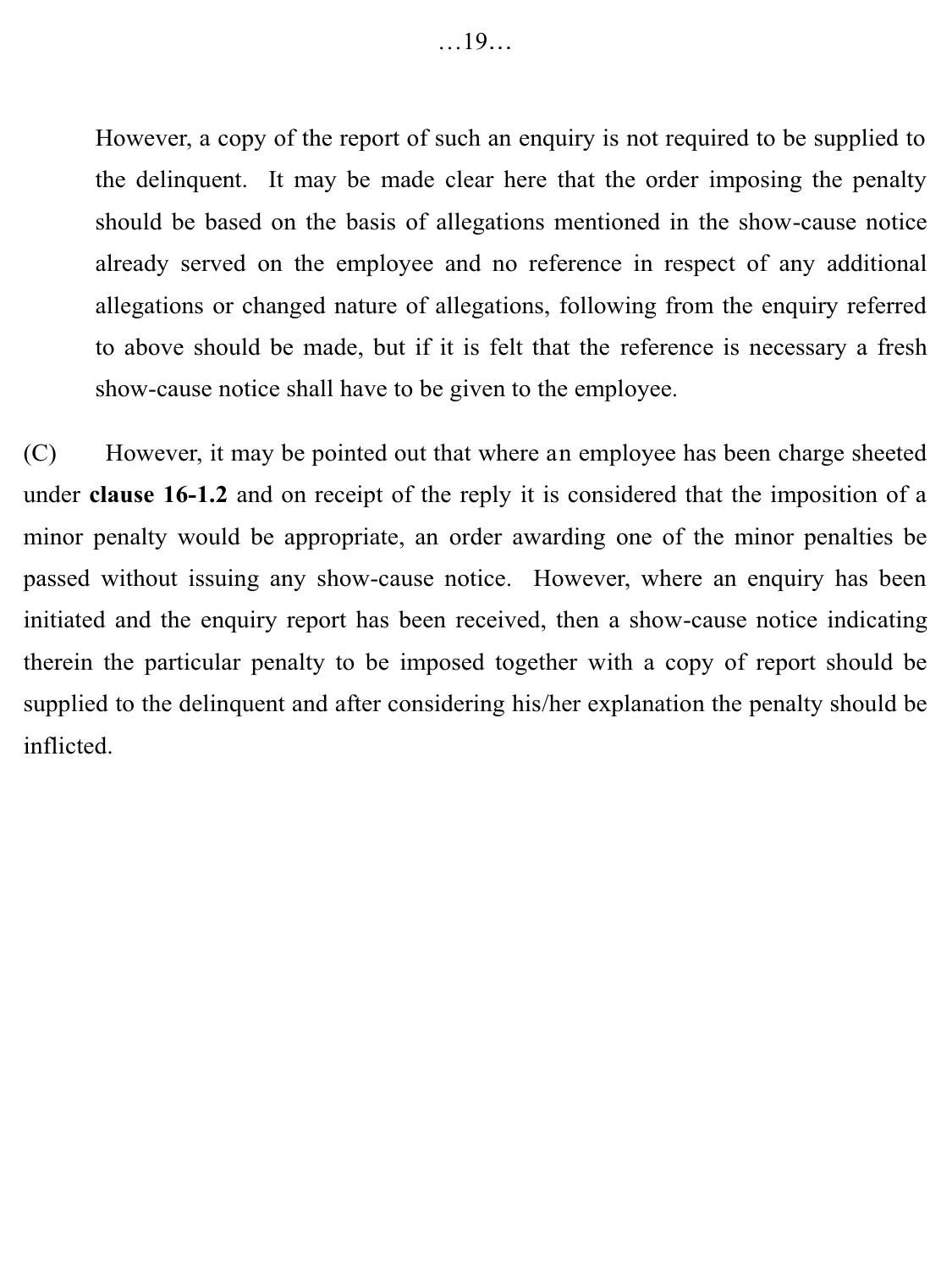# 11. **SUSPENSION**

The appointing authority or any other authority to which it is subordinate or the punishing authority empowered in that behalf by the President by general or special order, may place an employee under suspension-

- (a) Where a disciplinary proceedings against him/her is completed or is pending, or
- (b) Where a case against him/her in respect of any criminal offence is under investigation, inquiry or trial;

[Provided that where an employee against whom disciplinary proceedings are contemplated is suspended, such suspension shall be valid, unless before the expiry of a period of ninety days from the date from which the employee was suspended, disciplinary proceedings are initiated against him/her:

Provided further that the competent authority in the matter may, at any time before the expiry of the said period of ninety days and after considering the special circumstances for not initiating disciplinary proceedings, to be recorded in writing and after seeking the approval of next higher authority allow continuance of the suspension beyond the period of ninety days without the disciplinary proceedings being initiated:

Provided further that where the order of suspension is made by an authority lower than the appointing authority, such authority shall forthwith report to the appointing authority the circumstances in which the order was made.

(2) An employee shall be deemed to have been placed under suspension by the order of the appointing authority.

- (a) With effect from the date of his/her detention, if he/she is detained in custody whether on a criminal charge or otherwise, for a period exceeding forty-eight hours:
- (b) With effect from the date of his/her conviction, if in the event of a conviction for an offence, he/she is sentenced to a term of imprisonment exceeding forty eight hours and is not forthwith dismissed or removed or compulsory retired consequent to such conviction.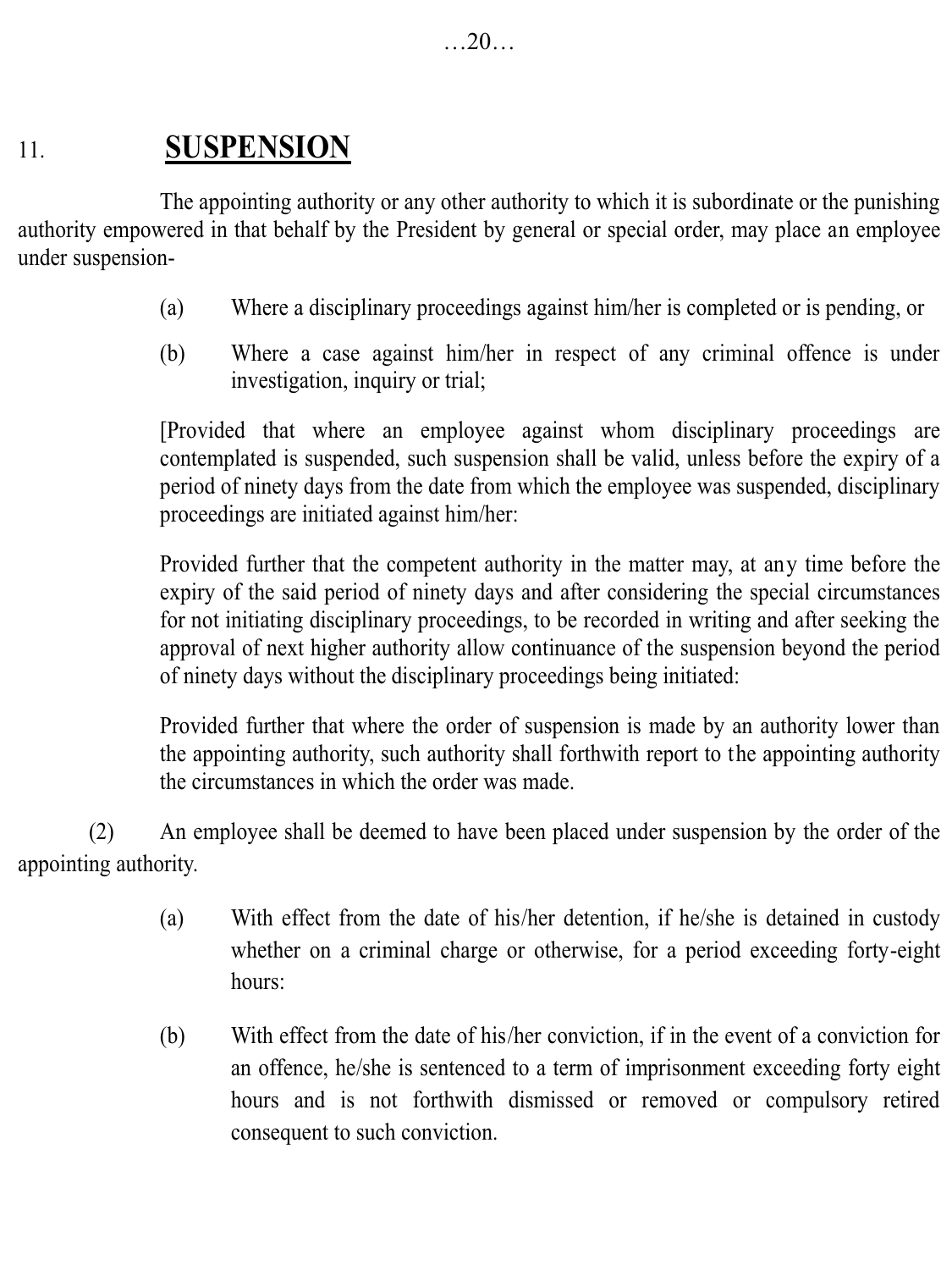**Explanation:** - The period of forty-eight ours referred to in clause (b) of this sub-rule shall be computed from the commencement of imprisonment after the conviction and for this purpose, intermittent periods of imprisonment, if any, shall be taken into account.

(3) Where a penalty of dismissal, removal or compulsory retirement from service imposed upon an employee under suspension is set aside in appeal or on review under these rules and the case is remitted for further inquiry or action or with any other directions, the order of his/her suspension shall be deemed to have continued, in force on and from the date of the original order of dismissal, removal or compulsory retirement and shall remain in force until further orders.

(4) Where a penalty of dismissal, removal or compulsory retirement from service imposed upon an employee is set aside or declared or rendered void in consequence of or by a decision of a court of law and the punishing authority, on a consideration of the circumstances of the c ase, decides to hold a further inquiry against him/her on the allegations on which the penalty of dismissal, removal or compulsory retirement was originally imposed, the employee shall be deemed to have been placed under suspension by the appointing authority from the date of the original order of dismissal, removal or compulsory retirement and shall continue to remain under suspension until further orders.

(5) An order of suspension made or deemed to have been made under this rule shall continue to remain in force until it is modified or revoked by the authority competent to do so.

(6) Where an employee is suspended or is deemed to have been suspended, whether in connection with any disciplinary proceedings or otherwise, and any suspension the authority competent to place him/her under suspension may, for reasons to be recorded by it in writing, direct that an employee shall continue to be under suspension until the termination of all or any of such proceedings.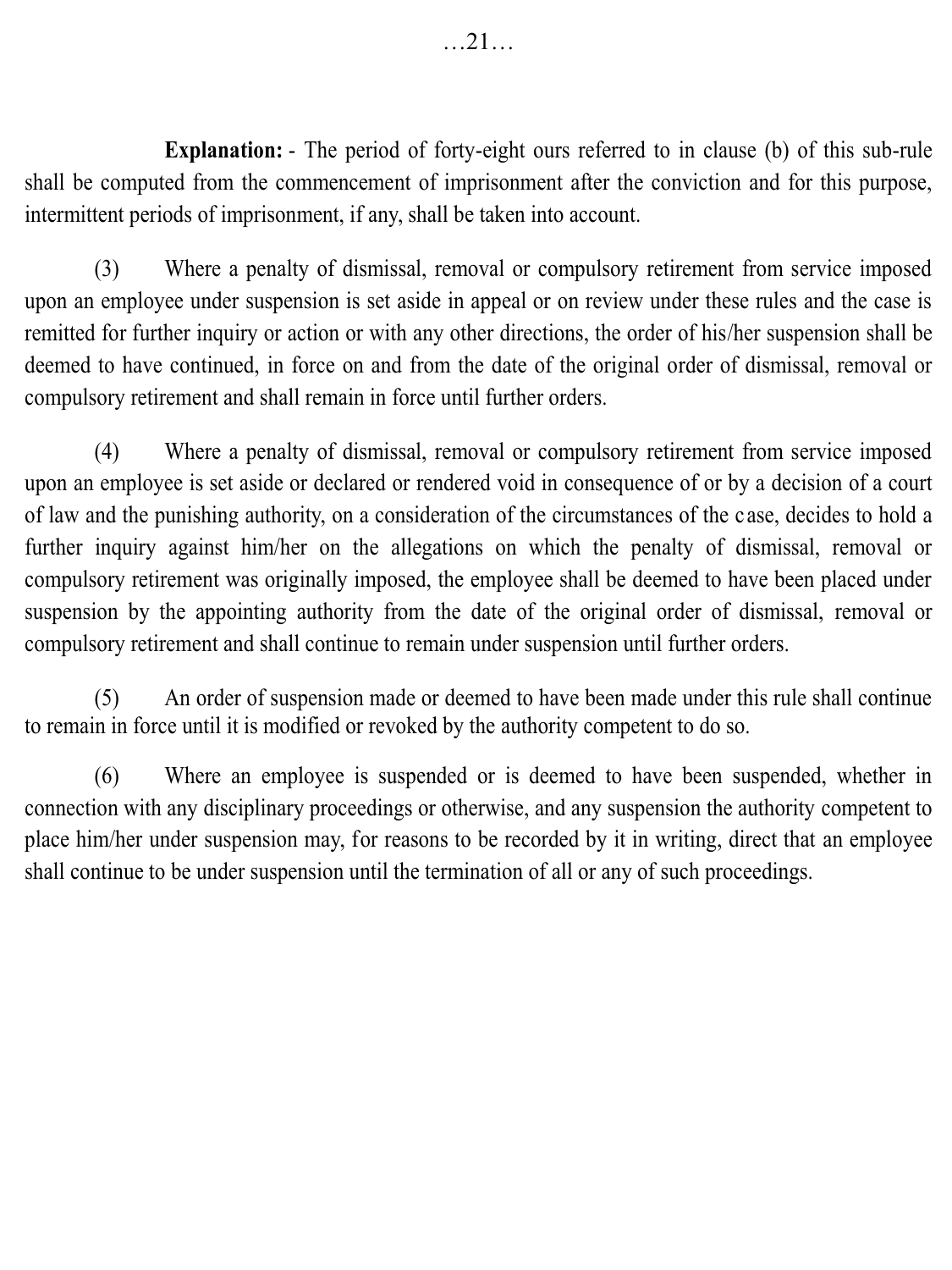### (12) **Allowances during the period of suspension:-**

In the case of any other employee:-

A subsistence allowance at an amount equal to the leave salary which an employee would have drawn if he/she had been on leave on half pay and in addition dearness allowance, if admissible, on the basis of such leave salary:

Provided that where the period of suspension exceeds six months, the authority which made or is deemed to have made the Order of suspension shall be Competent to vary the amount of subsistence allowance for any period subsequent to the period of the first six months as follows:-

- (i) The amount of subsistence allowance may be increased by a suitable amount not exceeding 50 percent of the subsistence allowance admissible during the period of the first six months, if, in the opinion of the said authority, the period of suspension has been prolonged for reasons to be recorded in writing, not directly attributable to the employee;
- (ii) The amount of subsistence allowance may be reduced by a suitable amount not exceeding 50 percent of the subsistence allowance admissible during the period of the first six months, if, in the opinion of the said authority, the period of suspension has been prolonged due to reasons to be recorded in writing, directly attributable to the employee;
- (iii) The rate of dearness allowance will be based on the increased or as the case may be, the decreased amount of subsistence allowance admissible under clause (i) and (ii) above;

Any other compensatory allowances admissible from time to time on the basis of pay of which the employee was in receipt on the date of suspension subject to the fulfillment of other conditions laid down for the drawal of such allowances.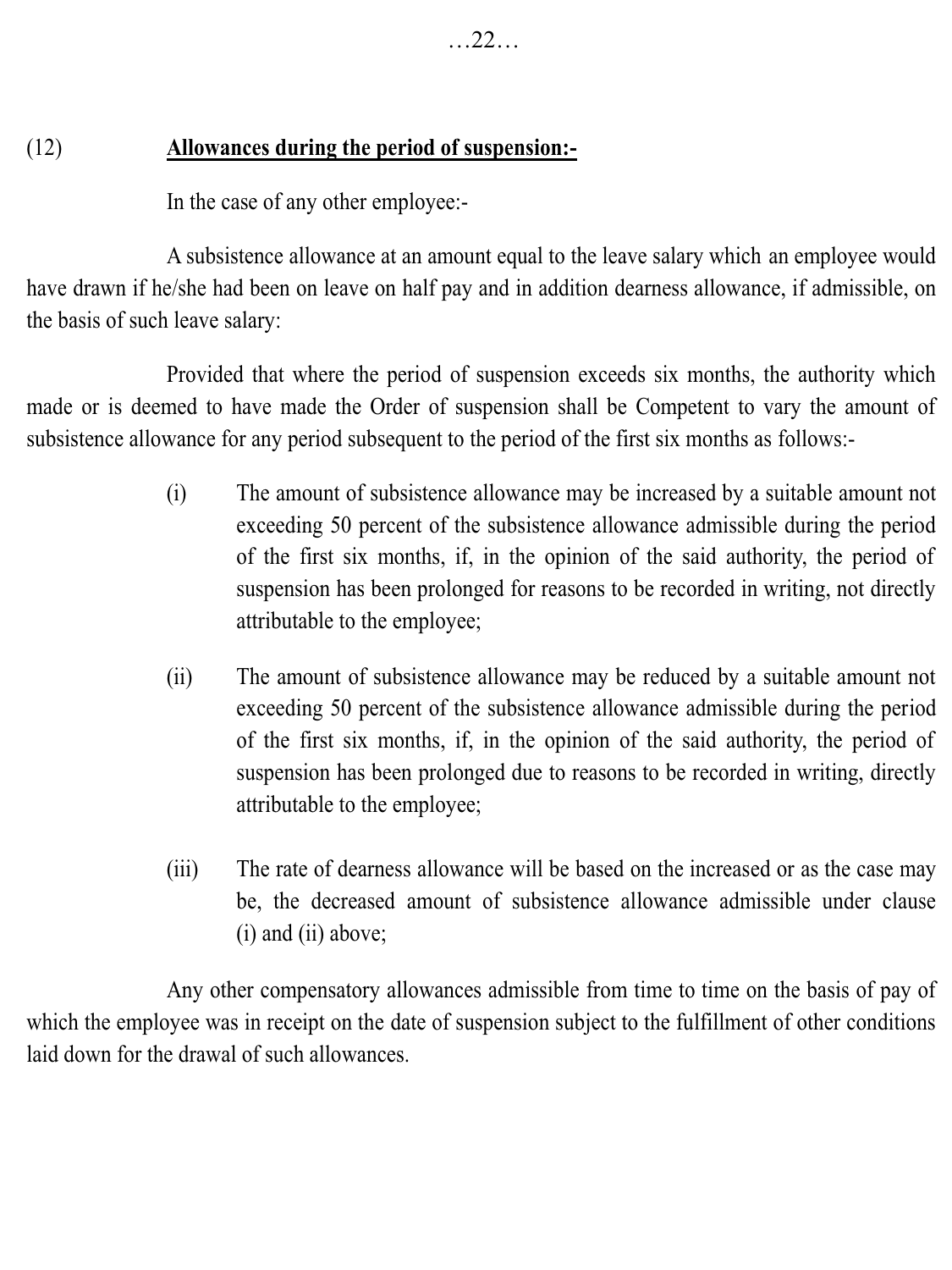# (13) **Allowances on re-instatement:-**

(1) When an employee who has been dismissed, removed, compulsorily retired or suspended, is reinstated, or would have been reinstated but for his/her retirement on superannuation the authority competent to order the reinstatement shall consider and make a specific order:-

(a) Regarding the pay and allowances to be paid to the employee for the period of his/her absence from duty, occasioned by suspension and or dismissal, removal or compulsory retirement ending with his/her reinstatement on or the date of his/her retirement on superannuation as the case may be; and

(b) Whether or not the said period shall be treated as period spent on duty.

(2) Where the authority mentioned in sub-rule (1) is of the opinion that the employee has been fully exonerated or, in the case of suspension, that it was wholly unjustified, the employee shall be given the fully pay and allowances to which he would have been entitled, had he not been dismissed, removed, compulsorily retired or suspended, as the case may be.

(3) In other cases, the employee shall be given such proportion of such pay and allowances as such competent authority may prescribe:

Provided that the payment of allowances under sub-clause (2) or (3) shall be subject to all other conditions under which such allowances are admissible:

Provided further that such proportion of such pay and allowances shall not be less than the subsistence and other allowances admissible under sub-clause (2).

(4) In a case falling under sub-clause (2) the period of absence from duty shall be treated as a period spent on duty for all purpose.

(5) In a case falling under sub-clause (3) the period of absence from duty shall not be treated as a period spent on duty unless such competent authority specifically directs that it shall be so treated for any specified purpose: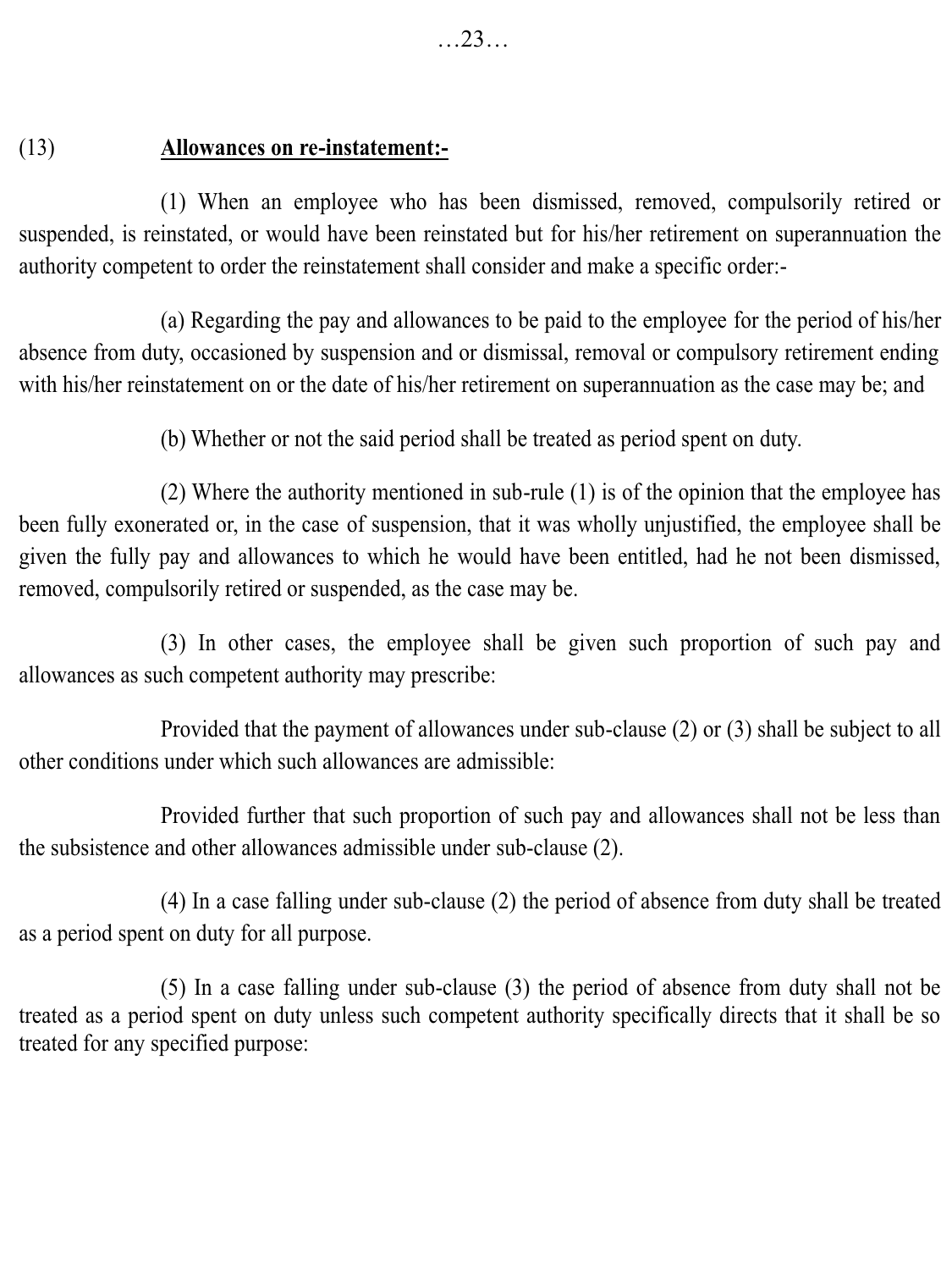Provided that if the employee so desires, such authority may direct that the period of absence from duty shall be converted into leave of any kind due and admissible to the employee.

(6) An order of suspension made or deemed to have been made under this rule may at any time be modified or revoked by the authority which made or is deemed to have made the order or by any authority to which that authority is subordinate.

#### (14) **Promotion pending Departmental Proceedings;**

- (a) Accordingly to the instructions issued by the Society, the cases of promotion of the employee against whom disciplinary proceedings under clause 1(2) are pending should be considered but he/she should not be promoted till disciplinary enquiry has been completed and he/she has been exonerated. In a case in which the employee has been charge-sheeted but his/her explanation in response to the charge-sheet has not been received, the case of promotion should be kept pending and should be decided after the decision as to whether regular departmental proceedings should or should not be promoted until he/she has been exonerated. If he/she is ultimately exonerated of all the charges without the imposition of any penalty and is otherwise fit for promotion in every respect, he/she should be promoted with retrospective effect, i.e. from the date on which he/she was due for promotion and an official junior to him was promoted.
- (b) In the case of an employee against whom action is proposed to be taken under clause (1), the matter should be considered in the light of the nature of allegations and the quantum of penalty that is proposed to be awarded. The criterion should be whether or not if the allegation were to be proved and the proposed penalty was to be imposed.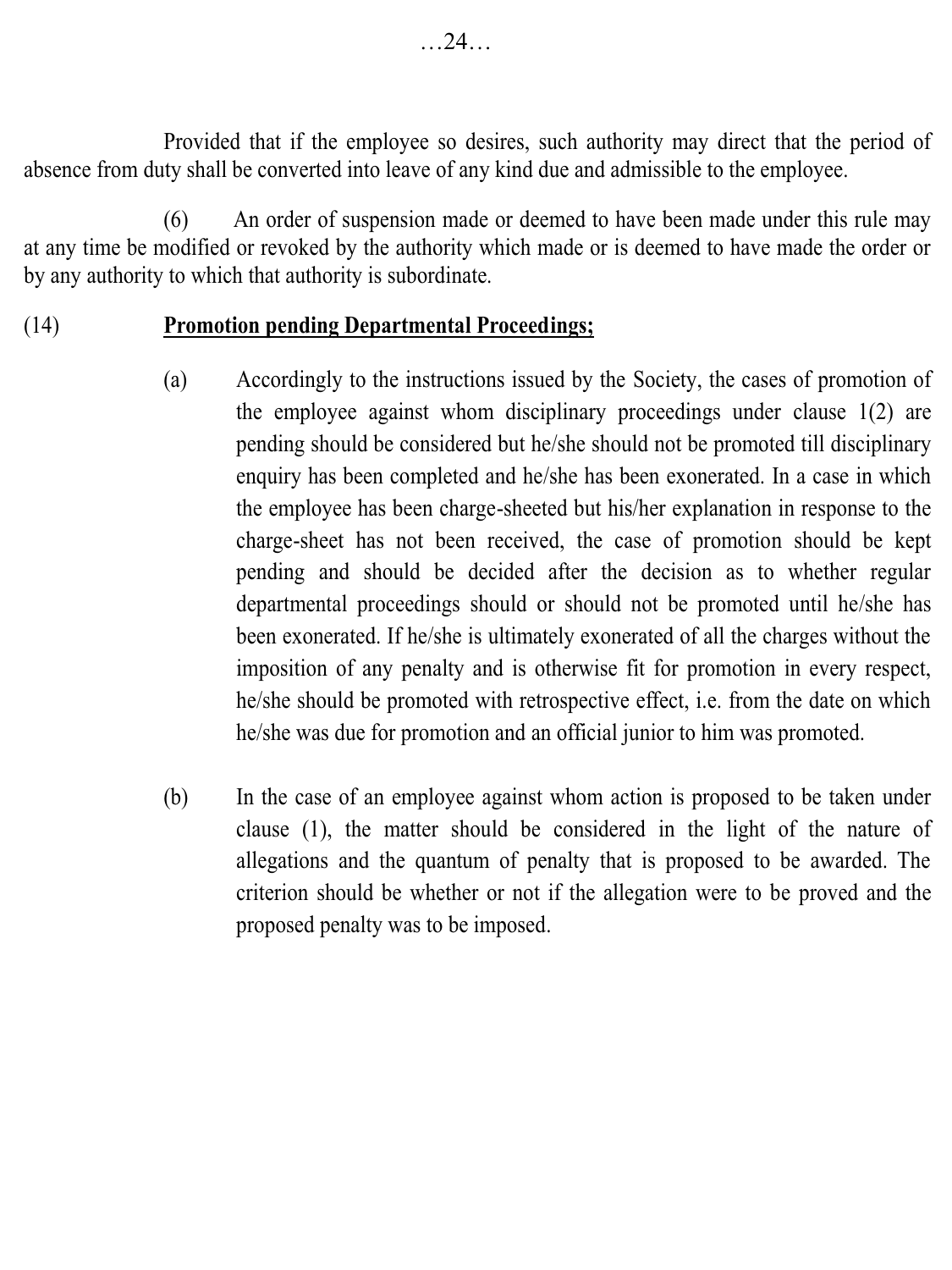- (c) Promotion of the employee would still be justified on the basis of his/her entire record. In other words promotion should not be withheld only because disciplinary action under clause 1(1) is pending against the employee. If promotion is withheld on that basis, but on completion of the departmental proceedings of the employee is exonerated without imposition of a penalty or is administered a warning then he/she should, if he/she is otherwise fit for promotion in every respect, be promoted with retrospective effect i.e. from the date on which he/she was due for promotion and an official junior to him was promoted.
- (d) It should, however, be kept in mind that while deciding a case of promotion, it would be incumbent to consider for promotion those employees as well against whom enquiry proceedings are contemplated or are pending, but the decision should be taken according to the instructions stated in the above paras.
- 15. **Right of appeal** Every person to whom these rules apply, shall be entitled to appeal, as hereinafter provided to such superior authority, as may be prescribed by Society in the rules, regulating his/her conditions of services against an order. In case where the President is not the appellate Authority then any employee may file memorial to President, Indian Red Cross Society, Haryana State Branch against the Appellate Authority which will be final.
- 16. **Period of limitations of appeal** No appeal preferred under clause 15 shall be entertained unless such appeal is preferred within a period of forty-five days from the date on which a copy of the order appealed against is delivered to the appellant:

Provided that the appellate authority may entertain the appeal after the expiry of the said period, if it is satisfied that the appellant had sufficient cause for not preferring the appeal in time.